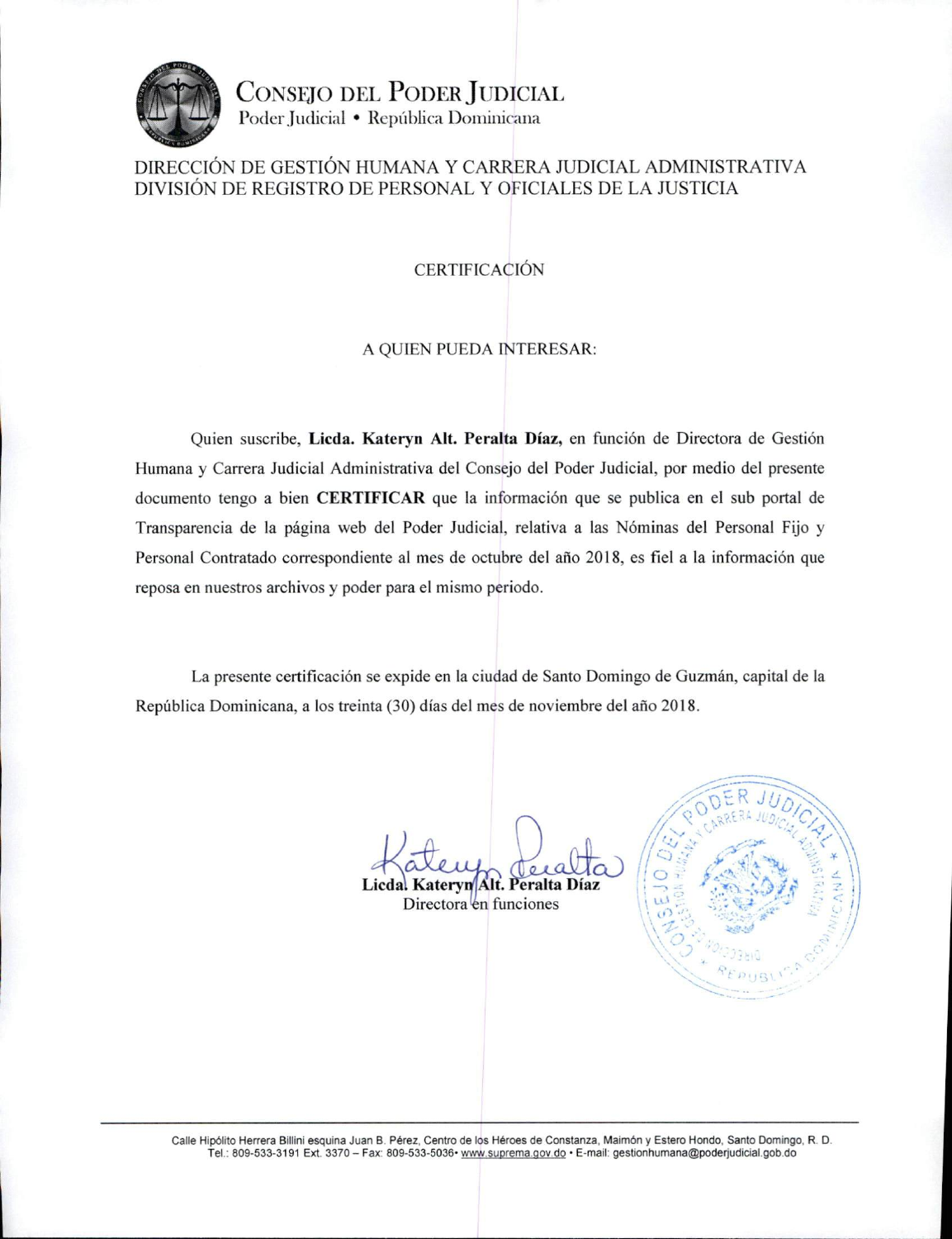

# Dirección General de Administración y Carrera Judicial Dirección de Gestión Humana y Carrera Judicial Administrativa División Registro de Personal

# Personal Contratato-Octubre 2018

| <b>ESTATUS</b>    | <b>NOMBRE</b>                          | <b>CARGO</b>                     | <b>DEPENDENCIA</b>                               | <b>SUELDO</b><br><b>F-INGRESO</b> |            | <b>F-FIN CONTRATO</b> |
|-------------------|----------------------------------------|----------------------------------|--------------------------------------------------|-----------------------------------|------------|-----------------------|
| lsji              | IHECTOR J. CASTILLO PEREZ              | <b>ALGUACIL DE ESTRADO</b>       | 1ER. JDO. DE LA INSTRUCCION LA ALTAGRACIA        | 14,760.00<br>RD\$                 | 7/8/2018   | 23/10/2019            |
| SJI               | JANCER G. SANTANA LOPEZ                | OFICINISTA 1RA. INSTANCIA        | 1ER. JDO. DE LA INSTRUCCION LA ROMANA            | 15,720.00<br>RD\$                 | 7/6/2018   | #N/A                  |
| SJI               | İMICHELL L. BATISTA VILLEGA            | OFICINISTA 1RA. INSTANCIA        | 1ER. JDO. DE LA INSTRUCCION LA ROMANA            | 15,720.00<br>RD\$                 | 7/6/2018   | #N/A                  |
| SJI               | IARLENY A. CRUZ MELO                   | <b>OFICINISTA 1RA. INSTANCIA</b> | 1ER. JDO. DE LA INSTRUCCION PERAVIA              | 15,720.00<br>RD\$                 | 12/3/2018  | 1/11/2018             |
| lsji              | IBERTTY R. NIVAR ARIAS                 | OFICINISTA 1RA. INSTANCIA        | 11ER. JDO. DE LA INSTRUCCION PERAVIA             | 15,720.00<br>RD\$                 | 4/7/2018   | 9/11/2018             |
| SJI               | IDARISA G. CASADO DIAZ                 | <b>OFICINISTA</b>                | 1ER. JDO. DE LA INSTRUCCION PERAVIA              | 15,720.00<br>RD\$                 | 28/8/2018  | 9/11/2018             |
| SJI               | IDELYS N. DIPRE DOMINGUEZ              | <b>OFICINISTA 1RA. INSTANCIA</b> | 1ER. JDO. DE LA INSTRUCCION S.C.                 | 15,720.00<br>RD\$                 | 5/2/2018   | 21/2/2019             |
| SJI               | CHARINA V. PUENTE GARCIA               | OFICINISTA 1RA. INSTANCIA        | I1RA. SALA CAMARA CIVIL JDO. 1RA. INST. D.N.     | 16,440.00<br>RD\$                 | 7/5/2018   | 31/12/2018            |
| SJI               | ILUIS A. TORIBIO AMARANTE              | OFICINISTA 1RA INSTANCIA         | 1RA, SALA CAMARA CIVIL JDO, 1RA, INST, DUARTE    | 15,720.00<br>RD\$                 | 30/5/2018  | 31/10/2018            |
| CONTRATADO        | IMARIA M. VASQUEZ DE JESUS             | IABOGADO AYUDANTE 1RA. INST.     | I1RA. SALA CAMARA CIVIL JDO. 1RA. INST. DUARTE   | 36,000.00<br>RD\$                 | 14/4/2014  | #N/A                  |
| SJI               | YOSEURY PEREZ FIGUEREO                 | OFICINISTA 1RA. INSTANCIA        | 1RA. SALA CAMARA CIVIL JDO. 1RA. INST. S.C.      | 15,720.00<br>RD\$                 | 9/7/2018   | 31/10/2018            |
| SJI               | İMICHAEL J. ABREU GONZALEZ             | OFICINISTA 1RA. INSTANCIA        | I1RA. SALA CAMARA CIVIL JDO. 1RA. INST. S.P.M.   | 15,720.00<br>RD\$                 | 26/3/2018  | 28/12/2018            |
| SJI               | IZAMANTHA AQUINO PEREZ                 | OFICINISTA 1RA. INSTANCIA        | 1RA. SALA CAMARA CIVIL JDO. 1RA. INST. S.P.M.    | 15,720.00<br>RD\$                 | 21/3/2018  | 28/12/2018            |
| SJI               | IFREDERICK Y. LOPEZ ALEJO              | IOFICINISTA 1RA. INSTANCIA       | 1RA, SALA CAMARA CIVIL JDO, 1RA, INST, SANTIAGO  | 15,720.00<br>RD\$                 | 6/9/2018   | 20/5/2019             |
| CONTRATADO        | <b>ISONIA Y. GARCIA POLANCO</b>        | SECRETARIA (O) PRIMERA INSTANCIA | I1RA. SALA CAMARA CIVIL JDO. 1RA. INST. SANTIAGO | 28,860.00<br>RD\$                 | 8/5/2017   | #N/A                  |
| <b>CONTRATADO</b> | <b>ICEFERINO OFFRER DE LA ROSA</b>     | <b>ISEGURIDAD DE JUEZ</b>        | 1RA. SALA CAMARA PENAL CORTE APEL. D.N.          | RD\$<br>14,400.00                 | 7/9/2015   | #N/A                  |
| CONTRATADO        | <b>IFRANCISCO H. VALDEZ</b>            | <b>IOFICINISTA CORTE</b>         | 1RA. SALA CAMARA PENAL CORTE APEL. D.N.          | 24,240.00<br>RD\$                 | 10/12/2014 | #N/A                  |
| SJI               | IMARIA DEL C. FLORENTINO CARO          | IOFICINISTA JDO. DE PAZ          | 1RA. SALA JDO. DE PAZ ESP. TRANS. S.C.           | 14,760.00<br>RD\$                 | 15/5/2018  | #N/A                  |
| SJI               | lYULEISI M. MARTINEZ REYES.            | OFICINISTA JDO. DE PAZ           | 1RA, SALA JDO, DE PAZ ESP, TRANS, S.P.M.         | 14,760.00<br>RD\$                 | 23/7/2018  | 31/12/2018            |
| lsji              | IMERYCLENYS P. FELIZ MENDEZ            | IOFICINISTA 1RA. INSTANCIA       | I1RA. SALA JDO. DE TRABAJO D.N.                  | 20,760.00<br>RD\$                 | 11/9/2017  | #N/A                  |
|                   | CONTRATADO   WANDA J. GERMAN HERNANDEZ | IOFICINISTA J.O.                 | I1RA. SALA TRIBUNAL DE TIERRAS J.O. DUARTE       | 15,720.00<br>RD\$                 | 30/3/2015  | #N/A                  |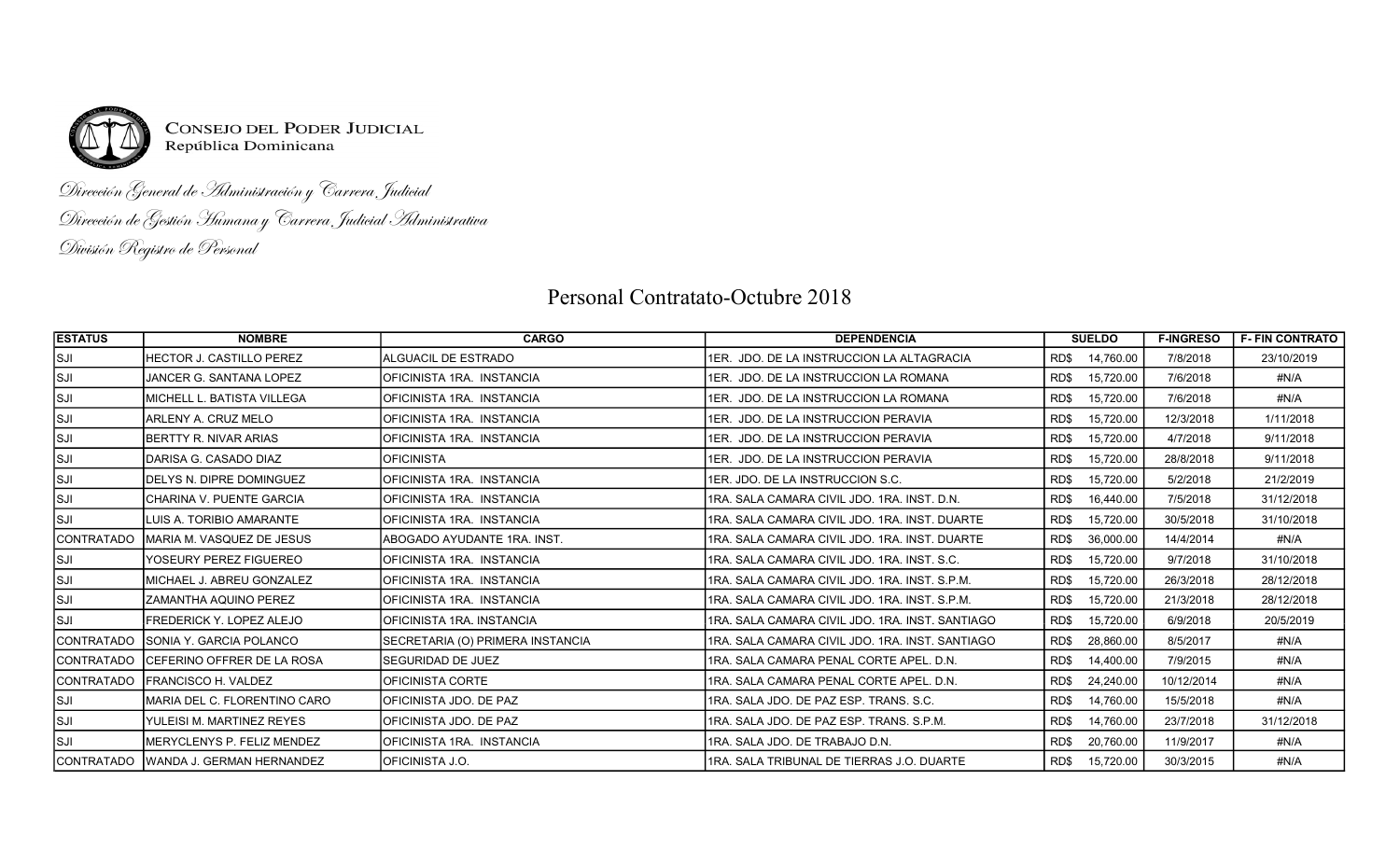| SJI]              | MADELINE PEÑA AYALA                | OFICINISTA J.O.              | 1RA. SALA TRIBUNAL DE TIERRAS J.O. LA VEGA       | RD\$ | 15,720.00      | 28/6/2017  | 29/10/2018 |
|-------------------|------------------------------------|------------------------------|--------------------------------------------------|------|----------------|------------|------------|
| ISJI              | AMELFI F. MINAYA PAULINO           | OFICINISTA J.O.              | 1RA. SALA TRIBUNAL DE TIERRAS J.O. LA VEGA       | RD\$ | 15,720.00      | 26/1/2018  | 29/10/2018 |
| SJI               | CARMEN M. LA PAZ RAMOS             | OFICINISTA J.O.              | 1RA. SALA TRIBUNAL DE TIERRAS J.O. LA VEGA       | RD\$ | 15,720.00      | 8/11/2017  | 8/11/2018  |
| <b>SJI</b>        | ANDONY M. ESTEVEZ TAVERAS          | OFICINISTA J.O.              | 1RA. SALA TRIBUNAL DE TIERRAS J.O. SANTIAGO      | RD\$ | 15,720.00      | 13/7/2007  | #N/A       |
| <b>CONTRATADO</b> | <b>WILLIAM R. ORTIZ PUJOLS</b>     | <b>ALGUACIL DE ESTRADO</b>   | 2DA. SALA CAMARA CIVIL CORTE APEL. D.N.          | RD\$ | 14,760.00      | 25/4/2005  | #N/A       |
| SJI               | FLAVIO ALB. ESCOTO                 | ARCHIVISTA                   | 2DA. SALA CAMARA CIVIL JDO. 1RA. INST. D.N.      | RD\$ | 13,920.00      | 1/7/2010   | #N/A       |
| ISJI              | <b>GENESIS TAVERA MENDEZ</b>       | OFICINISTA 1RA. INSTANCIA    | 2DA. SALA CAMARA CIVIL JDO. 1RA. INST. D.N.      | RD\$ | 20,760.00      | 12/9/2018  | 31/12/2018 |
| SJI               | SANDRA C. RIVAS AGRAMONTE          | <b>OFICINISTA</b>            | 2DA. SALA CAMARA CIVIL JDO. 1RA. INST. D.N.      | RD\$ | 20,760.00      | 11/6/2018  | 31/12/2018 |
| SJI]              | JOHAN E. PAULINO ORTEGA            | OFICINISTA 1RA. INSTANCIA    | 2DA. SALA CAMARA CIVIL JDO. 1RA. INST. S.D.      | RD\$ | 20,760.00      | 18/10/2017 | 30/11/2018 |
| SJI               | MAAVIAEL S. DEL ROSARIO CASTILLO   | OFICINISTA JDO. DE PAZ       | 2DA. SALA JDO. DE PAZ ESP. TRANS. DUARTE         | RD\$ | 14,760.00      | 2/8/2018   | #N/A       |
| SJI               | YANDERLYN ALVARADO SEVERINO        | OFICINISTA J.O.              | 2DA. SALA TRIBUNAL DE TIERRAS J.O. DUARTE        | RD\$ | 15,720.00      | 28/8/2018  | 29/10/2018 |
| ISJI              | MARIELVIS R. ACOSTA GARCIA         | OFICINISTA J.O.              | 2DA. SALA TRIBUNAL DE TIERRAS J.O. DUARTE        | RD\$ | 15,720.00      | 25/9/2017  | 29/10/2018 |
| SJI               | AMBAR Y. SAVIÑON                   | OFICINISTA 1RA. INSTANCIA    | 2DO. JDO. DE LA INSTRUCCION D.N.                 | RD\$ | 20,760.00      | 16/11/2017 | 5/11/2018  |
| SJI               | <b>GLARY M. REYNOSO SOLANO</b>     | OFICINISTA 1RA. INSTANCIA    | 2DO. JDO. DE LA INSTRUCCION LA ALTAGRACIA        | RD\$ | 15,720.00      | 17/5/2017  | #N/A       |
| SJI               | SCARLET K. PIMENTEL SANTANA        | OFICINISTA 1RA. INSTANCIA    | 2DO. JDO. DE LA INSTRUCCION LA ALTAGRACIA        | RD\$ | 15,720.00      | 21/5/2018  | #N/A       |
| <b>SJI</b>        | MARCEL C. GERMAN RUIZ              | OFICINISTA 1RA. INSTANCIA    | 2DO. JDO. DE LA INSTRUCCION PERAVIA              | RD\$ | 15,720.00      | 13/8/2018  | #N/A       |
| SJI               | ANGEL L. SANCHEZ SANTOS            | OFICINISTA 1RA. INSTANCIA    | 3ER. TRIBUNAL COL. C/P JDO. 1RA .INST. D.N.      | RD\$ | 20,760.00      | 10/7/2017  | 1/11/2018  |
| SJI               | MARIA A. SANZ DE LEON              | IOFICINISTA 1RA. INSTANCIA   | 3RA. SALA CAMARA CIVIL JDO. 1RA. INST. D.N.      | RD\$ | 20,760.00      | 9/7/2018   | 11/10/2018 |
| SJI]              | <b>CENEUDY RECIO HERRERA</b>       | OFICINISTA 1RA. INSTANCIA    | 3RA. SALA CAMARA CIVIL JDO. 1RA. INST. S.D.      | RD\$ | 20,760.00      | 4/1/2018   | 31/12/2018 |
| SJI               | KATHERINE E. NOVAS SAVIÑON         | IOFICINISTA 1RA. INSTANCIA   | 3RA, SALA CAMARA CIVIL JDO, 1RA, INST, S.D.      | RD\$ | 20,760.00      | 13/3/2018  | 31/10/2018 |
| <b>CONTRATADO</b> | ALEXANDRA BELIARD MERCEDES         | CONSERJE                     | 3RA. SALA CAMARA CIVIL JDO. 1RA. INST. S.D.      | RD\$ | 12,444.00      | 28/11/2016 | #N/A       |
| <b>SJI</b>        | YENY A. ESPINAL ESPINAL            | ABOGADO AYUDANTE 1RA. INST.  | 3RA. SALA TRIBUNAL DE TIERRAS J.O. SANTIAGO      | RD\$ | 36,000.00      | 20/8/2018  | 20/10/2018 |
| CONTRATADO        | GLORIA A. MOJICA BELL              | ASESOR (A) IMPOSITIVO        | 3RA. SALA TRIBUNAL SUPERIOR ADMINISTRATIVO       | RD\$ | 43,420.80      | 16/6/2015  | #N/A       |
| SJI               | <b>ANTONIO ACOSTA</b>              | ALGUACIL DE ESTRADO          | 4TA. SALA CAMARA CIVIL JDO. 1RA. INST. D.N.      | RD\$ | 14,760.00      | 1/7/2007   | #N/A       |
| SJI               | VANNELLY E. JEREZ JIMENEZ          | OFICINISTA 1RA. INSTANCIA    | 4TA. SALA CAMARA CIVIL JDO. 1RA. INST. D.N.      | RD\$ | 20,760.00      | 7/2/2018   | #N/A       |
| SJI               | KAROLINE MARTINEZ SANCHEZ          | OFICINISTA 1RA. INSTANCIA    | 6TO. JDO. DE LA INSTRUCCION D.N.                 | RD\$ | 20,760.00      | 31/8/2017  | 1/11/2018  |
| <b>SJI</b>        | LEIDY P. LEBRON ALCANTARA          | IOFICINISTA 1RA. INSTANCIA   | 7MA, SALA CAMARA CIVIL JDO, 1RA, INST, D.N.      | RD\$ | 20,760.00      | 12/12/2017 | 12/12/2018 |
| <b>CONTRATADO</b> | JUANA F. RODRIGUEZ VILLANUEVA      | OFICINISTA 1RA. INSTANCIA    | 7MA. SALA CAMARA CIVIL JDO. 1RA. INST. D.N.      | RD\$ | 20,760.00      | 1/11/2016  | #N/A       |
| <b>SJI</b>        | EDDY M. PEREZ GUTIERREZ            | OFICINISTA 1RA. INSTANCIA    | 7MA. SALA CAMARA CIVIL JDO. 1RA. INST. SANTIAGO  | RD\$ | 15,720.00      | 15/5/2017  | #N/A       |
| CONTRATADO        | <b>JHONNY O. COMAS VALDEZ</b>      | GESTOR(A) ADMINISTRATIVO     | ADMINISTRACION GENERAL JURISDICCION INMOBILIARIA | RD\$ | 63.360.00      | 15/5/2017  | #N/A       |
| <b>CONTRATADO</b> | MAXIMO ABREU THEN                  | SUPERVISOR NACIONAL          | ADMINISTRACION GENERAL JURISDICCION INMOBILIARIA | RD\$ | 90,000.00      | 3/7/2017   | #N/A       |
| CONTRATADO        | <b>JJULIA I. REYNOSO MALDONADO</b> | <b>ARCHIVISTA</b>            | ARCHIVO ACTIVO DEL REGISTRO DE TITULOS D.N.      | RD\$ | 24,240.00      | 28/5/2015  | #N/A       |
| CONTRATADO        | <b>EDIBURGA PINEDA FRIAS</b>       | <b>ARCHIVISTA</b>            | ARCHIVO ACTIVO J.I. S.C.                         | RD\$ | 24,240.00      | 15/8/2007  | #N/A       |
|                   | CONTRATADO LUIS M. MOREL GENAO     | <b>GESTOR ARCHIVO ACTIVO</b> | ARCHIVO ACTIVO JURISDICCION INMOBILIARIA NAC.    |      | RD\$ 67,082.40 | 1/2/2015   | #N/A       |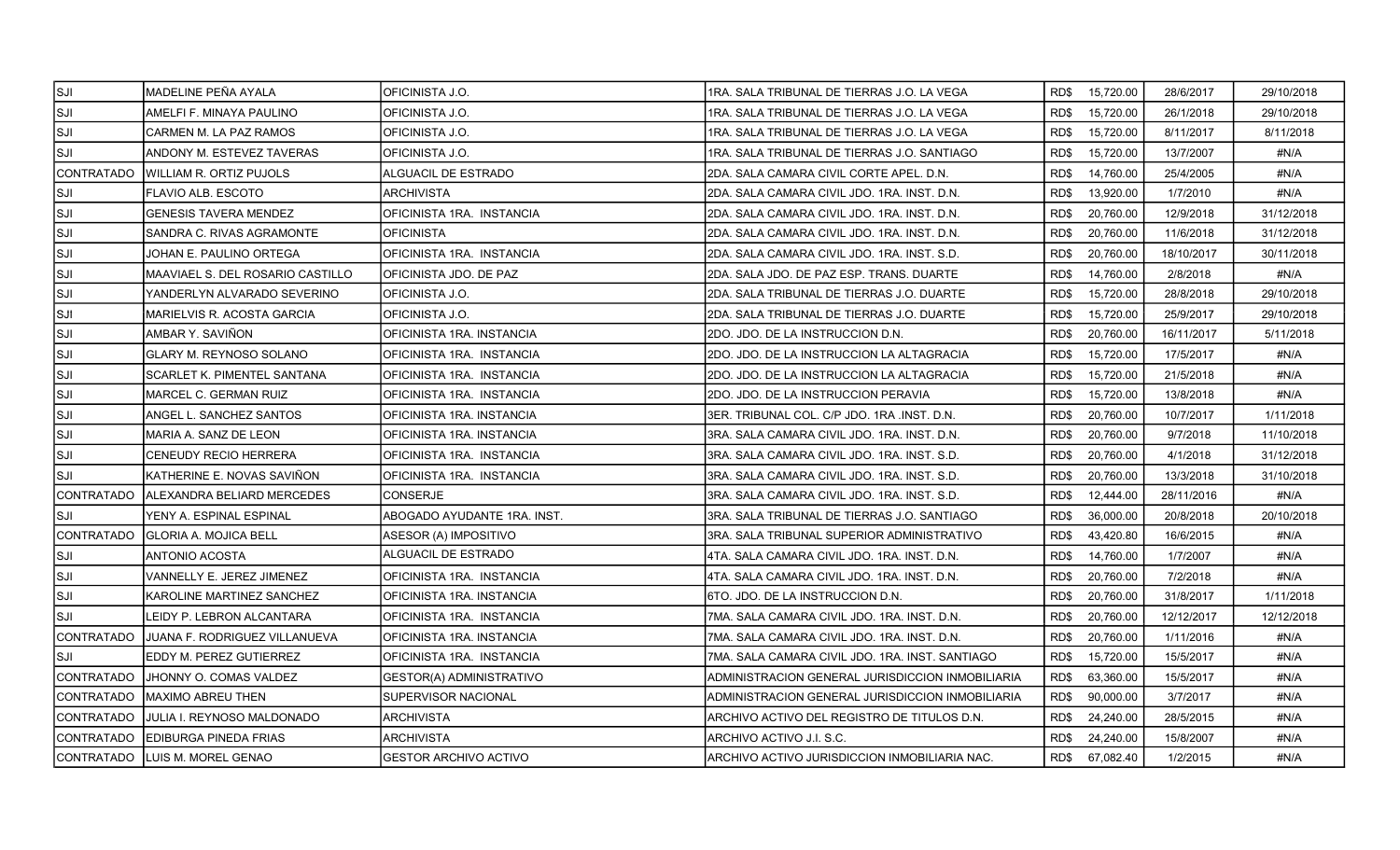| SJI]              | LADY C. SANTOS GIL                 | OFICINISTA CORTE                         | CAMARA CIVIL CORTE APEL. SANTIAGO             | RD\$ 17,640.00    | 20/6/2017  | 31/10/2018 |
|-------------------|------------------------------------|------------------------------------------|-----------------------------------------------|-------------------|------------|------------|
| ISJI              | SAMUEL SOSA GONZALEZ               | OFICINISTA CORTE                         | CAMARA CIVIL CORTE APEL. SANTIAGO             | 17,640.00<br>RD\$ | 24/7/2018  | 31/10/2018 |
| SJI               | ANA M. PERALTA DE HIRALDO          | OFICINISTA CORTE                         | CAMARA CIVIL CORTE APEL. SANTIAGO             | RD\$<br>17,640.00 | 9/11/2017  | 9/11/2018  |
| SJI               | MARLENY M. ESTRELLA BENCOSME       | IOFICINISTA 1RA. INSTANCIA               | CAMARA CIVIL JDO. 1RA. INST. ESPAILLAT        | RD\$<br>15,720.00 | 10/7/2017  | 26/10/2018 |
| SJI               | ANTONIA R. NUÑEZ MENDOZA           | OFICINISTA 1RA. INSTANCIA                | CAMARA CIVIL JDO. 1RA. INST. HERMANAS MIRABAL | 15,720.00<br>RD\$ | 28/8/2017  | #N/A       |
| ISJI              | JAZMIN D. BREA MOTA                | OFICINISTA 1RA. INSTANCIA                | CAMARA CIVIL JDO. 1RA. INST. LA ALTAGRACIA    | RD\$<br>15,720.00 | 2/6/2014   | #N/A       |
| ISJI              | LUZ DEL A. ACOSTA RAMON            | OFICINISTA 1RA. INSTANCIA                | CAMARA CIVIL JDO. 1RA. INST. SAMANA           | RD\$<br>15,720.00 | 12/9/2017  | 31/10/2018 |
| SJI               | RHAQUELYN METIVIER THOMAS          | OFICINISTA 1RA. INSTANCIA                | CAMARA CIVIL JDO. 1RA. INST. SAMANA           | 15,720.00<br>RD\$ | 25/9/2017  | 31/10/2018 |
| <b>SJI</b>        | MELISSA M. VOLQUEZ SOTO            | IOFICINISTA 1RA. INSTANCIA               | CAMARA CIVIL JDO 1RA INST.S.C.                | RD\$<br>15,720.00 | 12/3/2018  | 31/10/2018 |
| <b>SJI</b>        | ARIANNA DE LA ROSA LORA            | OFICINISTA 1RA. INSTANCIA                | CAMARA CIVIL JDO.1RA.INST.S.C.                | 15,720.00<br>RD\$ | 26/3/2018  | 31/10/2018 |
| SJI               | JOANNY R. CUEVA SIERRA             | ARCHIVISTA                               | CAMARA CIVIL JDO 1RA INST S.C.                | RD\$<br>13,920.00 | 27/8/2018  | #N/A       |
| CONTRATADO        | JUAN I. FERRERAS SUAZO             | <b>CHOFER</b>                            | CAMARA PENAL CORTE APEL. BARAHONA             | 24,240.00<br>RD\$ | 26/12/2013 | #N/A       |
| SJI               | KATERINE F. RIVERA CASTILLO        | OFICINISTA CORTE                         | CAMARA PENAL CORTE APEL. S.C.                 | RD\$<br>17,640.00 | 30/7/2018  | 30/4/2019  |
| SJI               | LOURDES A. POLANCO VALENZUELA      | IOFICINISTA CORTE                        | CAMARA PENAL CORTE APEL, S.C.                 | RD\$<br>17,640.00 | 30/7/2018  | 30/4/2019  |
| <b>CONTRATADO</b> | <b>APOLINAR JAVIER GUTIERREZ</b>   | CHOFER                                   | CAMARA PENAL CORTE APEL, S.P.M.               | 24,240.00<br>RD\$ | 4/3/2014   | #N/A       |
| SJI               | DABERI D. GUZMAN GUERRERO          | OFICINISTA 1RA. INSTANCIA                | CAMARA PENAL JDO. 1RA. INST. EL SEIBO         | 15,720.00<br>RD\$ | 25/6/2018  | 10/12/2018 |
| <b>CONTRATADO</b> | <b>HECTOR E. DE LA CRUZ GUZMAN</b> | IALGUACIL DE ESTRADO                     | CAMARA PENAL JDO. 1RA. INST. EL SEIBO         | 14,760.00<br>RD\$ | 11/5/2015  | #N/A       |
| SJI               | HAROLD O. COHEN RUIZ               | AUX. DE RECEPCION Y ENTREGA              | CENTRO DE ATENCION AL USUARIO                 | RD\$<br>24,240.00 | 23/1/2018  | 2/12/2018  |
| SJI               | YEMELI P. SANTOS GARCIA            | AUX. DE RECEPCION Y ENTREGA              | CENTRO DE ATENCION AL USUARIO                 | RD\$<br>24.240.00 | 18/9/2017  | #N/A       |
| <b>SJI</b>        | TONY DUARTE ZABALA                 | AUX. DE RECEPCION Y ENTREGA              | CENTRO DE ATENCION AL USUARIO                 | RD\$<br>24,240.00 | 18/9/2017  | #N/A       |
| <b>SJI</b>        | RANDY EMILIANO RODRIGUEZ           | AUX. DE RECEPCION Y ENTREGA              | CENTRO DE ATENCION AL USUARIO                 | RD\$<br>24,240.00 | 18/9/2017  | #N/A       |
| CONTRATADO        | RAYSA R. TRINIDAD DE RUIZ          | SECRETARIA                               | CENTRO DE ATENCION AL USUARIO                 | RD\$<br>39,992.40 | 23/1/2017  | #N/A       |
| <b>CONTRATADO</b> | HILKA Y. PUJOLS CUSTODIO           | AUX. DE RECEPCION Y ENTREGA              | CENTRO DE ATENCION AL USUARIO                 | RD\$<br>24,240.00 | 2/3/2015   | #N/A       |
| ICONTRATADO       | IRAMONA C. SOTO MARTINEZ           | IOFICINISTA CITACIONES Y NOTIFICACIONES  | CENTRO DE CITACIONES P.J.C.N.                 | RD\$<br>21,000.00 | 14/2/2001  | #N/A       |
| ISJI              | REUDIS M. MUÑOZ REYNOSO            | <b>OFICINISTA</b>                        | CENTRO DE CITACIONES S.P.M.                   | RD\$<br>17,640.00 | 6/9/2018   | 06/06/2019 |
| SJI               | CARLOS M. SEPULVEDA FELICIANO      | OFICINISTA                               | CENTRO DE CITACIONES S.P.M.                   | 17,640.00<br>RD\$ | 30/8/2018  | 30/5/2019  |
| ISJI              | MIGUEL A. SORIANO PEÑA             | <b>OFICINISTA</b>                        | CENTRO DE CITACIONES S.P.M.                   | RD\$<br>17,640.00 | 30/8/2018  | 30/5/2019  |
| <b>CONTRATADO</b> | INIDIA E. REYNOSO MATOS            | <b>MEDIADOR</b>                          | CENTRO DE MEDIACION JUDICIAL D.N.             | 67,082.40<br>RD\$ | 20/3/2007  | #N/A       |
| ICONTRATADO       | IMAYRA T. HERNANDEZ GORIS          | <b>MEDIADOR</b>                          | CENTRO DE MEDIACION JUDICIAL D.N.             | RD\$<br>67,082.40 | 21/7/2010  | #N/A       |
| <b>CONTRATADO</b> | JUANA E. BARE GUZMAN               | COORDINADOR CENTRO DE MEDIACION FAMILIAR | CENTRO DE MEDIACION JUDICIAL HERRERA          | 77,836.80<br>RD\$ | 20/3/2007  | #N/A       |
| <b>CONTRATADO</b> | MARTHA Y. TORIBIO                  | MEDIADOR                                 | CENTRO DE MEDIACION JUDICIAL HERRERA          | RD\$<br>67,082.40 | 30/9/2008  | #N/A       |
| CONTRATADO        | <b>PETRONILA ROSARIO ADAMES</b>    | COORDINADOR CENTRO DE MEDIACION FAMILIAR | CENTRO DE MEDIACION JUDICIAL LA CIENEGA       | RD\$<br>77,836.80 | 20/3/2007  | #N/A       |
| CONTRATADO        | <b>ROSA A. MORENO GARCIA</b>       | COORDINADOR CENTRO DE MEDIACION JUDICIAL | CENTRO DE MEDIACION JUDICIAL SANTIAGO         | RD\$<br>77,836.80 | 1/1/2007   | #N/A       |
|                   | ICONTRATADO IANA Y. PEÑA TAVAREZ   | <b>IMEDIADOR</b>                         | ICENTRO DE MEDIACION JUDICIAL SANTIAGO        | RD\$<br>67.082.40 | 25/8/2014  | #N/A       |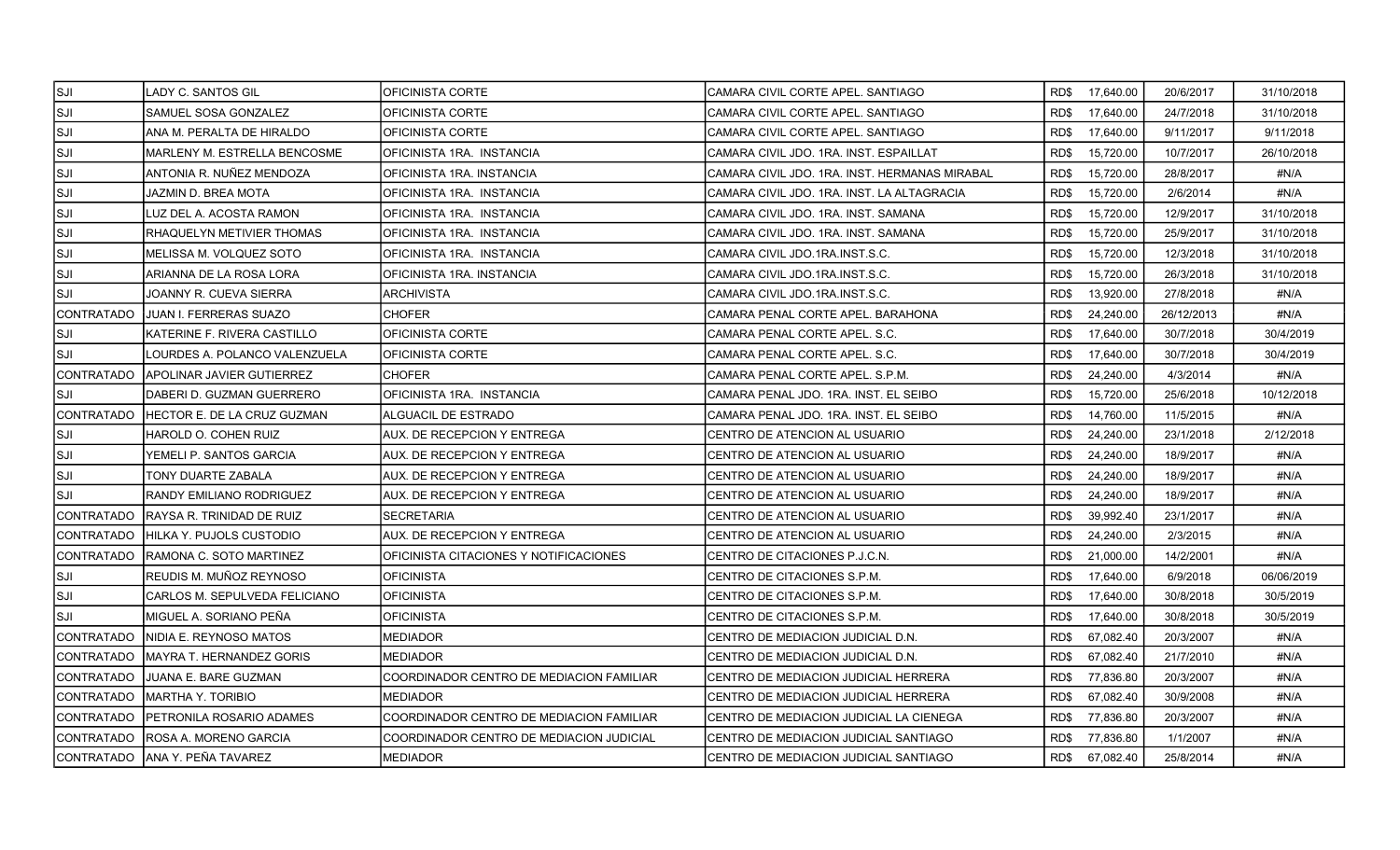| CONTRATADO        | DAMARIS A. PEREZ RODRIGUEZ        | <b>MEDIADOR</b>                         | CENTRO DE MEDIACION JUDICIAL SANTIAGO              | RD\$ 67,082.40    | 4/9/2014   | #N/A |
|-------------------|-----------------------------------|-----------------------------------------|----------------------------------------------------|-------------------|------------|------|
| CONTRATADO        | WALTER ANT. CORDERO CIMMINO       | COORDINADOR NACIONAL DE MEDIACION       | CENTRO DE MEDIACION JURISDICCIONAL                 | RD\$ 152,806.60   | 5/12/2014  | #N/A |
| SJI]              | CESAR C. VELOZ TIBURCIO           | ASESOR Y CONSULTOR                      | CONSEJO DEL PODER JUDICIAL                         | RD\$ 101,760.00   | 2/1/2017   | #N/A |
| CONTRATADO        | ISILVESTRE ESTRELLA CABRERA       | <b>SEGURIDAD DE JUEZ SCJ</b>            | <b>CONSEJO DEL PODER JUDICIAL</b>                  | RD\$<br>15,600.00 | 4/9/2017   | #N/A |
| SJI]              | <b>RAUL DISLA VASQUEZ</b>         | AUDITOR DE PROCESO                      | CONTRALORIA GENERAL DEL CONSEJO DEL PODER JUDICIAI | 67,082.40<br>RD\$ | 25/9/2018  | #N/A |
| SJI]              | RUBEL DE JS. MATOS TEJEDA         | AUDITOR DE PROCESO                      | CONTRALORIA GENERAL DEL CONSEJO DEL PODER JUDICIAI | RD\$<br>67.082.40 | 25/9/2018  | #N/A |
| SJI               | JOSUE MARTINEZ DE LUNA            | AUDITOR DE PROCESO                      | CONTRALORIA GENERAL DEL CONSEJO DEL PODER JUDICIA  | RD\$<br>67,082.40 | 25/9/2018  | #N/A |
| SJI]              | ROGER D. CASADO SANCHEZ           | AUDITOR DE PROCESO                      | CONTRALORIA GENERAL DEL CONSEJO DEL PODER JUDICIAL | RD\$<br>67,082.40 | 25/9/2018  | #N/A |
| SJI]              | ERNIE DE JS. RAMIREZ ADAMES       | AUDITOR DE PROCESO                      | CONTRALORIA GENERAL DEL CONSEJO DEL PODER JUDICIAL | RD\$<br>67,082.40 | 25/9/2018  | #N/A |
| SJI               | WILLIAM RODRIGUEZ NOLASCO         | AUDITOR DE PROCESO                      | CONTRALORIA GENERAL DEL CONSEJO DEL PODER JUDICIAI | 67.082.40<br>RD\$ | 25/9/2018  | #N/A |
| CONTRATADO        | ARSENIO REYES RODRIGUEZ           | CONTRALOR GENERAL CPJ                   | CONTRALORIA GENERAL DEL CONSEJO DEL PODER JUDICIAI | RD\$ 250,000.00   | 27/1/2014  | #N/A |
| <b>CONTRATADO</b> | EVANGELISTA DE JESUS DE JESUS     | AUDITOR INTERNO                         | CONTRALORIA GENERAL DEL CONSEJO DEL PODER JUDICIAI | RD\$<br>88,100.00 | 17/3/2015  | #N/A |
| <b>CONTRATADO</b> | CARLOS L. BLANC MARTINEZ          | AUDITOR INTERNO                         | CONTRALORIA GENERAL DEL CONSEJO DEL PODER JUDICIAI | RD\$<br>88,100.00 | 10/8/2015  | #N/A |
| SJI]              | HAYRON E. OTAÑEZ MERCADO          | AGENTE CONTROL DE CALIDAD               | CONTROL DE CALIDAD ARCHIVO PERMANENTE              | 29,580.00<br>RD\$ | 9/7/2018   | #N/A |
| CONTRATADO        | ILUCIA M. ESTRELLA DIAZ           | ABOGADO AYUDANTE CORTE                  | CORTE DE APEL. MONTE CRISTI                        | RD\$<br>48,894.00 | 27/10/2014 | #N/A |
| CONTRATADO        | ROSALBA ALT. PAULINO BETEMIT      | OFICINISTA CORTE                        | CORTE DE APEL. MONTE CRISTI                        | RD\$<br>17,640.00 | 1/2/2016   | #N/A |
| CONTRATADO        | IROSA E. PIÑA                     | CONSERJE                                | CORTE DE APEL. N.N.A. S.F.M.                       | RD\$<br>12,444.00 | 26/10/2016 | #N/A |
| <b>CONTRATADO</b> | JUAN P. HERNANDEZ JAPA            | <b>CHOFER</b>                           | CORTE DE APEL. N.N.A. S.P.M.                       | RD\$<br>24,240.00 | 30/6/2006  | #N/A |
| ICONTRATADO       | <b>ISARA P. DE LA CRUZ GOMEZ</b>  | OFICINISTA CORTE                        | CORTE DE TRABAJO LA VEGA                           | RD\$<br>17,640.00 | 13/6/2016  | #N/A |
| CONTRATADO        | SANTO R. VARGAS BATISTA           | AGENTE DE SERVICIOS                     | CUSTODIA Y SERVICIO ARCHIVO PERMANENTE             | 24,240.00<br>RD\$ | 28/11/2016 | #N/A |
| CONTRATADO        | MANUEL ANT. JIMENEZ GOMEZ         | SUPERVISOR(A) ADMINISTRATIVO            | DIRECCION ADMINISTRATIVA                           | RD\$<br>67,082.40 | 4/5/2005   | #N/A |
| <b>CONTRATADO</b> | CARMEN G. CAMILO UREÑA            | SUPERVISOR(A) ADMINISTRATIVO            | DIRECCION ADMINISTRATIVA                           | RD\$<br>67,082.40 | 1/3/2006   | #N/A |
| CONTRATADO        | ALBIS A. CUEVAS MOTA              | SUPERVISOR(A) ADMINISTRATIVO ZONA ESTE  | DIRECCION ADMINISTRATIVA                           | RD\$<br>67,082.40 | 7/11/2016  | #N/A |
| CONTRATADO        | <b>ILUCIA PANTALEON RODRIGUEZ</b> | ASISTENTE DIRECCION ADMINISTRATIVA      | DIRECCION ADMINISTRATIVA                           | RD\$<br>77,836.80 | 4/3/2013   | #N/A |
| <b>CONTRATADO</b> | OFELIO SUAREZ HERNANDEZ           | SEGURIDAD EX-JUEZ SCJ                   | DIRECCION CENTRAL DE LA POLICIA DE PROTECCION JUDI | 15,600.00<br>RD\$ | 13/10/2015 | #N/A |
| <b>CONTRATADO</b> | IALEXIS A. RAMIREZ DE LOS SANTOS  | SEGURIDAD EX-PRESIDENTE SCJ             | DIRECCION CENTRAL DE LA POLICIA DE PROTECCION JUDI | 17,943.52<br>RD\$ | 2/6/2014   | #N/A |
| <b>CONTRATADO</b> | RAFAEL SUAREZ CONCEPCION          | SUPERVISOR DE SEGURIDAD                 | DIRECCION CENTRAL DE LA POLICIA DE PROTECCION JUDI | RD\$<br>77,836.80 | 5/4/2013   | #N/A |
| ICONTRATADO       | CESAR RINCON TEJEDA               | VIGILANTE                               | DIRECCION DE FAMILIA, NIÑEZ, ADOLESCENCIA Y GENERO | RD\$<br>13,680.00 | 29/11/2004 | #N/A |
| CONTRATADO        | RAFAEL A. MANCEBO                 | VIGILANTE                               | DIRECCION DE FAMILIA, NIÑEZ, ADOLESCENCIA Y GENERO | RD\$<br>13,800.00 | 17/3/2005  | #N/A |
| SJI]              | <b>HECTOR A. DIAZ NEUMANN</b>     | ASESOR DE ORGANIZACION Y ADMINISTRACION | DIRECCION DE GESTION HUMANA Y CARRERA JUDICIAL ADM | 60,000.00<br>RD\$ | 23/11/2012 | #N/A |
| CONTRATADO        | <b>ESMEDIN REYES CUEVAS</b>       | CONSERJE                                | DIRECCION DE PLANIFICACION Y PROYECTOS             | 14,160.00<br>RD\$ | 24/1/2006  | #N/A |
| CONTRATADO        | BERTA CONTRERAS CABRAL            | CONSERJE                                | DIRECCION DE PLANIFICACION Y PROYECTOS             | RD\$<br>12,444.00 | 28/12/2016 | #N/A |
| CONTRATADO        | JOANNY ALT. TEJADA GOMEZ          | ASISTENTE DIRECCION POLITICAS PUBLICAS  | DIRECCION DE POLITICAS PUBLICAS                    | RD\$<br>77,836.80 | 14/11/2014 | #N/A |
|                   | CONTRATADO FEDERICO MENDEZ NOVA   | DIRECTOR (A) DE PRENSA Y COMUNICACIONES | <b>DIRECCION DE PRENSA Y COMUNICACIONES</b>        | RD\$ 184,800.00   | 7/12/2015  | #N/A |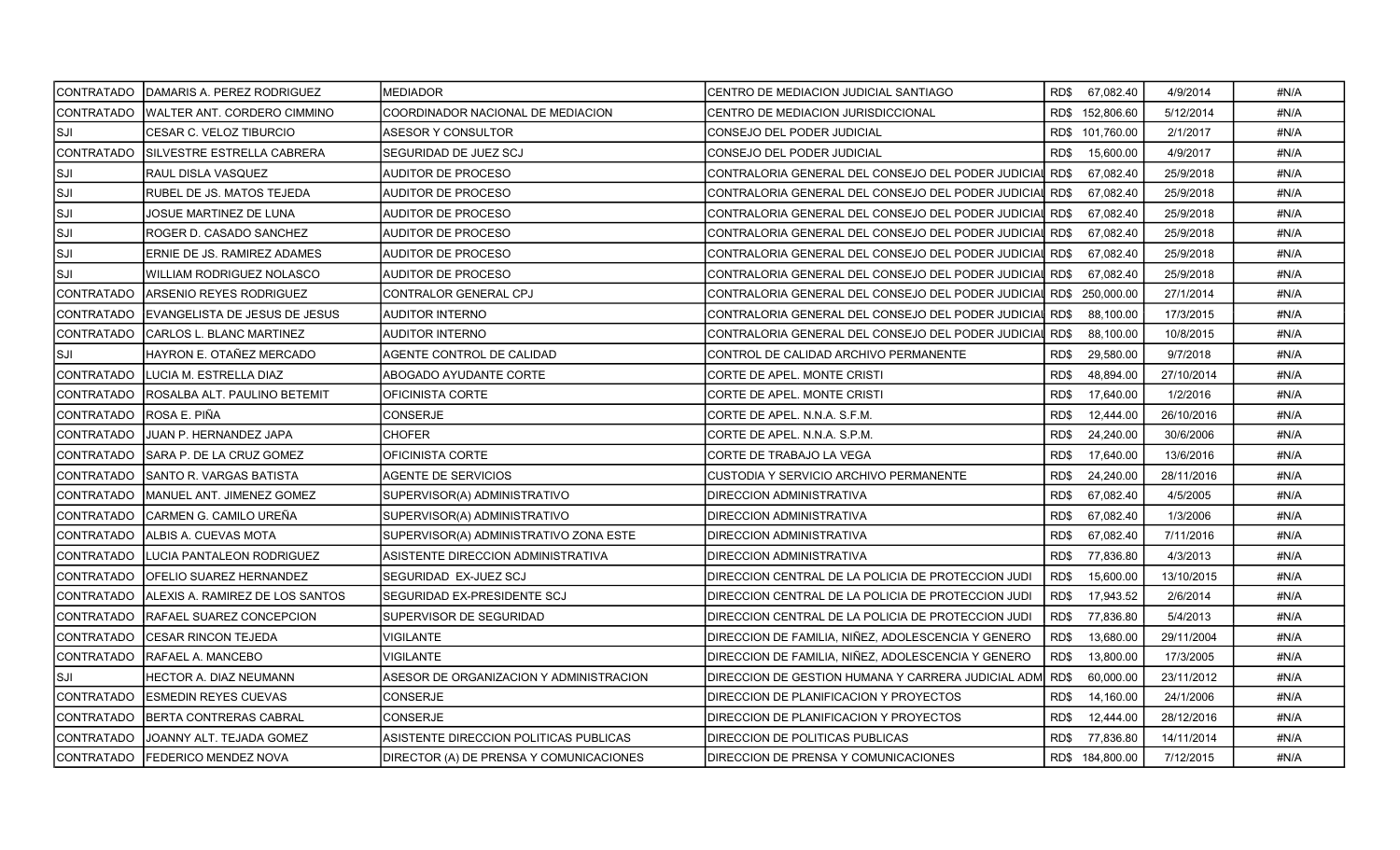| SJI]              | ROSA M. TORIBIO MARMOLEJOS          | SERVIDOR HONORIFICO                                                                            | IDIRECCION GENERAL DE ADM. Y CARRERA JUDICIAL    | RD\$<br>1.00      | 1/7/2014  | #N/A       |
|-------------------|-------------------------------------|------------------------------------------------------------------------------------------------|--------------------------------------------------|-------------------|-----------|------------|
| CONTRATADO        | JOSE A. MARIA PEREZ                 | SUPERVISOR NACIONAL DE TRIBUNALES                                                              | DIRECCION GENERAL DE ADM. Y CARRERA JUDICIAL     | 90,000.00<br>RD\$ | 8/7/2014  | #N/A       |
| CONTRATADO        | ELIZABETH DIAZ CASTELLANO           | COORDINADOR(A) DEL COMITE DE COMPRAS Y LICITACION DIRECCION GENERAL DE ADM. Y CARRERA JUDICIAL |                                                  | RD\$ 152,806.60   | 4/9/2017  | #N/A       |
| CONTRATADO        | ISOCRATES ANT. MONTERO DIAZ         | DIRECTOR (A) REGIONAL MENSURAS                                                                 | IDIRECCION REG. MENSURAS CAT. DPTO. NORESTE      | RD\$ 117,532.80   | 2/6/2014  | #N/A       |
| CONTRATADO        | MAYRA J. FROMETA BRITO              | ANALISTA II ACTIVO FIJO                                                                        | <b>I</b> DIV. DE ACTIVOS FIJOS                   | 44,092.80<br>RD\$ | 2/3/2015  | #N/A       |
| CONTRATADO        | CLARIVER BRITO ARNAUD               | ANALISTA II EVALUACION DEL DESEMPEÑO                                                           | DIV. DE EVALUACION DEL DESEMPEÑO                 | 44,092.80<br>RD\$ | 6/3/2017  | #N/A       |
| CONTRATADO        | LLIRA C. SIERRA RECIO               | ANALISTA JURIDICO                                                                              | DIV. DE JURISPRUDENCIA Y LEGISLACION             | RD\$<br>44,902.80 | 7/11/2014 | #N/A       |
| SJI               | JHENNY R. MARTIN BOBADILLA          | ANALISTA PROGRAMADOR                                                                           | <b>IDIV. DE MANTENIMIENTO Y ACT. DE SISTEMAS</b> | RD\$<br>67,082.40 | 23/8/2016 | 25/02/2019 |
| CONTRATADO        | LIDIA M. DE LA CRUZ GUZMAN          | <b>ENC. NOMINAS</b>                                                                            | <b>IDIV. DE NOMINAS</b>                          | RD\$ 117,532.80   | 12/6/2017 | #N/A       |
| CONTRATADO        | BERENICE SEGURA ESPINOSA            | AUXILIAR ADMINISTRATIVO                                                                        | DIV. DE NOMINAS                                  | 24,240.00<br>RD\$ | 3/8/2017  | #N/A       |
| ISJI              | REYMER FRICAS MOSCOSO               | ANALISTA PROGRAMADOR                                                                           | <b>DIV. DE PUBLICACIONES</b>                     | RD\$<br>67,082.40 | 30/7/2018 | 30/7/2019  |
| SJI               | TEOFILA DEL R. POLONIA MARTINEZ     | AUXILIAR ADMINISTRATIVO                                                                        | DIV. DE RECLUTAMIENTO Y SELECCION PERSONAL       | 24,240.00<br>RD\$ | 24/4/2017 | #N/A       |
| lsji              | JOHANNA E. SUERO DE LOS SANTOS      | AUXILIAR ADMINISTRATIVO                                                                        | IDIV. DE RECLUTAMIENTO Y SELECCION PERSONAL      | 24,240.00<br>RD\$ | 11/8/2017 | #N/A       |
| lsji              | NATHALIE GOMEZ PEGUERO              | AUXILIAR ADMINISTRATIVO                                                                        | DIV. DE RECLUTAMIENTO Y SELECCION PERSONAL       | 24,240.00<br>RD\$ | 28/2/2018 | #N/A       |
| lsji              | RAMON A. HICIANO ROJAS              | AUXILIAR ADMINISTRATIVO                                                                        | DIV. DE RECLUTAMIENTO Y SELECCION PERSONAL       | 24,240.00<br>RD\$ | 16/4/2018 | #N/A       |
| lsji              | KARLA J. GARCIA VARGAS              | RECEPCIONISTA                                                                                  | IDIV. DE RECLUTAMIENTO Y SELECCION PERSONAL      | RD\$<br>21,000.00 | 5/7/2018  | #N/A       |
| SJI               | <b>BERLIANNY INFANTE ROSARIO</b>    | <b>RECEPCIONISTA</b>                                                                           | DIV. DE REGISTRO DE PERSONAL                     | RD\$<br>21,000.00 | 25/7/2018 | #N/A       |
| ISJI              | MANUEL E. NAVARRO ESPIRITUSANTO     | SECRETARIA (O) AUXILIAR III                                                                    | IDIV. DE RELACIONES PUBLICAS Y PROTOCOLO         | RD\$<br>32,160.00 | 6/9/2018  | #N/A       |
| CONTRATADO        | ERNESTINA E. CABRERA DE GERMAN      | <b>CAMARERO I</b>                                                                              | DIV. DE RELACIONES PUBLICAS Y PROTOCOLO          | RD\$<br>38,088.00 | 22/4/2004 | #N/A       |
| CONTRATADO        | <b>GABRIEL A. PAULINO FERNANDEZ</b> | ASESOR DE PROTOCOLO                                                                            | DIV. DE RELACIONES PUBLICAS Y PROTOCOLO          | RD\$<br>84,000.00 | 3/3/2005  | #N/A       |
| <b>CONTRATADO</b> | <b>HILARIO FRIAS FRIAS</b>          | <b>CAMARERO I</b>                                                                              | DIV. DE RELACIONES PUBLICAS Y PROTOCOLO          | RD\$<br>38,088.00 | 15/8/2007 | #N/A       |
| CONTRATADO        | ORLANDO E. PEREZ                    | <b>CAMARERO III</b>                                                                            | DIV. DE RELACIONES PUBLICAS Y PROTOCOLO          | RD\$<br>28,860.00 | 6/9/2007  | #N/A       |
| CONTRATADO        | <b>JOSE L. CARBUCCIA PIMENTEL</b>   | <b>CAMARERO III</b>                                                                            | IDIV. DE RELACIONES PUBLICAS Y PROTOCOLO         | RD\$<br>28,860.00 | 18/3/2016 | #N/A       |
| SJI               | HECTOR F. VENTURA GONZALEZ          | ANALISTA JUNIOR SISTEMAS Y PROCEDIMIENTOS                                                      | DIV. DE SISTEMAS Y PROCEDIMIENTOS                | RD\$<br>51,804.00 | 13/8/2018 | 13/8/2019  |
| ISJI              | JOSE SANTA CRUZ ABREU               | ANALISTA JUNIOR SISTEMAS Y PROCEDIMIENTOS                                                      | DIV. DE SISTEMAS Y PROCEDIMIENTOS                | RD\$<br>51,804.00 | 13/8/2018 | 13/8/2019  |
| lsji              | JOSMARY ORTIZ OROZCO                | ANALISTA JUNIOR SISTEMAS Y PROCEDIMIENTOS                                                      | DIV. DE SISTEMAS Y PROCEDIMIENTOS                | 51,804.00<br>RD\$ | 13/8/2018 | 13/8/2019  |
| <b>CONTRATADO</b> | ISIS P. PEREZ MARTINEZ              | ABOGADO LITIGANTE                                                                              | <b>DIV. LEGAL</b>                                | RD\$ 105,720.00   | 31/1/2017 | #N/A       |
| <b>CONTRATADO</b> | NORIS L. NUÑEZ REGALADO             | ABOGADO AYUDANTE SCJ                                                                           | <b>DIV. LEGAL</b>                                | RD\$ 105,720.00   | 8/8/2016  | #N/A       |
| CONTRATADO        | NIXON JUAN SALOMON                  | CATALOGADOR                                                                                    | DOCUMENTACION Y BIBLIOTECAS                      | RD\$<br>33,120.00 | 7/12/2016 | #N/A       |
| CONTRATADO        | ROSA D. ACOSTA CACERES              | CONSERJE                                                                                       | IDPTO. ADMINISTRATIVO BAORUCO                    | 12,444.00<br>RD\$ | 5/6/2006  | #N/A       |
| CONTRATADO        | JORGE A. TONOS PEÑA                 | CONSERJE                                                                                       | DPTO. ADMINISTRATIVO BARAHONA                    | 12,444.00<br>RD\$ | 21/4/2005 | #N/A       |
| CONTRATADO        | CARLOS ML. FELIZ FERRERAS           | VIGILANTE                                                                                      | DPTO. ADMINISTRATIVO BARAHONA                    | RD\$<br>12,444.00 | 7/2/2006  | #N/A       |
| CONTRATADO        | DOMINGO CAMPOS MATEO                | VIGILANTE                                                                                      | DPTO. ADMINISTRATIVO BARAHONA                    | 12,444.00<br>RD\$ | 4/10/2006 | #N/A       |
|                   | ICONTRATADO IRAFAEL MENDEZ          | <b>MENSAJERO EXTERNO</b>                                                                       | IDPTO. ADMINISTRATIVO BARAHONA                   | RD\$<br>16.440.00 | 14/2/2003 | #N/A       |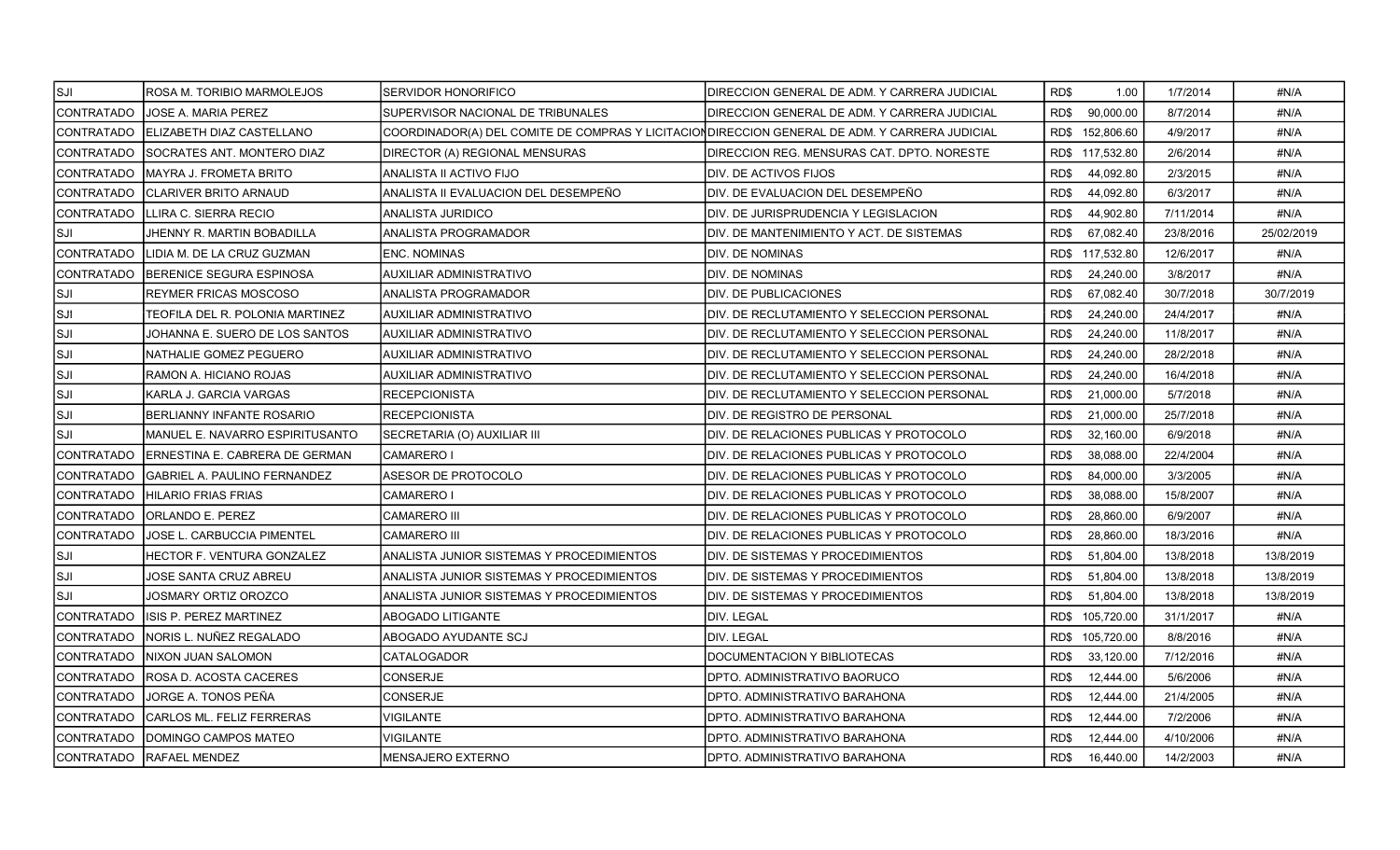| ICONTRATADO       | <b>IDARLENNY VOLQUEZ CUEVAS</b>      | <b>MENSAJERO INTERNO</b>                | DPTO. ADMINISTRATIVO BARAHONA                      | RD\$<br>12,444.00 | 23/6/2016  | #N/A |
|-------------------|--------------------------------------|-----------------------------------------|----------------------------------------------------|-------------------|------------|------|
| <b>CONTRATADO</b> | IADOLFO C. LORA                      | VIGILANTE                               | DPTO. ADMINISTRATIVO CORTE DE TRABAJO D.N.         | RD\$<br>12,780.00 | 1/5/2002   | #N/A |
| <b>CONTRATADO</b> | <b>I</b> SANTO A. AMADOR GONZALEZ    | <b>MAYORDOMO III</b>                    | DPTO. ADMINISTRATIVO CORTE DE TRABAJO D.N.         | 16.920.00<br>RD\$ | 16/4/2001  | #N/A |
| <b>CONTRATADO</b> | <b>IESTELIA MORILLO</b>              | <b>CONSERJE</b>                         | DPTO. ADMINISTRATIVO CORTE DE TRABAJO D.N.         | 12,444.00<br>RD\$ | 1/6/2015   | #N/A |
| CONTRATADO        | <b>CRUSITA AGRAMONTE OTAÑO</b>       | CONSERJE                                | DPTO. ADMINISTRATIVO CORTE DE TRABAJO D.N.         | RD\$<br>12,444.00 | 21/9/2015  | #N/A |
| <b>CONTRATADO</b> | <b>ISABEL MEJIA</b>                  | <b>CONSERJE</b>                         | DPTO. ADMINISTRATIVO EL SEIBO                      | 12,444.00<br>RD\$ | 2/1/2017   | #N/A |
| <b>CONTRATADO</b> | ICECILIO SEVERINO SEVERINO           | MAYORDOMO III                           | DPTO. ADMINISTRATIVO EL SEIBO                      | 13,800.00<br>RD\$ | 31/1/2017  | #N/A |
| ICONTRATADO       | <b>IFRANCISCO SANCHEZ</b>            | <b>JARDINERO</b>                        | DPTO. ADMINISTRATIVO ESPAILLAT                     | RD\$<br>12,444.00 | 28/3/2001  | #N/A |
| <b>CONTRATADO</b> | NORMA C. ESCOBOZA                    | <b>CONSERJE</b>                         | DPTO. ADMINISTRATIVO ESPAILLAT                     | RD\$<br>12,444.00 | 29/12/2000 | #N/A |
| <b>CONTRATADO</b> | <b>IMARITZA M. ABREU HERRERA</b>     | CONSERJE                                | DPTO. ADMINISTRATIVO ESPAILLAT                     | 12,444.00<br>RD\$ | 3/11/2003  | #N/A |
| <b>CONTRATADO</b> | NELSON MORALES ECHAVARRIA            | VIGILANTE                               | DPTO. ADMINISTRATIVO HATO MAYOR                    | 12,780.00<br>RD\$ | 30/3/2005  | #N/A |
| <b>CONTRATADO</b> | MANUEL DE JS. FERREIRA BUENO         | VIGILANTE                               | DPTO. ADMINISTRATIVO JDOS. DE PAZ DE LA 2DA. CIRC. | 12,780.00<br>RD\$ | 15/7/2004  | #N/A |
| <b>CONTRATADO</b> | MANUEL DE JS. ROJAS CHALAS           | <b>VIGILANTE</b>                        | DPTO. ADMINISTRATIVO JDOS. DE TRANS. D.N.          | RD\$<br>13,618.81 | 7/10/2004  | #N/A |
| <b>CONTRATADO</b> | PABLO Y. ROSARIO TERRERO             | ENCARGADO(A) OFICINA ADMINISTRATIVA I   | DPTO. ADMINISTRATIVO JDOS. DE TRANS. D.N.          | RD\$<br>45,600.00 | 2/11/2000  | #N/A |
| CONTRATADO        | URSIMIDIO PACHECO PEGUERO            | CONSERJE                                | DPTO. ADMINISTRATIVO JDOS. DE TRANS. D.N.          | 12,444.00<br>RD\$ | 2/10/2001  | #N/A |
| <b>CONTRATADO</b> | YESICA G. HERRERA PEÑA               | CONSERJE                                | DPTO. ADMINISTRATIVO JDOS. DE TRANS. D.N.          | RD\$<br>12,444.00 | 22/9/2016  | #N/A |
| <b>CONTRATADO</b> | <b>I</b> FELIPA LIRIANO              | CONSERJE                                | DPTO, ADMINISTRATIVO JUR, CIVIL S.D.               | RD\$<br>12,444.00 | 1/10/2008  | #N/A |
| <b>CONTRATADO</b> | ROSA D. JIMENEZ VALVERDE             | CONSERJE                                | DPTO. ADMINISTRATIVO JUR. CIVIL S.D.               | 12,444.00<br>RD\$ | 12/3/2015  | #N/A |
| <b>CONTRATADO</b> | IAGUSTINA DE LA CRUZ DE LEON         | <b>CONSERJE</b>                         | IDPTO. ADMINISTRATIVO JUR. LABORAL S.D.            | RD\$<br>13,440.00 | 23/1/2006  | #N/A |
| <b>CONTRATADO</b> | JUANA DE LEON DE LA ROSA             | CONSERJE                                | DPTO. ADMINISTRATIVO JUR. N.N.A. S.D.              | 12,444.00<br>RD\$ | 12/4/2004  | #N/A |
| <b>CONTRATADO</b> | <b>AVELINO FORNE ROBLES</b>          | <b>PORTERO</b>                          | DPTO. ADMINISTRATIVO LA ALTAGRACIA                 | RD\$<br>12,444.00 | 14/3/2006  | #N/A |
| CONTRATADO        | <b>INICOLAS GUERRERO</b>             | PORTERO                                 | DPTO. ADMINISTRATIVO LA ALTAGRACIA                 | RD\$<br>12,444.00 | 17/8/2006  | #N/A |
| <b>CONTRATADO</b> | JULIAN R. SENA PEREZ                 | <b>MAYORDOMO III</b>                    | DPTO. ADMINISTRATIVO LA ROMANA                     | RD\$<br>13,800.00 | 31/8/2005  | #N/A |
| <b>CONTRATADO</b> | <b>PABLO BAEZ RODRIGUEZ</b>          | ENCARGADO(A) OFICINA ADMINISTRATIVA III | DPTO. ADMINISTRATIVO LA ROMANA                     | RD\$<br>67,405.20 | 8/3/2007   | #N/A |
| SJI]              | YINERY A. TEJEDA CONCEPCIÓN          | CONSERJE-MENSAJERO(A)                   | DPTO. ADMINISTRATIVO LA VEGA                       | RD\$<br>12,444.00 | 23/3/2018  | #N/A |
| <b>CONTRATADO</b> | MARIO J. RODRIGUEZ                   | REP. Y MANT. MAQUINAS ESCRIBIR          | DPTO. ADMINISTRATIVO LA VEGA                       | RD\$<br>4,800.00  | 1/10/1997  | #N/A |
| <b>CONTRATADO</b> | <b>IGENARO D. MARTE SANTOS</b>       | <b>MAYORDOMO I</b>                      | DPTO. ADMINISTRATIVO LA VEGA                       | RD\$<br>16,920.00 | 1/5/2002   | #N/A |
| ICONTRATADO       | <b>JULIO GONZALEZ</b>                | <b>MAYORDOMO II</b>                     | DPTO. ADMINISTRATIVO MARIA TRINIDAD SANCHEZ        | RD\$<br>14,760.00 | 9/6/2003   | #N/A |
| CONTRATADO        | ROBERTO GONZALEZ MOREL               | <b>INTERPRETE JUDICIAL</b>              | DPTO. ADMINISTRATIVO MONTE CRISTI                  | RD\$<br>21,960.00 | 2/5/2001   | #N/A |
| CONTRATADO        | <b>FIOR M. TAPIA PERALTA</b>         | VIGILANTE                               | DPTO. ADMINISTRATIVO MONTE CRISTI                  | 12,444.00<br>RD\$ | 21/3/2017  | #N/A |
| lsji              | KEILA C. JORGE MOLINA                | AUXILIAR ADMINISTRATIVO                 | DPTO. ADMINISTRATIVO N.N.A. D.N.                   | 16,440.00<br>RD\$ | 18/6/2018  | #N/A |
| <b>CONTRATADO</b> | <b>IELPIDIO SANTOS PAULA</b>         | VIGILANTE                               | DPTO. ADMINISTRATIVO N.N.A. D.N.                   | RD\$<br>12,780.00 | 24/5/2004  | #N/A |
| <b>CONTRATADO</b> | ARISMENDY VASQUEZ CORDERO            | <b>VIGILANTE</b>                        | DPTO. ADMINISTRATIVO N.N.A. D.N.                   | 13,680.00<br>RD\$ | 16/12/2004 | #N/A |
|                   | ICONTRATADO IWILLY DE LA CRUZ GUZMAN | <b>MENSAJERO EXTERNO</b>                | DPTO. ADMINISTRATIVO N.N.A. D.N.                   | RD\$<br>18.120.00 | 5/6/2017   | #N/A |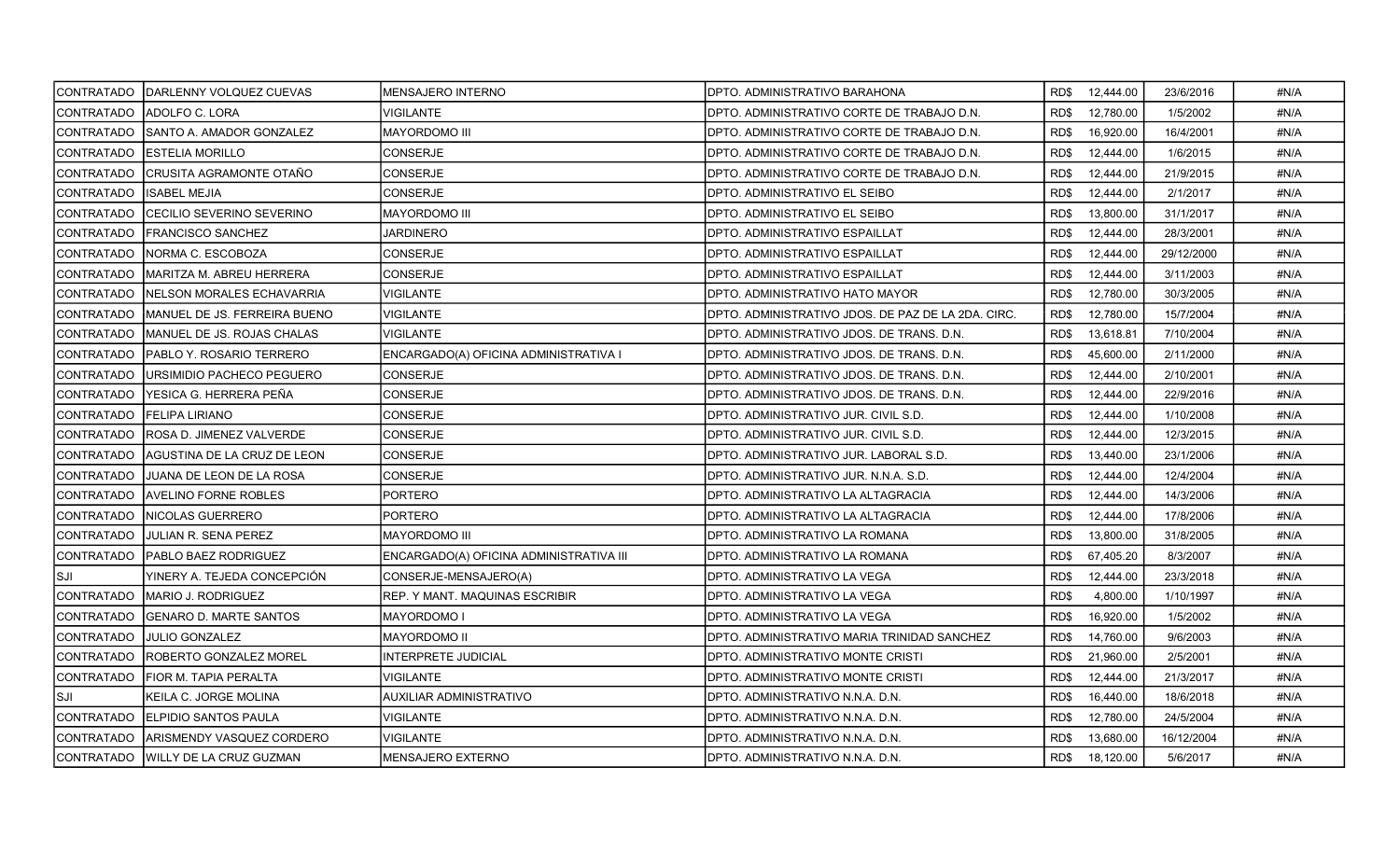|                   | ICONTRATADO   OCTAVIO LORENZO FORTUNA | <b>MENSAJERO INTERNO</b>  | DPTO. ADMINISTRATIVO N.N.A. S.C.                |      | RD\$ 12,444.00 | 21/4/2005  | #N/A       |
|-------------------|---------------------------------------|---------------------------|-------------------------------------------------|------|----------------|------------|------------|
| SJI               | ESTHEPHANY BELTRAN VALDEZ             | <b>CONSERJE</b>           | DPTO. ADMINISTRATIVO P.J.C.N.                   | RD\$ | 12,444.00      | 19/6/2018  | #N/A       |
| ICONTRATADO       | <b>LIRIO RAMIREZ CORNIELES</b>        | <b>PLOMERO</b>            | DPTO. ADMINISTRATIVO P.J.C.N.                   | RD\$ | 18.360.00      | 12/2/2002  | #N/A       |
| ICONTRATADO       | VENERANDA POLANCO VILLAR              | <b>CONSERJE</b>           | DPTO, ADMINISTRATIVO P.J.C.N.                   | RD\$ | 12,444.00      | 1/10/2002  | #N/A       |
| CONTRATADO        | <b>FERNANDO BANKS</b>                 | REPRODUCTOR DE DOCUMENTOS | DPTO. ADMINISTRATIVO P.J.C.N.                   | RD\$ | 15,840.00      | 20/10/2016 | #N/A       |
| ICONTRATADO       | MANUEL ARMANDO ARIAS                  | VIGILANTE                 | DPTO. ADMINISTRATIVO PERAVIA                    | RD\$ | 12,444.00      | 1/7/2004   | #N/A       |
| SJI               | EIDY M. PADILLA MORETA                | <b>CONSERJE</b>           | DPTO. ADMINISTRATIVO PJ CORTE DE APELACION D.N. | RD\$ | 14,160.00      | 28/5/2018  | #N/A       |
| ISJI              | JOHNNY I. DEL ROSARIO PANIAGUA        | <b>CONSERJE</b>           | DPTO. ADMINISTRATIVO PJ CORTE DE APELACION D.N. | RD\$ | 12,444.00      | 22/6/2018  | 13/08/2019 |
| CONTRATADO        | RAMON E. DOÑE                         | VIGILANTE                 | DPTO. ADMINISTRATIVO PJ CORTE DE APELACION D.N. | RD\$ | 13,800.00      | 4/8/2005   | #N/A       |
| CONTRATADO        | SERGIO RAMIREZ VALENZUELA             | <b>VIGILANTE</b>          | DPTO. ADMINISTRATIVO PJ CORTE DE APELACION D.N. | RD\$ | 13,800.00      | 25/11/2005 | #N/A       |
| <b>CONTRATADO</b> | CANDIDA R. CORPORAN SANTOS            | <b>CONSERJE</b>           | DPTO. ADMINISTRATIVO PJ CORTE DE APELACION D.N. | RD\$ | 14,160.00      | 13/12/2005 | #N/A       |
| CONTRATADO        | ILUISA ARBOLEDA SANTANA               | CONSERJE                  | DPTO. ADMINISTRATIVO PJ CORTE DE APELACION D.N. | RD\$ | 14,160.00      | 1/11/2000  | #N/A       |
| CONTRATADO        | MERCEDES LEDESMA FELIZ                | <b>CONSERJE</b>           | DPTO. ADMINISTRATIVO PJ CORTE DE APELACION D.N. | RD\$ | 14,160.00      | 1/11/2000  | #N/A       |
| CONTRATADO        | RAMONA ALCANTARA VALDEZ               | <b>CONSERJE</b>           | DPTO. ADMINISTRATIVO PJ CORTE DE APELACION D.N. | RD\$ | 14,160.00      | 9/12/2008  | #N/A       |
| CONTRATADO        | IMAYRA DE LA CRUZ MATEO               | <b>CONSERJE</b>           | DPTO. ADMINISTRATIVO PJ CORTE DE APELACION D.N. | RD\$ | 14,160.00      | 17/11/2016 | #N/A       |
| CONTRATADO        | CARMEN PIERRE OLIVO                   | <b>CONSERJE</b>           | DPTO. ADMINISTRATIVO PJ CORTE DE APELACION D.N. | RD\$ | 14,160.00      | 17/4/2017  | #N/A       |
| <b>CONTRATADO</b> | IMARIA MEDINA SENA                    | CONSERJE                  | DPTO. ADMINISTRATIVO PJ S.C.J.                  | RD\$ | 14,160.00      | 4/9/2014   | #N/A       |
| CONTRATADO        | CARMELO ACOSTA VASQUEZ                | <b>PORTERO</b>            | DPTO. ADMINISTRATIVO PJ S.C.J.                  | RD\$ | 17,444.00      | 15/2/2002  | #N/A       |
| ICONTRATADO       | RAISA T. GRULLON GARCIA               | SECRETARIA (O) AUXILIAR   | DPTO. ADMINISTRATIVO PJ S.C.J.                  | RD\$ | 23,760.00      | 10/5/2004  | #N/A       |
| CONTRATADO        | <b>PEDRO BELLO PERALTA</b>            | <b>VIGILANTE</b>          | DPTO. ADMINISTRATIVO PJ S.C.J.                  | RD\$ | 13,800.00      | 27/4/2005  | #N/A       |
| CONTRATADO        | JOSE TIMO SELIS                       | ALBANIL S.C.J.            | DPTO. ADMINISTRATIVO PJ S.C.J.                  | RD\$ | 15,840.00      | 16/6/2005  | #N/A       |
| CONTRATADO        | MATILDES ALCANTARA VALDEZ             | <b>CONSERJE</b>           | DPTO. ADMINISTRATIVO PJ S.C.J.                  | RD\$ | 14,160.00      | 16/6/2005  | #N/A       |
| ICONTRATADO       | VIRGILIO ANT. JIMENEZ LEGUISAMO       | <b>PLOMERO</b>            | DPTO. ADMINISTRATIVO PJ S.C.J.                  | RD\$ | 21,480.00      | 11/8/2005  | #N/A       |
| CONTRATADO        | <b>VENANCIO MARTINEZ BETREZ</b>       | <b>VIGILANTE</b>          | DPTO. ADMINISTRATIVO PJ S.C.J.                  | RD\$ | 13,800.00      | 28/4/2006  | #N/A       |
| CONTRATADO        | ILEOPOLDO TEJEDA ALCANTARA            | <b>VIGILANTE</b>          | DPTO. ADMINISTRATIVO PJ S.C.J.                  | RD\$ | 12,900.00      | 15/11/2000 | #N/A       |
| <b>CONTRATADO</b> | <b>IGNACIO RIVERA ROSARIO</b>         | <b>JARDINERO</b>          | DPTO. ADMINISTRATIVO PJ S.C.J.                  | RD\$ | 14,160.00      | 6/8/2015   | #N/A       |
| CONTRATADO        | <b>YVELISSE FELIZ GARCIA</b>          | CONSERJE                  | DPTO. ADMINISTRATIVO PJ S.C.J.                  | RD\$ | 14,160.00      | 2/3/2015   | #N/A       |
| ICONTRATADO       | IMANUEL E. PEÑA PEREZ                 | TECNICO DE REFRIGERACION  | DPTO. ADMINISTRATIVO PJ S.C.J.                  | RD\$ | 22,800.00      | 21/6/2017  | #N/A       |
| CONTRATADO        | ANATALIA AQUINO PAULA                 | <b>CONSERJE</b>           | DPTO. ADMINISTRATIVO PJ S.C.J.                  | RD\$ | 14,160.00      | 26/9/2016  | #N/A       |
| CONTRATADO        | LUZ DEL A. NUÑEZ ALMANZAR             | CONSERJE                  | DPTO. ADMINISTRATIVO PJ S.C.J.                  | RD\$ | 12,444.00      | 24/4/2017  | #N/A       |
| CONTRATADO        | <b>CRESCENCIO RAMOS VARGAS</b>        | VIGILANTE                 | DPTO. ADMINISTRATIVO PJ S.C.J.                  | RD\$ | 12,780.00      | 6/9/2017   | #N/A       |
| CONTRATADO        | JOSE FCO. ABREU MOTA                  | VIGILANTE                 | DPTO. ADMINISTRATIVO PUERTO PLATA               | RD\$ | 12,444.00      | 31/5/2005  | #N/A       |
| CONTRATADO        | LUCIANO RODRIGUEZ VASQUEZ             | <b>VIGILANTE</b>          | DPTO. ADMINISTRATIVO PUERTO PLATA               | RD\$ | 12,444.00      | 5/5/2006   | #N/A       |
|                   | ICONTRATADO   IJUAN DEL ROSARIO NUÑEZ | <b>VIGILANTE</b>          | DPTO. ADMINISTRATIVO PUERTO PLATA               | RD\$ | 12,444.00      | 23/10/2007 | #N/A       |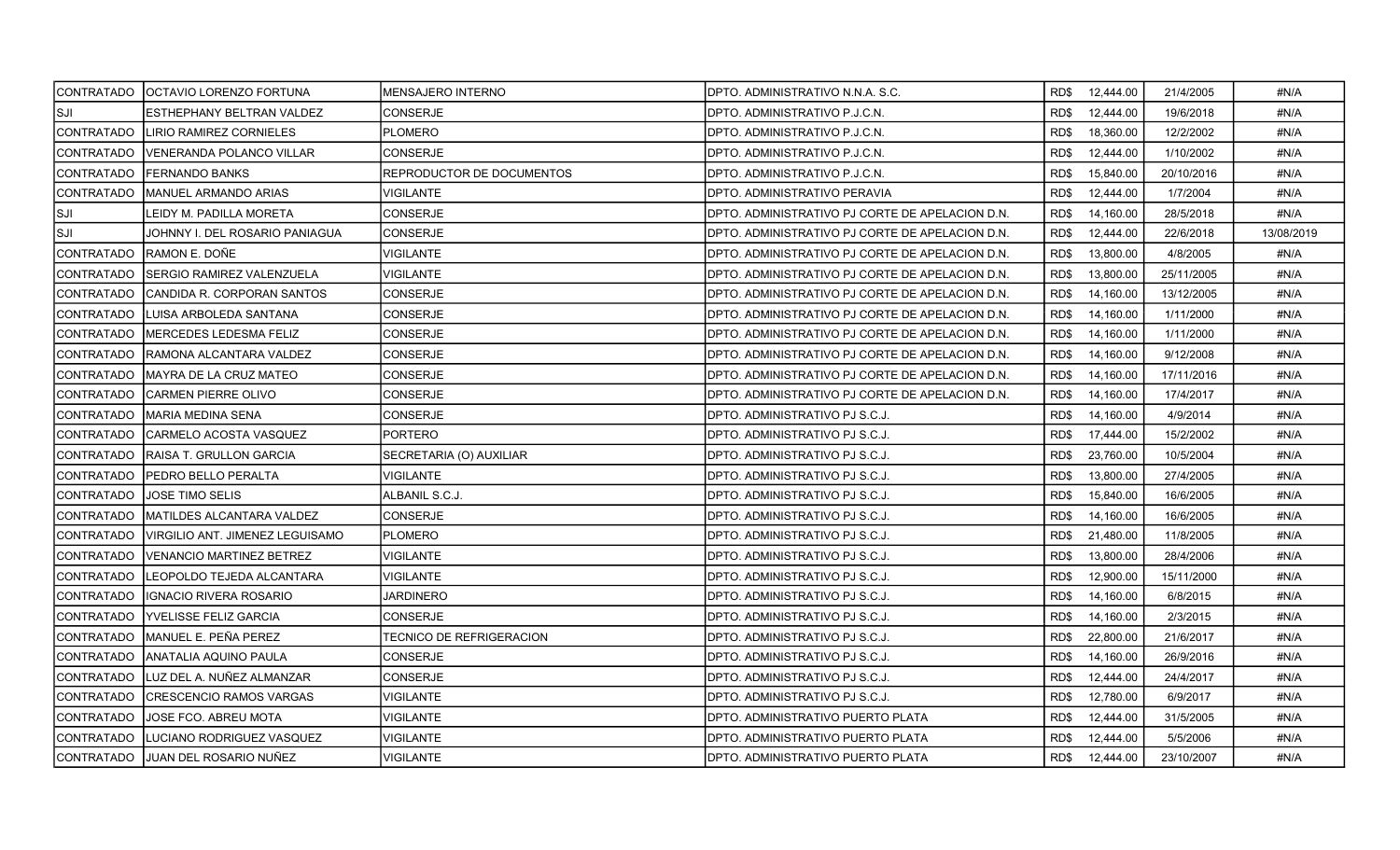| <b>CONTRATADO</b> | <b>PATRICIO VENTURA HIRALDO</b>       | <b>CHOFER</b>                          | <b>IDPTO. ADMINISTRATIVO PUERTO PLATA</b> | RD\$ 24,240.00    | 10/1/2017  | #N/A      |
|-------------------|---------------------------------------|----------------------------------------|-------------------------------------------|-------------------|------------|-----------|
| SJI               | JUANA FCA. SANCHEZ MOTA               | <b>CONSERJE</b>                        | DPTO. ADMINISTRATIVO S.C.                 | RD\$<br>12,444.00 | 1/1/2007   | #N/A      |
| SJI               | MIDONIA DE JESUS SANTOS               | <b>CONSERJE</b>                        | DPTO. ADMINISTRATIVO S.C.                 | RD\$<br>12,444.00 | 1/1/2007   | #N/A      |
| SJI]              | JACKELIN M. TAMAREZ                   | <b>CONSERJE</b>                        | DPTO. ADMINISTRATIVO S.C.                 | RD\$<br>12,444.00 | 6/7/2018   | 6/11/2018 |
| <b>CONTRATADO</b> | JOSE DE LAS M. CIPRIAN SANCHEZ        | VIGILANTE                              | DPTO. ADMINISTRATIVO S.C.                 | RD\$<br>12,780.00 | 13/6/2005  | #N/A      |
| <b>CONTRATADO</b> | BERNALDO SANTANA ENCARNACION          | JARDINERO                              | DPTO. ADMINISTRATIVO S.C.                 | RD\$<br>14,160.00 | 9/10/2001  | #N/A      |
| <b>CONTRATADO</b> | <b>RAMON LEON CARO</b>                | VIGILANTE                              | DPTO. ADMINISTRATIVO S.C.                 | RD\$<br>12,444.00 | 28/4/2000  | #N/A      |
| CONTRATADO        | <b>MILAGROS CEBALLOS</b>              | MENSAJERO INTERNO                      | IDPTO. ADMINISTRATIVO S.C.                | RD\$<br>12,444.00 | 18/7/2001  | #N/A      |
| <b>CONTRATADO</b> | <b>FELIPE DIPRE DE LA ROSA</b>        | VIGILANTE                              | DPTO, ADMINISTRATIVO S.C.                 | RD\$<br>12,444.00 | 24/11/2003 | #N/A      |
| <b>CONTRATADO</b> | IMIOSOTIS GERMAN TEJADA               | CONSERJE                               | DPTO, ADMINISTRATIVO S.C.                 | 12,444.00<br>RD\$ | 5/6/2017   | #N/A      |
| SJI               | KEYSY C. OGANDO ALCANTARA             | AUXILIAR ADMINISTRATIVO                | DPTO. ADMINISTRATIVO S.D.                 | RD\$<br>16,440.00 | 9/8/2018   | 11/4/2019 |
| CONTRATADO        | MARIA D. MATOS CASTILLO               | <b>CONSERJE</b>                        | DPTO. ADMINISTRATIVO S.D.                 | RD\$<br>14,160.00 | 4/4/2005   | #N/A      |
| <b>CONTRATADO</b> | <b>MARINO C. ROMAN FELIZ</b>          | <b>AUXILIAR DE ALMACEN</b>             | DPTO. ADMINISTRATIVO S.D.                 | RD\$<br>18,720.00 | 2/2/2004   | #N/A      |
| <b>CONTRATADO</b> | IHECTOR R. PEREZ VENTURA              | SUPERVISOR DE SEGURIDAD                | DPTO. ADMINISTRATIVO S.D.                 | RD\$<br>45,000.00 | 5/11/2013  | #N/A      |
| <b>CONTRATADO</b> | DANIEL MUÑOZ DURAN                    | SUPERVISOR DE SEGURIDAD                | DPTO. ADMINISTRATIVO S.D.                 | 24,000.00<br>RD\$ | 5/11/2013  | #N/A      |
| <b>CONTRATADO</b> | VICTOR M. DE JESUS ROSARIO            | MAYORDOMO I                            | DPTO. ADMINISTRATIVO S.D.                 | RD\$<br>20,160.00 | 21/6/2016  | #N/A      |
| SJI               | <b>SANTA YAN YEN</b>                  | <b>CONSERJE</b>                        | DPTO. ADMINISTRATIVO S.D. OESTE           | RD\$<br>12,444.00 | 7/6/2017   | #N/A      |
| <b>SJI</b>        | FERNANDA GOMEZ MARTINEZ               | <b>CONSERJE</b>                        | IDPTO. ADMINISTRATIVO S.D. OESTE          | RD\$<br>12,444.00 | 7/8/2017   | #N/A      |
| <b>CONTRATADO</b> | LEONARDA FAMILIA AQUINO               | <b>CONSERJE</b>                        | DPTO. ADMINISTRATIVO S.D. OESTE           | RD\$<br>13,440.00 | 21/4/2004  | #N/A      |
| <b>CONTRATADO</b> | <b>IFELIPE SUERO MERCEDES</b>         | <b>VIGILANTE</b>                       | DPTO. ADMINISTRATIVO S.D. OESTE           | 13.680.00<br>RD\$ | 6/8/2004   | #N/A      |
| <b>CONTRATADO</b> | MINNA C. PIMENTEL SEPULVEDA           | CONSERJE                               | DPTO. ADMINISTRATIVO S.D. OESTE           | 12,444.00<br>RD\$ | 9/2/2015   | #N/A      |
| SJI               | ANGEL ML. DE LEON RAMIREZ             | ENC. MANTENIMIENTO                     | DPTO. ADMINISTRATIVO S.F.M.               | RD\$<br>45,540.00 | 1/4/2007   | #N/A      |
| SJI               | BERNARDA ALT. DIAZ RIVERA             | <b>CONSERJE</b>                        | DPTO. ADMINISTRATIVO S.F.M.               | RD\$<br>12,444.00 | 1/1/2007   | #N/A      |
| CONTRATADO        | BERKIS M. LOPEZ ACOSTA                | ENCARGADO(A) OFICINA ADMINISTRATIVA IV | DPTO. ADMINISTRATIVO S.F.M.               | RD\$<br>81,952.80 | 11/7/2007  | #N/A      |
| <b>CONTRATADO</b> | CRISTINA ALT. ROJAS                   | CONSERJE                               | DPTO. ADMINISTRATIVO S.F.M.               | 12,444.00<br>RD\$ | 10/5/2001  | #N/A      |
| CONTRATADO        | <b>WILIS RAMIREZ AMPARO</b>           | MENSAJERO INTERNO                      | DPTO. ADMINISTRATIVO S.F.M.               | RD\$<br>12,444.00 | 21/2/2017  | #N/A      |
| <b>CONTRATADO</b> | <b>FRANCISCO A. MERCEDES FERRERAS</b> | <b>CHOFER</b>                          | DPTO. ADMINISTRATIVO S.F.M.               | RD\$<br>24,240.00 | 28/8/2017  | #N/A      |
| SJI               | <b>VICTOR AQUINO SANCHEZ</b>          | <b>CHOFER</b>                          | DPTO. ADMINISTRATIVO S.J.M.               | RD\$<br>24,240.00 | 9/8/2017   | #N/A      |
| CONTRATADO        | <b>IDIGNA OGANDO</b>                  | <b>CONSERJE</b>                        | DPTO. ADMINISTRATIVO S.J.M.               | RD\$<br>12,444.00 | 10/5/2001  | #N/A      |
| CONTRATADO        | LUISA MORA DE LOS SANTOS              | CONSERJE                               | DPTO. ADMINISTRATIVO S.J.M.               | 12,444.00<br>RD\$ | 7/5/2001   | #N/A      |
| <b>CONTRATADO</b> | IMANUEL RAMIREZ ROSADO                | <b>VIGILANTE</b>                       | DPTO. ADMINISTRATIVO S.J.M.               | RD\$<br>12,444.00 | 28/11/2001 | #N/A      |
| <b>SJI</b>        | SABEL RODRIGUEZ ABREU                 | <b>CONSERJE</b>                        | DPTO. ADMINISTRATIVO S.P.M.               | RD\$<br>12,444.00 | 1/1/2007   | #N/A      |
| <b>SJI</b>        | SUJEIDY A. GIL                        | <b>CONSERJE</b>                        | DPTO. ADMINISTRATIVO S.P.M.               | RD\$<br>12,444.00 | 26/2/2018  | #N/A      |
|                   | CONTRATADO JJUAN HERASME CUEVAS       | PORTERO                                | <b>DPTO. ADMINISTRATIVO S.P.M.</b>        | RD\$ 12,444.00    | 13/7/2006  | #N/A      |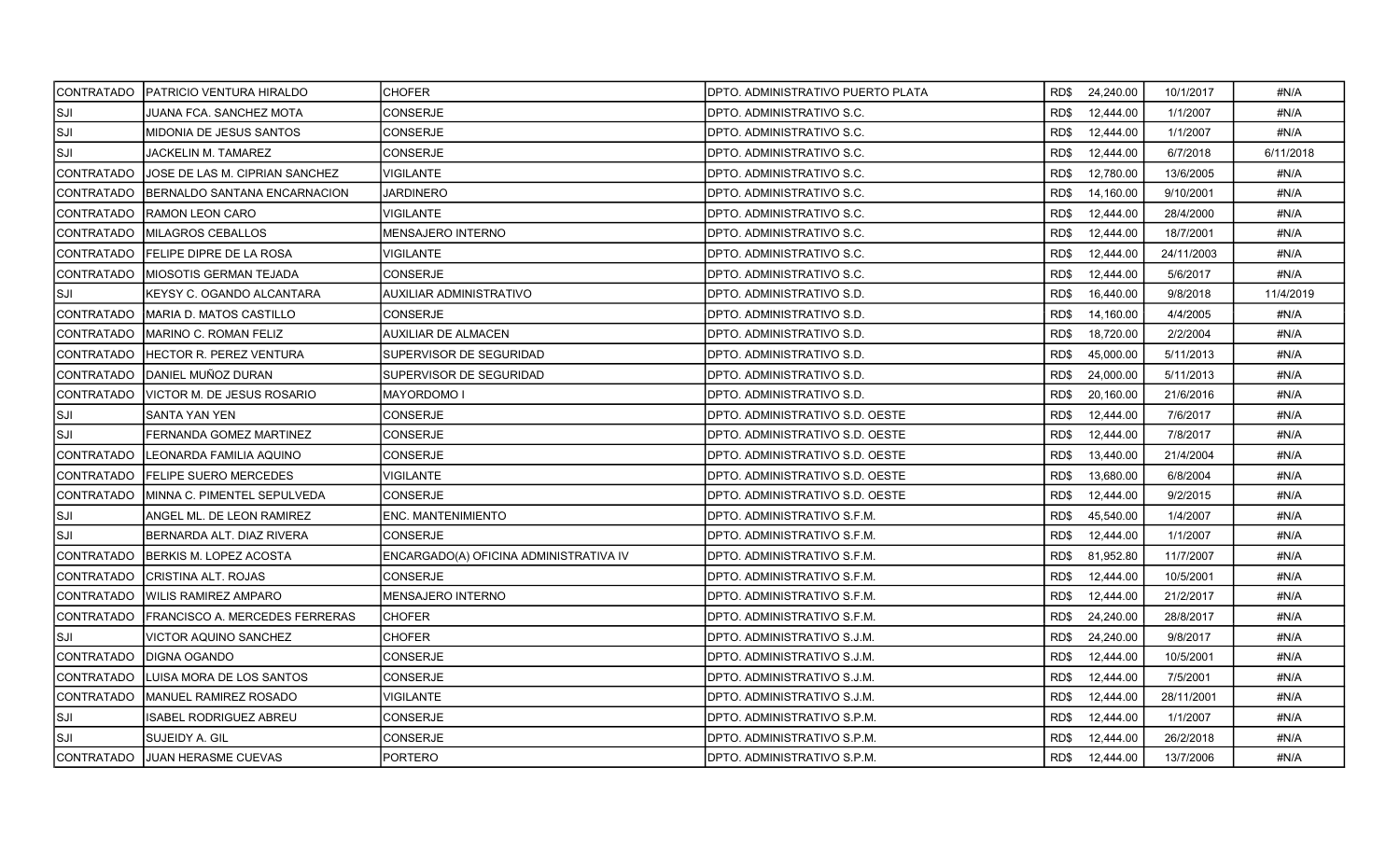|                   | CONTRATADO   JUAN I. HERNANDEZ SANCHEZ | <b>VIGILANTE</b>                         | DPTO. ADMINISTRATIVO S.P.M.                        |      | RD\$ 12,444.00  | 29/11/2006 | #N/A |
|-------------------|----------------------------------------|------------------------------------------|----------------------------------------------------|------|-----------------|------------|------|
| <b>CONTRATADO</b> | JOSE A. JIMENEZ CARELA                 | <b>VIGILANTE</b>                         | DPTO. ADMINISTRATIVO S.P.M.                        | RD\$ | 12,444.00       | 8/3/2007   | #N/A |
| CONTRATADO        | <b>VINICIO HERRERA</b>                 | <b>JARDINERO</b>                         | DPTO. ADMINISTRATIVO S.P.M.                        | RD\$ | 12,444.00       | 8/8/2001   | #N/A |
| CONTRATADO        | IMERCEDES RAMOS SANTANA                | <b>CONSERJE</b>                          | DPTO. ADMINISTRATIVO S.P.M.                        | RD\$ | 12,444.00       | 22/12/2014 | #N/A |
| CONTRATADO        | GENEROSO GERONIMO SHEPARD              | VIGILANTE                                | DPTO. ADMINISTRATIVO SAMANA                        | RD\$ | 13,680.00       | 6/12/2005  | #N/A |
| <b>CONTRATADO</b> | IMARCOS ALCALA JAZMIN                  | VIGILANTE                                | DPTO. ADMINISTRATIVO SAMANA                        | RD\$ | 12,444.00       | 14/8/2003  | #N/A |
| <b>CONTRATADO</b> | <b>MARIA COPLIN KELLY</b>              | ENC. ADMINISTRATIVO II DISTRITO JUDICIAL | DPTO. ADMINISTRATIVO SAMANA                        | RD\$ | 67,405.20       | 6/4/2017   | #N/A |
| CONTRATADO        | TRINIDAD VILLAFAÑA GONZALEZ            | <b>VIGILANTE</b>                         | DPTO. ADMINISTRATIVO SANCHEZ RAMIREZ               | RD\$ | 12,444.00       | 13/11/2001 | #N/A |
| ISJI              | MANUEL E. ESPINAL PERALTA              | <b>VIGILANTE</b>                         | DPTO. ADMINISTRATIVO SANTIAGO                      | RD\$ | 12,444.00       | 1/1/2007   | #N/A |
| Isji              | RAFAEL ANT. PAYERO RODRIGUEZ           | VIGILANTE                                | DPTO. ADMINISTRATIVO SANTIAGO                      | RD\$ | 12,444.00       | 1/1/2007   | #N/A |
| CONTRATADO        | LUZ M. GENAO                           | CONSERJE                                 | DPTO. ADMINISTRATIVO SANTIAGO                      | RD\$ | 12,444.00       | 27/4/2006  | #N/A |
| <b>CONTRATADO</b> | <b>FELIX ML. ROSADO</b>                | <b>VIGILANTE</b>                         | DPTO. ADMINISTRATIVO SANTIAGO                      | RD\$ | 12,444.00       | 2/5/2000   | #N/A |
| CONTRATADO        | FRANCISCO ALB. RODRIGUEZ MEDINA        | <b>VIGILANTE</b>                         | DPTO. ADMINISTRATIVO SANTIAGO                      | RD\$ | 12,444.00       | 23/10/2000 | #N/A |
| CONTRATADO        | <b>RAMON MARTE</b>                     | JARDINERO                                | DPTO. ADMINISTRATIVO SANTIAGO                      | RD\$ | 12,444.00       | 23/9/2002  | #N/A |
| CONTRATADO        | PEDRO A. PADILLA VARGAS                | JARDINERO                                | DPTO. ADMINISTRATIVO SANTIAGO                      | RD\$ | 12,444.00       | 23/9/2002  | #N/A |
| CONTRATADO        | <b>JUAN B. JIMENEZ RODRIGUEZ</b>       | VIGILANTE                                | DPTO. ADMINISTRATIVO SANTIAGO                      | RD\$ | 12,444.00       | 1/3/2001   | #N/A |
| CONTRATADO        | IRAFAEL ANT. GOMEZ MEJIA               | <b>VIGILANTE</b>                         | DPTO. ADMINISTRATIVO SANTIAGO                      | RD\$ | 12,780.00       | 31/3/2016  | #N/A |
| CONTRATADO        | <b>CARLOS R. ALCANTARA DOMINGUEZ</b>   | <b>JARDINERO</b>                         | DPTO. ADMINISTRATIVO SANTIAGO                      | RD\$ | 12,444.00       | 4/7/2016   | #N/A |
| CONTRATADO        | <b>RAFAEL ANTONIO TORRES TAVERAS</b>   | VIGILANTE                                | DPTO. ADMINISTRATIVO SANTIAGO                      | RD\$ | 12,444.00       | 10/4/2017  | #N/A |
| CONTRATADO        | <b>JOSE FRIAS</b>                      | MAYORDOMO II                             | DPTO. ADMINISTRATIVO TRIB. SUPERIOR ADMINISTRATIVO | RD\$ | 18,120.00       | 9/12/2014  | #N/A |
| CONTRATADO        | JUAN B. ALCANTARA SOTO                 | <b>CONSERJE</b>                          | DPTO. ADMINISTRATIVO TRIBUNALES FAMILIA            | RD\$ | 13,440.00       | 21/4/2004  | #N/A |
| CONTRATADO        | RAFAEL CASTRO                          | VIGILANTE                                | DPTO. ADMINISTRATIVO TRIBUNALES FAMILIA            | RD\$ | 12,780.00       | 10/5/2004  | #N/A |
| CONTRATADO        | RAMON A. TINEO DIAZ                    | <b>MAYORDOMO III</b>                     | DPTO. ADMINISTRATIVO TRIBUNALES FAMILIA            | RD\$ | 18,720.00       | 29/11/2004 | #N/A |
| CONTRATADO        | ANTONIO MENDEZ FLORIAN                 | VIGILANTE                                | DPTO. ADMINISTRATIVO TRIBUNALES FAMILIA            | RD\$ | 13,680.00       | 28/11/2005 | #N/A |
| ICONTRATADO       | JUANA B. LLUVERES CASTILLO             | <b>CONSERJE</b>                          | DPTO. ADMINISTRATIVO TRIBUNALES FAMILIA            | RD\$ | 13,440.00       | 13/2/2004  | #N/A |
| ICONTRATADO       | <b>I</b> LUIS R. RIVAS UREÑA           | <b>VIGILANTE</b>                         | DPTO. ADMINISTRATIVO VALVERDE                      | RD\$ | 12,444.00       | 1/4/2002   | #N/A |
| CONTRATADO        | REYNALDO ANT. CASTILLO MEJIA           | ANALISTA I CONTABILIDAD                  | DPTO. DE CONTABILIDAD                              | RD\$ | 51,804.00       | 12/11/2012 | #N/A |
| CONTRATADO        | ALBA E. VASQUEZ DE MEDRANO             | SECRETARIA (O) DE DEPARTAMENTO           | DPTO. DE CONTABILIDAD                              | RD\$ | 37,920.00       | 2/6/2014   | #N/A |
| CONTRATADO        | IHECTOR A. DEÑO FIGUEREO               | SUPERVISOR DE PLANTAS ELECTRICAS         | DPTO. DE INFRAESTRUCTURA FISICA                    |      | RD\$ 133,056.00 | 13/3/2012  | #N/A |
| SJI               | ALTAGRACIA BATISTA ALCANTARA           | <b>CONSERJE</b>                          | DPTO. DE MANTENIMIENTO J.I.                        | RD\$ | 14,160.00       | 1/1/2007   | #N/A |
| lsji              | DAYSI MONTILLA GENAO                   | <b>CONSERJE</b>                          | DPTO. DE MANTENIMIENTO J.I.                        | RD\$ | 14,484.00       | 1/1/2007   | #N/A |
| ISJI              | JOSEFA MODESTO MARTE                   | <b>CONSERJE</b>                          | DPTO. DE MANTENIMIENTO J.I.                        | RD\$ | 14,484.00       | 1/1/2007   | #N/A |
| CONTRATADO        | IJOSE ALT. VALDEZ MATEO                | AUX. DE MANTENIMIENTO                    | DPTO. DE MANTENIMIENTO J.I. D.N. Y ZONA SUR        | RD\$ | 24,240.00       | 19/12/2008 | #N/A |
|                   | CONTRATADO   UBALDO RODRIGUEZ CABRERA  | <b>PLOMERO</b>                           | DPTO. DE MANTENIMIENTO J.I. ZONA NORTE Y NORESTE   | RD\$ | 20,760.00       | 13/1/2009  | #N/A |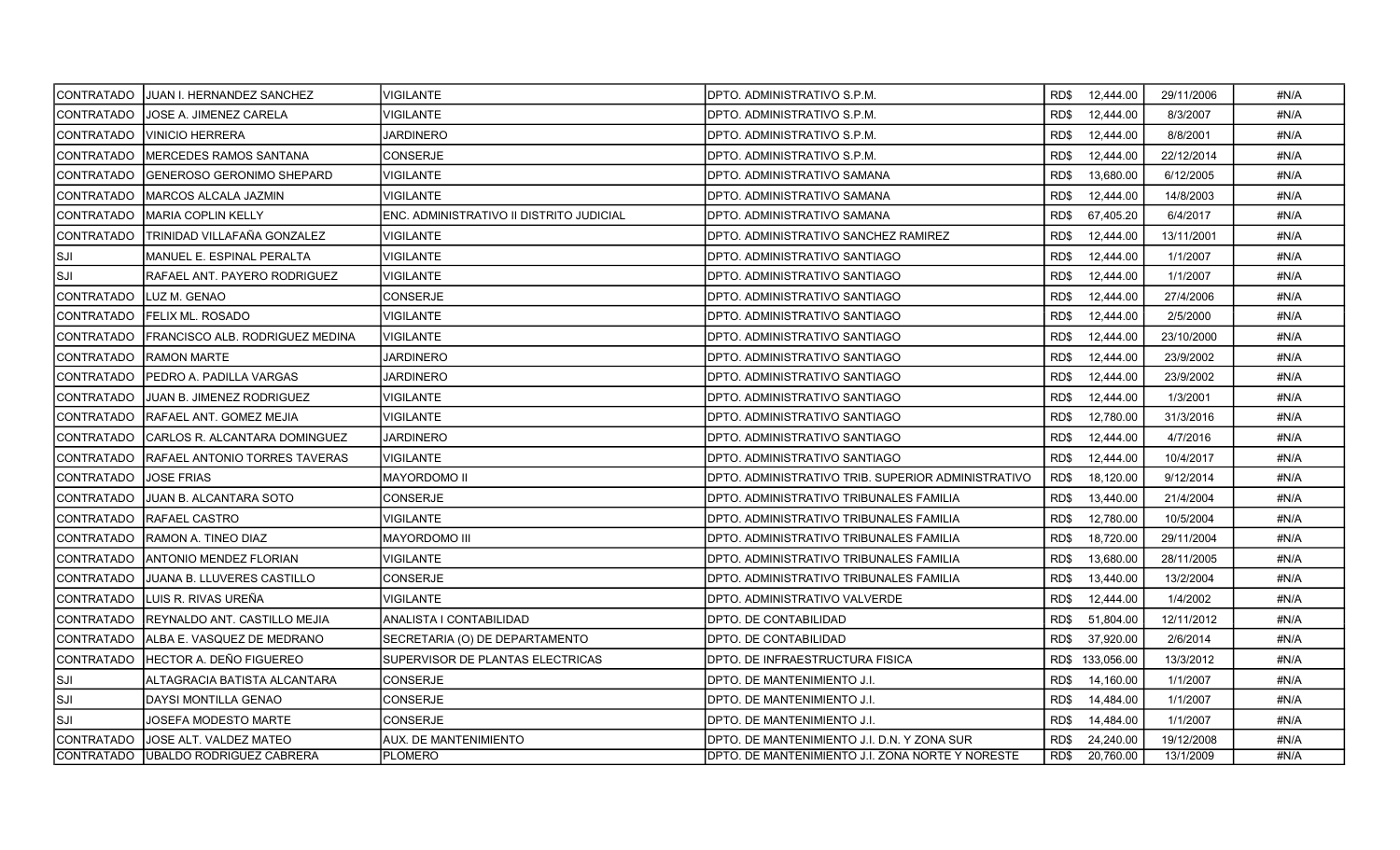| CONTRATADO  | CRISTINA DEL C. DIAZ COLON      | <b>CONSERJE</b>                  | IDPTO. DE MANTENIMIENTO J.I. ZONA NORTE Y NORESTE  |      | RD\$ 12,444.00  | 5/10/2015  | #N/A       |
|-------------|---------------------------------|----------------------------------|----------------------------------------------------|------|-----------------|------------|------------|
| CONTRATADO  | IELIZABETH AMPARO RODRIGUEZ     | SECRETARIA (O)                   | IDPTO. DE TECNOLOGIA J.I.                          | RD\$ | 34,980.00       | 9/2/2015   | #N/A       |
| lsji        | GRISELDA DEL C. GUZMAN CASTILLO | ASESOR                           | INSPECTORIA GENERAL DEL CONSEJO DEL PODER JUDICIAL | RD\$ | 21,000.00       | 1/10/2016  | #N/A       |
| lsji        | FERNANDO A. HERNANDEZ           | <b>ASESOR</b>                    | INSPECTORIA GENERAL DEL CONSEJO DEL PODER JUDICIAL | RD\$ | 21,000.00       | 1/10/2016  | #N/A       |
| lsji        | SONIA VARGAS BAEZ               | <b>ASESOR</b>                    | INSPECTORIA GENERAL DEL CONSEJO DEL PODER JUDICIAL | RD\$ | 10,500.00       | 1/10/2016  | #N/A       |
| Isji        | RICARDO ANT. SOTO TRONCOSO      | ASESOR                           | INSPECTORIA GENERAL DEL CONSEJO DEL PODER JUDICIAL | RD\$ | 21.000.00       | 1/10/2016  | #N/A       |
| ISJI        | GREMELY MA. BATISTA DE LA CRUZ  | ASESOR                           | INSPECTORIA GENERAL DEL CONSEJO DEL PODER JUDICIAL | RD\$ | 21,000.00       | 1/10/2016  | #N/A       |
| lsji        | ALTAGRACIA LORENZO ROSARIO      | ASESOR                           | INSPECTORIA GENERAL DEL CONSEJO DEL PODER JUDICIAL | RD\$ | 26,250.00       | 1/10/2016  | #N/A       |
| SJI]        | LAURA M. NAVARRO HERNANDEZ      | ASESOR                           | INSPECTORIA GENERAL DEL CONSEJO DEL PODER JUDICIAL | RD\$ | 21,000.00       | 1/10/2016  | #N/A       |
| SJI         | YHANCORIS FLORES MORENO         | SEGURIDAD DE FUNCIONARIO         | INSPECTORIA GENERAL DEL CONSEJO DEL PODER JUDICIAL | RD\$ | 15,000.00       | 10/5/2017  | #N/A       |
| lsji        | THANIA Y. MONTAS RIVERA         | ASESOR                           | INSPECTORIA GENERAL DEL CONSEJO DEL PODER JUDICIAL | RD\$ | 26,250.00       | 3/10/2017  | #N/A       |
| ISJI        | MANUEL E. CORCINO PANIAGUA      | <b>ASESOR</b>                    | INSPECTORIA GENERAL DEL CONSEJO DEL PODER JUDICIAL | RD\$ | 21,000.00       | 29/11/2017 | #N/A       |
| SJI         | YUREIDY MATOS GARCIA            | <b>ASESOR</b>                    | INSPECTORIA GENERAL DEL CONSEJO DEL PODER JUDICIAL | RD\$ | 21,000.00       | 14/3/2018  | #N/A       |
| SJI]        | <b>GLENNY E. PUELLO JIMENEZ</b> | ASESOR                           | INSPECTORIA GENERAL DEL CONSEJO DEL PODER JUDICIAL | RD\$ | 15,750.00       | 16/5/2018  | #N/A       |
| lsji        | <b>MARINO GUERRERO SUGILIO</b>  | ASESOR                           | INSPECTORIA GENERAL DEL CONSEJO DEL PODER JUDICIAL | RD\$ | 21,000.00       | 29/8/2018  | #N/A       |
| CONTRATADO  | ELAINE F. RODRIGUEZ CRUZ        | <b>INSPECTOR JUDICIAL</b>        | INSPECTORIA GENERAL DEL CONSEJO DEL PODER JUDICIAL |      | RD\$ 105,720.00 | 31/1/2017  | #N/A       |
| CONTRATADO  | <b>ESTHER L. PEREZ FERRERAS</b> | OFICINISTA 1RA. INSTANCIA        | JDO. DE 1RA. INST. BAORUCO                         | RD\$ | 15,720.00       | 22/6/2017  | #N/A       |
| ICONTRATADO | <b>CRISTIAN GONZALES</b>        | <b>ALGUACIL DE ESTRADO</b>       | JDO. DE 1RA. INST. CONSTANZA                       | RD\$ | 14,760.00       | 8/8/2007   | #N/A       |
| CONTRATADO  | ANA Y. DIAZ SANTANA             | CONSERJE-MENSAJERO(A)            | JDO. DE 1RA. INST. INDEPENDENCIA                   | RD\$ | 12,444.00       | 2/5/2017   | #N/A       |
| CONTRATADO  | JOSE DE JS. ORTIZ ARACENA       | ALGUACIL DE ESTRADO              | JDO. DE LA INSTRUCCION DAJABON.                    | RD\$ | 14.760.00       | 11/1/2016  | #N/A       |
| ISJI        | KELISER MADRIGAL LORENZO        | OFICINISTA 1RA. INSTANCIA        | JDO. DE LA INSTRUCCION EL SEIBO                    | RD\$ | 15,720.00       | 6/9/2018   | 1/11/2018  |
| CONTRATADO  | YODENNIS M. DIAZ PEREZ          | ALGUACIL DE ESTRADO              | JDO. DE LA INSTRUCCION PEDERNALES                  | RD\$ | 14,760.00       | 18/2/2016  | #N/A       |
| lsji        | YUDISSA MA. BUSTAMANTE MONTERO  | <b>OFICINISTA 1RA. INSTANCIA</b> | JDO. DE LA INSTRUCCION PERAVIA                     | RD\$ | 15,720.00       | 12/3/2018  | 09/11/2018 |
| SJI         | MIGUELIS P. ORTEGA NUÑEZ        | OFICINISTA 1RA. INSTANCIA        | JDO. DE LA INSTRUCCION S.P.M.                      | RD\$ | 15,720.00       | 22/6/2017  | 23/10/2018 |
| lsji        | YANELSI DE LOS SANTOS BAEZ      | OFICINISTA 1RA. INSTANCIA        | JDO. DE LA INSTRUCCION S.P.M.                      | RD\$ | 15,720.00       | 20/6/2017  | 21/10/2018 |
| lsji        | CELIA N. MELENDEZ CANDELARIO    | OFICINISTA 1RA. INSTANCIA        | JDO. DE LA INSTRUCCION S.P.M.                      | RD\$ | 15,720.00       | 20/6/2017  | 21/10/2018 |
| SJI         | ROSA M. ESPINO LIRIANO          | ABOGADO AYUDANTE 1RA. INST.      | JDO. DE LA INSTRUCCION SAMANA                      | RD\$ | 36,000.00       | 10/10/2017 | 10/10/2018 |
| CONTRATADO  | MARIANO URBAEZ DEL JESUS        | <b>VIGILANTE</b>                 | JDO. DE LA INSTRUCCION SAN JOSE DE OCOA            | RD\$ | 12,444.00       | 1/1/2001   | #N/A       |
| CONTRATADO  | <b>MELANEA MATOS MEJIA</b>      | <b>CONSERJE</b>                  | JDO. DE LA INSTRUCCION SAN JOSE DE OCOA            | RD\$ | 12,444.00       | 29/12/2000 | #N/A       |
| ISJI        | MIGUEL H. LOPEZ                 | OFICINISTA 1RA. INSTANCIA        | JDO. DE LA INSTRUCCION VILLA ALTAGRACIA            | RD\$ | 15,720.00       | 13/8/2018  | 11/6/2019  |
| SJI         | ALBA D. MATEO VELASQUEZ         | OFICINISTA JDO. DE PAZ           | JDO. DE PAZ ASUNTOS MUNIC. S.C.                    | RD\$ | 14,760.00       | 16/7/2018  | 21/2/2019  |
| lsji        | CRISTAL SALCEDO SANCHEZ         | OFICINISTA JDO. DE PAZ           | JDO. DE PAZ ASUNTOS MUNIC. S.D. ESTE               | RD\$ | 16,440.00       | 25/6/2018  | #N/A       |
| lsji        | LAURA V. MARTINEZ MONTILLA      | OFICINISTA JDO. DE PAZ           | JDO. DE PAZ ASUNTOS MUNIC. S.D. NORTE              | RD\$ | 16,440.00       | 2/7/2018   | #N/A       |
| SJI]        | MANUEL DE JS. MORALES ORTIZ     | OFICINISTA JDO. DE PAZ           | JDO. DE PAZ ASUNTOS MUNIC. S.D. NORTE              |      | RD\$ 16,440.00  | 25/4/2018  | 1/11/2018  |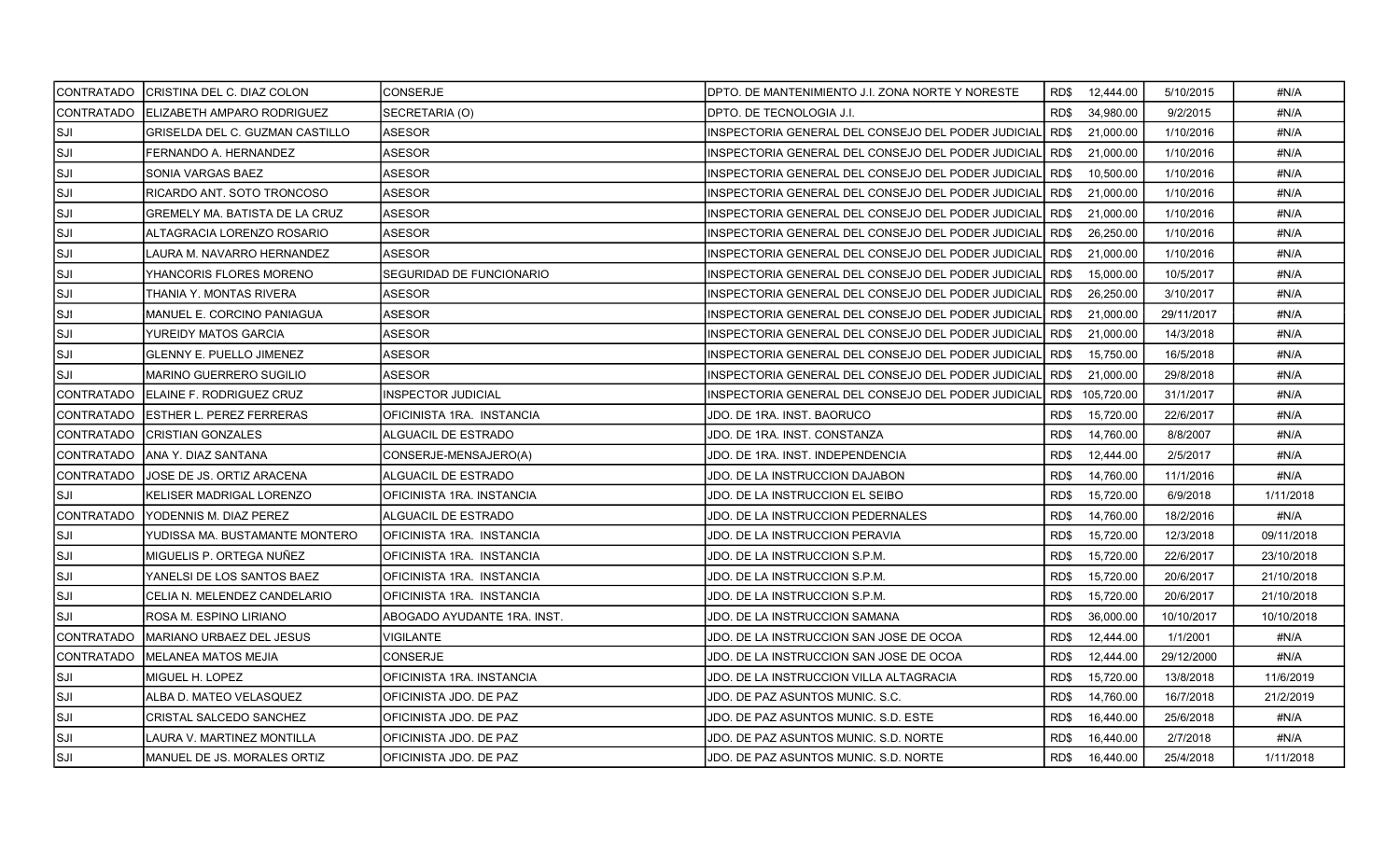| CONTRATADO  | <b>ISAAC MORIS</b>                  | VIGILANTE                      | JDO. DE PAZ ASUNTOS MUNIC. S.D. NORTE  | RD\$ | 13,680.00 | 16/3/2004  | #N/A       |
|-------------|-------------------------------------|--------------------------------|----------------------------------------|------|-----------|------------|------------|
| CONTRATADO  | <b>CESAR SANCHEZ</b>                | <b>VIGILANTE</b>               | JDO. DE PAZ BAJOS DE HAINA             | RD\$ | 12,444.00 | 12/12/2001 | #N/A       |
| CONTRATADO  | <b>FLORENCIO LORENZO</b>            | <b>VIGILANTE</b>               | JDO. DE PAZ BAJOS DE HAINA             | RD\$ | 12,444.00 | 13/11/2007 | #N/A       |
| CONTRATADO  | ILUIS O. TEJEDA DE LOS SANTOS       | <b>VIGILANTE</b>               | JDO. DE PAZ BOHECHIO                   | RD\$ | 12,444.00 | 25/9/2007  | #N/A       |
| CONTRATADO  | LUZ D. SANTANA QUEZADA              | CONSERJE-MENSAJERO(A)          | JDO. DE PAZ CAYETANO GERMOSEN          | RD\$ | 12,444.00 | 14/3/2006  | #N/A       |
| SJI         | IVAN PUJOLS DICENT                  | OFICINISTA JDO. DE PAZ         | JDO. DE PAZ DE LA 1RA. CIRC. D.N.      | RD\$ | 16,440.00 | 20/3/2017  | 31/12/2018 |
| ISJI        | YATNA M. PEREZ REYES                | OFICINISTA JDO. DE PAZ         | JDO. DE PAZ DE LA 1RA. CIRC. D.N.      | RD\$ | 16,440.00 | 11/6/2018  | 1/11/2018  |
| lsji        | CRISMEIRY R. CASTILLO LLUBERES      | OFICINISTA JDO. DE PAZ         | JDO. DE PAZ DE LA 1RA. CIRC. D.N.      | RD\$ | 16,440.00 | 8/5/2018   | #N/A       |
| CONTRATADO  | IANTONIO E. CEDEÑO MILLIARD         | VIGILANTE                      | JDO. DE PAZ DE LA 1RA. CIRC. D.N.      | RD\$ | 12,780.00 | 2/11/2004  | #N/A       |
| CONTRATADO  | LUIS F. BELTRE SANTOS               | <b>VIGILANTE</b>               | JDO. DE PAZ DE LA 1RA. CIRC. D.N.      | RD\$ | 12,780.00 | 6/1/2015   | #N/A       |
| CONTRATADO  | AURELIA ORTIZ CASTRO                | OFICINISTA JDO. DE PAZ         | JDO. DE PAZ DE LA 1RA. CIRC. D.N.      | RD\$ | 16,440.00 | 23/9/2015  | #N/A       |
| ISJI        | ANAMAXI RONDON SALDAÑA              | OFICINISTA JDO. DE PAZ         | JDO. DE PAZ DE LA 1RA. CIRC. LA VEGA   | RD\$ | 14,760.00 | 19/3/2018  | 19/10/2018 |
| SJI         | KRYSMEIRY G. ESTEVEZ                | OFICINISTA JDO. DE PAZ         | JDO. DE PAZ DE LA 1RA. CIRC. S.D. ESTE | RD\$ | 16,440.00 | 30/7/2018  | #N/A       |
| SJI]        | <b>CATERIN PEREZ VASQUEZ</b>        | IOFICINISTA JDO. DE PAZ        | JDO. DE PAZ DE LA 1RA. CIRC. S.D. ESTE | RD\$ | 16,440.00 | 9/11/2017  | #N/A       |
| lsji        | <b>ANABEL SOSA</b>                  | IOFICINISTA JDO. DE PAZ        | JDO. DE PAZ DE LA 2DA. CIRC. D.N.      | RD\$ | 16,440.00 | 1/5/2018   | #N/A       |
| lsji        | FRANCHELIS A. ALCANTARA FERRERAS    | <b>OFICINISTA JDO. DE PAZ</b>  | JDO. DE PAZ DE LA 2DA. CIRC. D.N.      | RD\$ | 16,440.00 | 16/7/2018  | 11/4/2019  |
| ISJI        | JONATHAN D. RIVERA ALMANZAR         | IOFICINISTA JDO. DE PAZ        | JDO. DE PAZ DE LA 2DA. CIRC. S.D. ESTE | RD\$ | 16,440.00 | 4/6/2018   | 11/10/2018 |
| CONTRATADO  | LUCILA D. ALVAREZ ALVAREZ           | <b>CONSERJE</b>                | JDO. DE PAZ DE LA 2DA. CIRC. S.D. ESTE | RD\$ | 12,444.00 | 25/6/2001  | #N/A       |
| SJI         | LEYDA I. GARCIA MUÑOZ               | IOFICINISTA JDO. DE PAZ        | JDO. DE PAZ DE LA 3RA. CIRC. D.N.      | RD\$ | 16,440.00 | 6/8/2018   | #N/A       |
| SJI]        | LORELYN MONTAS DE LA CRUZ           | OFICINISTA JDO. DE PAZ         | JDO. DE PAZ DE LA 4TA. CIRC. D.N.      | RD\$ | 16,440.00 | 14/8/2018  | #N/A       |
| CONTRATADO  | EDWIN M. MORENO CASTILLO            | OFICINISTA JDO. DE PAZ         | JDO. DE PAZ DE LA 4TA. CIRC. D.N.      | RD\$ | 16,440.00 | 4/4/2016   | #N/A       |
| CONTRATADO  | JOSE FCO. DE OLEO ENCARNACION       | CONSERJE-MENSAJERO(A)          | JDO. DE PAZ EL CERCADO                 | RD\$ | 12,444.00 | 9/3/2015   | #N/A       |
| CONTRATADO  | ALBA I. BARRIENTOS VALDEZ           | CONSERJE-MENSAJERO(A)          | JDO. DE PAZ EL LLANO                   | RD\$ | 12,444.00 | 2/11/2001  | #N/A       |
| CONTRATADO_ | IJOSE ALT. PEREZ PIÑA               | VIGILANTE                      | JDO. DE PAZ EL VALLE                   | RD\$ | 12,444.00 | 10/3/2006  | #N/A       |
| CONTRATADO  | JORGE ANT. PERALTA DOMINGUEZ        | <b>VIGILANTE</b>               | JDO. DE PAZ ESPERANZA                  | RD\$ | 12,444.00 | 2/8/2004   | #N/A       |
| CONTRATADO  | SERGIO DE LA CRUZ MEDINA            | CONSERJE-MENSAJERO(A)          | JDO. DE PAZ GUAYMATE                   | RD\$ | 12,444.00 | 15/11/2007 | #N/A       |
| CONTRATADO  | IHILCIA Y. RAMOS BETANCES           | IOFICINISTA JDO. DE PAZ        | JDO. DE PAZ LA ALTAGRACIA              | RD\$ | 14,760.00 | 31/5/2017  | #N/A       |
| lsji        | EUGENIA A. MEDINA RODRIGUEZ         | OFICINISTA JDO. DE PAZ         | JDO. DE PAZ LA ROMANA                  | RD\$ | 14,760.00 | 11/9/2018  | #N/A       |
| ICONTRATADO | IJULIO A. ESPEJO ORTEGA             | IVIGILANTE                     | JDO. DE PAZ LAGUNA SALADA              | RD\$ | 12,444.00 | 13/12/2000 | #N/A       |
| lsji        | JENNIFER MARTINEZ DIAZ              | OFICINISTA JDO. DE PAZ         | JDO. DE PAZ LOS ALCARRIZOS             | RD\$ | 16,440.00 | 29/5/2018  | 11/4/2019  |
| CONTRATADO  | RAMON DE JS. RIVERA CAMPUSANO       | VIGILANTE                      | JDO. DE PAZ NIGUA                      | RD\$ | 12,444.00 | 7/2/2001   | #N/A       |
| CONTRATADO_ | ILUIS S. PEREZ RAMIREZ              | <b>VIGILANTE</b>               | JDO. DE PAZ OVIEDO                     | RD\$ | 12,444.00 | 30/11/2006 | #N/A       |
| CONTRATADO  | IESEQUIER MATOS ACOSTA              | <b>VIGILANTE</b>               | JDO. DE PAZ PARAISO                    | RD\$ | 12,444.00 | 29/11/2006 | #N/A       |
|             | ICONTRATADO ILORGIRIES ACOSTA FELIZ | <b>IOFICINISTA JDO. DE PAZ</b> | JDO. DE PAZ PARAISO                    | RD\$ | 14,760.00 | 23/5/2017  | #N/A       |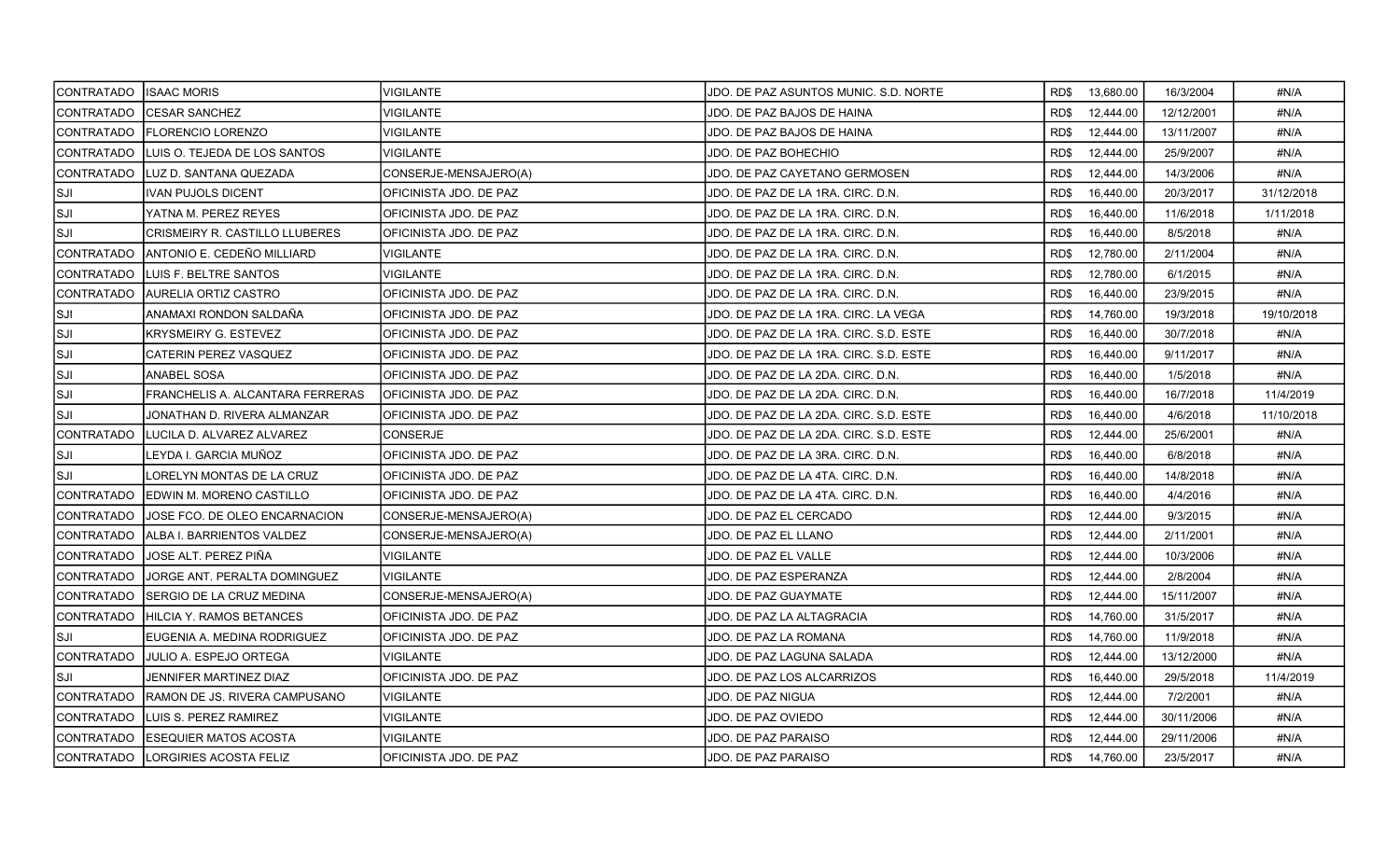|                   | CONTRATADO   MIGUEL B. TERRERO FERRERAS | <b>VIGILANTE</b>            | JDO. DE PAZ PEDERNALES                            | RD\$ 12,444.00    | 1/6/2000   | #N/A       |
|-------------------|-----------------------------------------|-----------------------------|---------------------------------------------------|-------------------|------------|------------|
| lsji              | KATHERINE M. GARCIA PEREZ               | OFICINISTA JDO. DE PAZ      | JDO. DE PAZ S.C.                                  | RD\$<br>14,760.00 | 20/6/2018  | 21/2/2019  |
| CONTRATADO        | CHARLES I. JIMENEZ PEREZ                | ALGUACIL DE ESTRADO         | JDO. DE PAZ S.C.                                  | RD\$<br>13,800.00 | 18/8/2014  | #N/A       |
| ICONTRATADO       | <b>FREDY TAVERAS DE JESUS</b>           | <b>VIGILANTE</b>            | JDO. DE PAZ S.D. NORTE                            | RD\$<br>13,680.00 | 2/2/2006   | #N/A       |
| lsji              | <b>MELANY MONCION PAULINO</b>           | OFICINISTA JDO. DE PAZ      | JDO. DE PAZ S.D. OESTE                            | 16,440.00<br>RD\$ | 17/9/2018  | 01/11/2018 |
| ISJI              | <b>ODANIS A. GRULLON FELIZ</b>          | OFICINISTA JDO. DE PAZ      | JDO. DE PAZ S.D. OESTE                            | 16,440.00<br>RD\$ | 7/8/2018   | 31/12/2018 |
| CONTRATADO        | RAMON RODRIGUEZ PULA                    | <b>VIGILANTE</b>            | JDO. DE PAZ SABANA GRANDE DE PALENQUE             | RD\$<br>12,444.00 | 12/1/2007  | #N/A       |
| <b>CONTRATADO</b> | JUANA M. NUÑEZ PICHARDO                 | CONSERJE-MENSAJERO(A)       | JDO. DE PAZ SABANA IGLESIA                        | RD\$<br>12,444.00 | 5/6/2017   | #N/A       |
| CONTRATADO        | IWILLIAM R. MEJIA                       | <b>VIGILANTE</b>            | JDO. DE PAZ SABANA LARGA                          | RD\$<br>12,444.00 | 6/9/2007   | #N/A       |
| CONTRATADO        | IANA M. ESPINAL NUÑEZ                   | CONSERJE-MENSAJERO(A)       | JDO. DE PAZ SAN JOSE DE LAS MATAS                 | 12,444.00<br>RD\$ | 3/7/2017   | #N/A       |
| CONTRATADO        | BIENVENIDO ANT. RUIZ Y ROSARIO          | VIGILANTE                   | JDO. DE PAZ SAN RAFAEL DEL YUMA                   | RD\$<br>12,444.00 | 3/7/2006   | #N/A       |
| CONTRATADO        | FINLANDIA J. BELTRE MEDINA              | CONSERJE-MENSAJERO(A)       | JDO. DE PAZ TABARA ARRIBA                         | RD\$<br>12,444.00 | 7/10/2016  | #N/A       |
| ICONTRATADO       | <b>GREGORIO REYES</b>                   | <b>VIGILANTE</b>            | JDO. DE PAZ TAMAYO                                | 12,444.00<br>RD\$ | 21/6/2016  | #N/A       |
| CONTRATADO        | IJUAN ALB. ACOSTA HIDALGO               | <b>VIGILANTE</b>            | <b>JDO. DE PAZ TENARES</b>                        | 12,444.00<br>RD\$ | 7/6/2006   | #N/A       |
| CONTRATADO        | <b>IEDINSON PEREZ GONZALEZ</b>          | VIGILANTE                   | JDO. DE PAZ UVILLA                                | RD\$<br>12,444.00 | 16/2/2007  | #N/A       |
| CONTRATADO        | <b>IBLAS GERARDO HEREDIA</b>            | <b>VIGILANTE</b>            | JDO. DE PAZ VICENTE NOBLE                         | RD\$<br>12,444.00 | 25/1/2005  | #N/A       |
| CONTRATADO        | SOFI ALT. RAMIREZ SANTANA               | CONSERJE-MENSAJERO(A)       | JDO. DE PAZ VILLA ALTAGRACIA                      | RD\$<br>12,444.00 | 2/5/2017   | #N/A       |
| CONTRATADO        | ROSANNA V. MORENO PANIAGUA              | CONSERJE-MENSAJERO(A)       | <b>JDO. DE PAZ YAGUATE</b>                        | RD\$<br>12,444.00 | 3/10/2016  | #N/A       |
| SJI]              | MINERVA M. VILORIA MARIA                | ABOGADO AYUDANTE 1RA. INST. | JDO. DE TRABAJO DUARTE                            | RD\$<br>36,000.00 | 30/7/2018  | #N/A       |
| ISJI              | KATIUSCA BLANCO D'OLEO                  | SUPERVISOR DE ARCHIVO       | OFIC. COORDINADORA ARCHIVO JUDICIAL               | 29,580.00<br>RD\$ | 8/5/2017   | #N/A       |
| lsji              | GREGORIO A. CASTILLO PEÑA               | ARCHIVISTA                  | OFIC. COORDINADORA ARCHIVO JUDICIAL               | RD\$<br>13,920.00 | 8/3/2017   | #N/A       |
| SJI               | <b>GEURIS TAVAREZ FERNANDEZ</b>         | ARCHIVISTA                  | OFIC. COORDINADORA ARCHIVO JUDICIAL               | RD\$<br>13,920.00 | 22/3/2017  | #N/A       |
| CONTRATADO        | ELBA J. AQUINO ESPINAL                  | <b>ARCHIVISTA</b>           | IOFIC. COORDINADORA ARCHIVO JUDICIAL              | RD\$<br>13,920.00 | 21/4/2015  | #N/A       |
| CONTRATADO        | CARLOS M. SOTO SALAS                    | ARCHIVISTA                  | OFIC. DE ARCHIVO JUDICIAL CAM.CIVIL CORTE DE APEL | RD\$<br>13,920.00 | 11/1/2017  | #N/A       |
| ISJI              | WILSON DE JS. PEREZ FELIZ               | ARCHIVISTA                  | OFIC. DE ARCHIVO JUDICIAL JURISD. CIVIL S.D.      | RD\$<br>16,440.00 | 8/8/2018   | 1/11/2018  |
| CONTRATADO        | <b>MAXIMO B. REINOSO TAPIA</b>          | SUPERVISOR DE ARCHIVO       | OFIC. DE ARCHIVO JUDICIAL PJ LA VEGA              | RD\$<br>29,580.00 | 16/2/2007  | #N/A       |
| lsji              | ANEURYS R. RODRIGUEZ PERALTA            | <b>ARCHIVISTA</b>           | OFIC. DE ARCHIVO JUDICIAL PJ SANTIAGO             | RD\$<br>13,920.00 | 29/5/2017  | #N/A       |
| lsji              | LUIS MARIÑEZ PEÑA                       | <b>SEGURIDAD DE PLANTA</b>  | OFIC. DE SEGURIDAD S.C.J.                         | RD\$<br>19,197.23 | 1/5/2018   | #N/A       |
| lsji              | JUAN C. JIMENEZ HIDALGO                 | SUPERVISOR DE SEGURIDAD     | OFIC. DE SEGURIDAD S.C.J.                         | RD\$<br>45,000.00 | 13/9/2017  | #N/A       |
| CONTRATADO        | IISIDRO CORDERO                         | SEGURIDAD EX-PRESIDENTE SCJ | OFIC. DE SEGURIDAD S.C.J.                         | 21,360.00<br>RD\$ | 9/12/2005  | #N/A       |
| CONTRATADO        | LENIN R. VASQUEZ CABRERA                | SOPORTE TECNICO II          | OFIC. DE TECNOLOGIAS REGIONAL ZONA NORTE          | 34,980.00<br>RD\$ | 17/7/2017  | #N/A       |
| SJI               | ANA J. SALAS JIMENEZ                    | OFICINISTA 1RA. INSTANCIA   | OFIC. JUDICIAL SERV. ATENC. PERMANENTE D.N.       | RD\$<br>20,760.00 | 8/5/2018   | 11/10/2018 |
| SJI               | <b>LEONARDO CONTRERAS FELIZ</b>         | ARCHIVISTA                  | OFIC. JUEZ COORD. JDO. DE LA INSTRUCCION D.N.     | 13,920.00<br>RD\$ | 7/5/2018   | 31/12/2018 |
| SJI               | YOLANNY ALMONTE POLANCO                 | IOFICINISTA 1RA. INSTANCIA  | IPCIA. CAMARA CIVIL JDO. 1RA. INST. D.N.          | 20.760.00<br>RD\$ | 19/10/2017 | 31/12/2018 |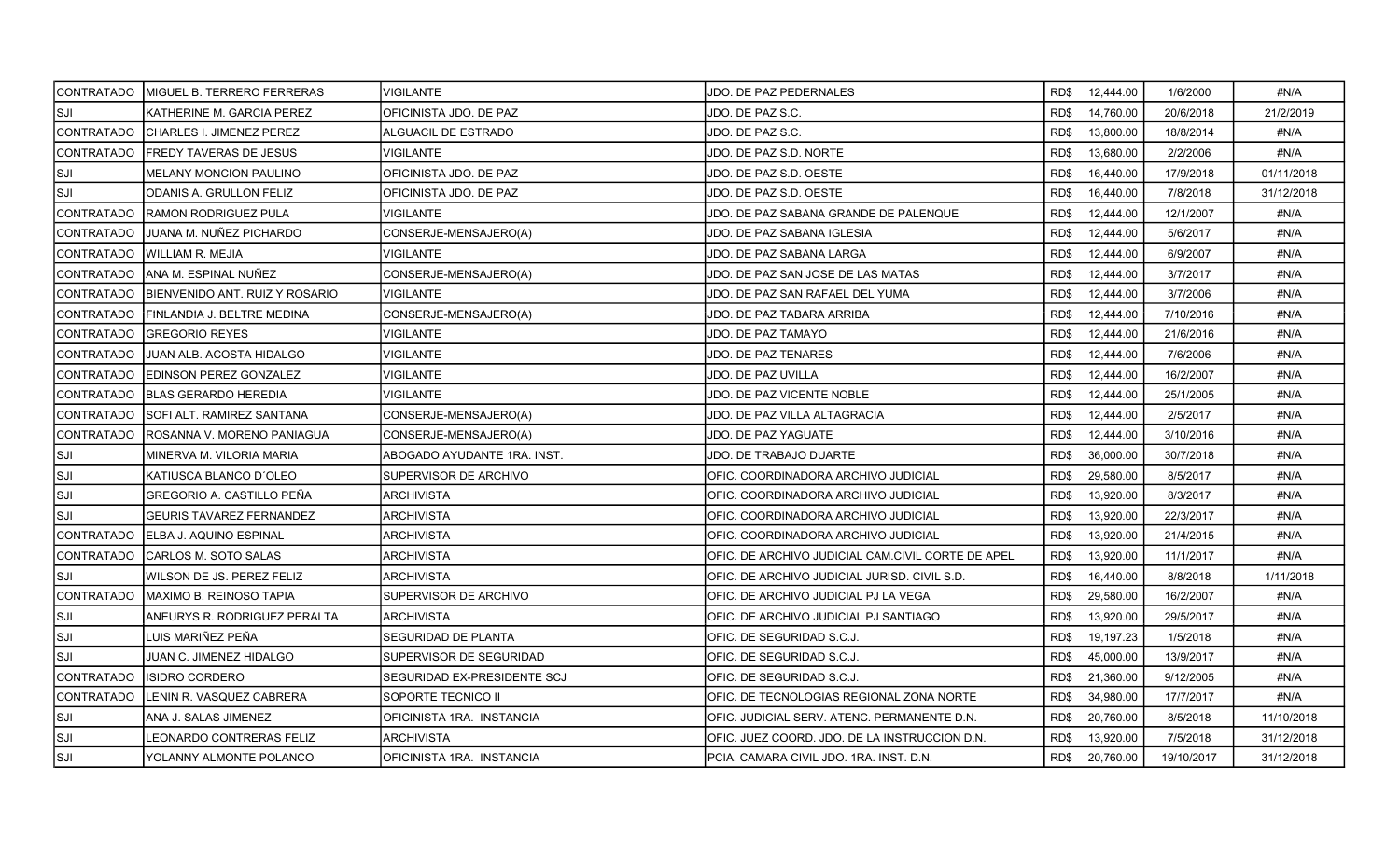| <b>SJI</b>  | MARIA DE L. GÓMEZ VÁSQUEZ          | OFICINISTA 1RA. INSTANCIA   | PCIA. CAMARA CIVIL JDO. 1RA. INST. D.N.             |      | RD\$ 20,760.00  | 11/10/2017 | 31/12/2018 |
|-------------|------------------------------------|-----------------------------|-----------------------------------------------------|------|-----------------|------------|------------|
| ISJI        | <b>GERSON N. RODRIGUEZ ROSARIO</b> | OFICINISTA 1RA. INSTANCIA   | PCIA. CAMARA CIVIL JDO. 1RA. INST. D.N.             | RD\$ | 20,760.00       | 11/10/2017 | 31/12/2018 |
| lsji        | CESAR L. SOSA LIRANZO              | OFICINISTA 1RA. INSTANCIA   | PCIA. CAMARA CIVIL JDO. 1RA. INST. D.N.             | RD\$ | 20,760.00       | 11/10/2017 | 31/12/2018 |
| lsji        | CARMEN M. FIGUEROA CASTILLO        | OFICINISTA 1RA. INSTANCIA   | PCIA. CAMARA CIVIL JDO. 1RA. INST. D.N.             | RD\$ | 20,760.00       | 21/5/2018  | 31/12/2018 |
| lsji        | ANTONIO M. MELO MOLINA             | OFICINISTA 1RA. INSTANCIA   | PCIA. CAMARA CIVIL JDO. 1RA. INST. D.N.             | RD\$ | 20,760.00       | 11/7/2018  | 31/12/2018 |
| ISJI        | JEIME L. BERNABE LORENZO           | OFICINISTA 1RA. INSTANCIA   | PCIA. CAMARA CIVIL JDO. 1RA. INST. D.N.             | RD\$ | 20,760.00       | 23/7/2018  | 31/12/2018 |
| ISJI        | LOREN P. JESUS GARCIA              | OFICINISTA 1RA. INSTANCIA   | PCIA. CAMARA CIVIL JDO. 1RA. INST. D.N.             | RD\$ | 20,760.00       | 30/7/2018  | 31/12/2018 |
| SJI         | KATERINE Y. ESTEVEZ GUERRERO       | IOFICINISTA 1RA. INSTANCIA  | PCIA. Y 1RA. SALA CAMARA CIVIL JDO. 1RA. INST. S.D. | RD\$ | 20,760.00       | 7/6/2018   | 31/12/2018 |
| SJI]        | <b>ANTHONY REINOSO REYES</b>       | SEGURIDAD PRESIDENTE SCJ    | PRESIDENCIA S.C.J.                                  | RD\$ | 30,000.00       | 1/9/2016   | #N/A       |
| SJI]        | EDDY FCO. PAULINO BALBUENA         | SEGURIDAD PRESIDENTE SCJ    | PRESIDENCIA S.C.J.                                  | RD\$ | 16.000.00       | 1/2/2018   | #N/A       |
| CONTRATADO  | MILCIADES JAVIER RUIZ              | SEGURIDAD EX-PRESIDENTE SCJ | PRESIDENCIA S.C.J.                                  | RD\$ | 20,441.57       | 7/9/2015   | #N/A       |
| CONTRATADO  | CHURCHI R. GONZALEZ GUERRERO       | ASESOR FINANCIERO           | PRESIDENCIA S.C.J.                                  |      | RD\$ 122,112.00 | 2/1/2012   | #N/A       |
| lsji        | MODESTO JAQUEZ MARQUEZ             | SEGURIDAD DE JUEZ SCJ       | PRIMERA SALA S.C.J.                                 | RD\$ | 14,760.00       | 7/5/2012   | #N/A       |
| SJI]        | LAURA C. RAMIREZ PAULINO           | OFICINISTA SCJ              | PRIMERA SALA S.C.J.                                 | RD\$ | 40,605.60       | 18/6/2018  | #N/A       |
| ICONTRATADO | ANA W. LUNA PEÑA                   | ABOGADO AYUDANTE SCJ        | PRIMERA SALA S.C.J.                                 |      | RD\$ 105,720.00 | 1/2/2017   | #N/A       |
| CONTRATADO  | JULIA L. MUÑOZ SANTANA             | ABOGADO AYUDANTE SCJ        | PRIMERA SALA S.C.J.                                 |      | RD\$ 105,720.00 | 1/2/2017   | #N/A       |
| CONTRATADO  | IMIGUELINA G. DE MOYA LONGO        | AUX. DE RECEPCION Y ENTREGA | REGISTRO DE TITULOS LA VEGA                         | RD\$ | 24,240.00       | 3/11/2014  | #N/A       |
| CONTRATADO  | PURITA GARCIA GONZALEZ             | <b>CONSERJE</b>             | REGISTRO DE TITULOS PUERTO PLATA                    | RD\$ | 12,444.00       | 1/8/2016   | #N/A       |
| ISJI.       | FEHARET I. DE LA CRUZ ESTEVEZ      | <b>AUXILIAR REGISTRAL</b>   | REGISTRO DE TITULOS S.F.M.                          | RD\$ | 16,440.00       | 25/9/2018  | 25/3/2019  |
| CONTRATADO  | İCARMEN PEÑA                       | CONSERJE                    | REGISTRO DE TITULOS S.F.M.                          | RD\$ | 12,444.00       | 1/8/2016   | #N/A       |
| CONTRATADO  | CAROLINA ALT. RODRIGUEZ BRITO      | CONSERJE                    | SALA CIVIL TRIBUNAL N.N.A. DUARTE                   | RD\$ | 12,444.00       | 7/2/2017   | #N/A       |
| CONTRATADO  | <b>JESUS SILVERIO</b>              | VIGILANTE                   | SALA PENAL 1ER. TRIBUNAL N.N.A. SANTIAGO            | RD\$ | 12,444.00       | 15/9/1999  | #N/A       |
| CONTRATADO  | HILARIO J. HOLGUIN SANTOS          | VIGILANTE                   | SALA PENAL TRIBUNAL N.N.A. LA VEGA                  | RD\$ | 12,444.00       | 1/3/2001   | #N/A       |
| CONTRATADO_ | IDIONICIO G. VALERIO CRUZ          | <b>VIGILANTE</b>            | SALA PENAL TRIBUNAL N.N.A. LA VEGA                  | RD\$ | 12,444.00       | 27/11/2001 | #N/A       |
| CONTRATADO  | JUAN ALB. ROSARIO GOMEZ            | ALGUACIL DE ESTRADO         | SALA PENAL TRIBUNAL N.N.A. S.D.                     | RD\$ | 14,760.00       | 31/3/2016  | #N/A       |
| CONTRATADO  | IJULIAN GARCIA                     | MENSAJERO EXTERNO           | SECCION DE TRAMITES Y CORRESPONDENCIA               | RD\$ | 22,800.00       | 12/10/2005 | #N/A       |
| SJI         | JOSE L. DE LA ROSA MONEGRO         | <b>CHOFER</b>               | SECCION DE TRANSPORTACION                           | RD\$ | 24,240.00       | 28/8/2017  | #N/A       |
| ISJI        | JESUS M. CRUZ LEONARDO             | <b>LAVADOR DE VEHICULOS</b> | <b>SECCION DE TRANSPORTACION</b>                    | RD\$ | 14,160.00       | 4/6/2018   | #N/A       |
| <b>SJI</b>  | TOMAS E. MERCEDES HURTADO          | <b>CHOFER</b>               | SECCION DE TRANSPORTACION                           | RD\$ | 24,240.00       | 1/6/2018   | #N/A       |
| CONTRATADO  | <b>HORACIO GONZALEZ</b>            | <b>CHOFER</b>               | SECCION DE TRANSPORTACION                           | RD\$ | 29,580.00       | 1/5/2015   | #N/A       |
| CONTRATADO  | VICTOR H. GIL REYES                | <b>CHOFER</b>               | SECCION DE TRANSPORTACION                           | RD\$ | 29,580.00       | 4/1/2007   | #N/A       |
| CONTRATADO  | ISO L. ADAMES HERNANDEZ            | CHOFER                      | SECCION DE TRANSPORTACION                           | RD\$ | 24,240.00       | 2/9/2014   | #N/A       |
| CONTRATADO  | ISAN E. SANCHEZ                    | <b>CHOFER</b>               | SECCION DE TRANSPORTACION                           | RD\$ | 16,920.00       | 3/4/2017   | #N/A       |
|             | CONTRATADO MANUEL SIERRA FABIAN    | <b>ENC. TRANSPORTACION</b>  | SECCION DE TRANSPORTACION                           |      | RD\$ 77,836.80  | 17/11/2014 | #N/A       |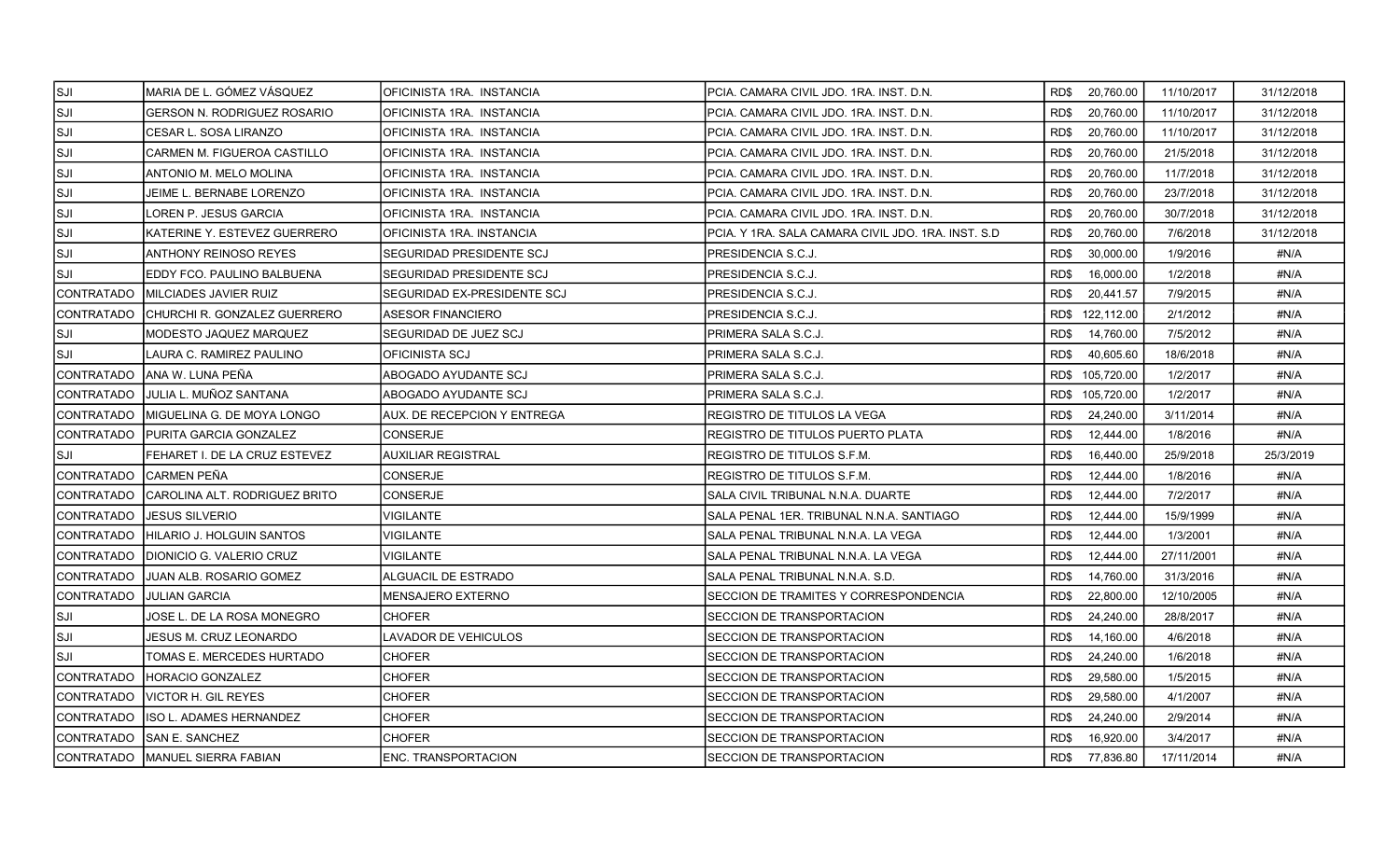|                   | CONTRATADO   JORGE A. ALBA CASTILLO | <b>CHOFER</b>                      | SECCION DE TRANSPORTACION                          |      | RD\$ 24,240.00 | 24/11/2014 | #N/A       |
|-------------------|-------------------------------------|------------------------------------|----------------------------------------------------|------|----------------|------------|------------|
| ICONTRATADO       | IDONAL R. MORALES SEVERINO          | <b>CHOFER</b>                      | SECCION DE TRANSPORTACION                          | RD\$ | 24,240.00      | 13/1/2015  | #N/A       |
| CONTRATADO        | SANTIAGO L. PERERA DURAN            | <b>CHOFER</b>                      | SECCION DE TRANSPORTACION                          | RD\$ | 24,240.00      | 10/2/2015  | #N/A       |
| CONTRATADO        | IWATER R. PEREZ PEREZ               | <b>CHOFER</b>                      | SECCION DE TRANSPORTACION                          | RD\$ | 24,240.00      | 4/7/2016   | #N/A       |
| CONTRATADO        | IREYNALDO FRIAS CASTRO              | <b>CHOFER</b>                      | SECCION DE TRANSPORTACION                          | RD\$ | 24,240.00      | 13/5/2015  | #N/A       |
| <b>CONTRATADO</b> | IMIGUEL A. PIÑA QUEZADA             | CHOFER                             | SECCION DE TRANSPORTACION                          | RD\$ | 24,240.00      | 19/10/2016 | #N/A       |
| CONTRATADO        | CONFESOR BOVIER DE LA CRUZ          | <b>CHOFER</b>                      | SECCION DE TRANSPORTACION                          | RD\$ | 24,240.00      | 23/9/2015  | #N/A       |
| ICONTRATADO       | FRANCISCO W. JONES BRACHE           | <b>CHOFER</b>                      | SECCION DE TRANSPORTACION                          | RD\$ | 29,580.00      | 31/3/2016  | #N/A       |
| CONTRATADO        | PABLO ANT. FLORIAN HERNANDEZ        | <b>CHOFER</b>                      | SECCION DE TRANSPORTACION                          | RD\$ | 29,580.00      | 21/4/2016  | #N/A       |
| CONTRATADO        | VIRGILIO ANT. BERIGUETE             | CHOFER                             | SECCION DE TRANSPORTACION                          | RD\$ | 29,580.00      | 26/4/2016  | #N/A       |
| CONTRATADO        | IBIENVENIDO VASQUEZ                 | <b>CHOFER</b>                      | SECCION DE TRANSPORTACION                          | RD\$ | 24,240.00      | 5/6/2017   | #N/A       |
| CONTRATADO        | RIGOBERTO SOSA HERNANDEZ            | <b>CHOFER</b>                      | SECCION DE TRANSPORTACION                          | RD\$ | 24,240.00      | 6/6/2017   | #N/A       |
| CONTRATADO        | PEDRO A. POLANCO JIMENEZ            | <b>CHOFER</b>                      | SECCION DE TRANSPORTACION                          | RD\$ | 24,240.00      | 7/9/2017   | #N/A       |
| SJI]              | NAYARIT D. NUÑEZ HURTADO            | <b>OFICINISTA</b>                  | SECRETARIA GENERAL J.P. PUERTO PLATA               | RD\$ | 22,920.00      | 18/7/2018  | 18/10/2018 |
| lsji              | WILANDY A. ALMONTE SARITA           | ALGUACIL DE ESTRADO                | SECRETARIA GENERAL JDO. ESP. TRANS Y MUNIC. SANTIA | RD\$ | 11.426.40      | 21/6/2017  | #N/A       |
| lsji              | JOAN A. MENDOZA QUEZADA             | OFICINISTA SCJ                     | SECRETARIA GENERAL S.C.J.                          | RD\$ | 40,605.60      | 17/7/2017  | 21/01/2019 |
| ISJI              | AMABEL A. RICART ASTACIO            | OFICINISTA SCJ                     | SECRETARIA GENERAL S.C.J.                          | RD\$ | 40,605.60      | 31/7/2017  | 04/02/2019 |
| lsji              | YERMANA G. OZUNA ROSSO              | OFICINISTA SCJ                     | SECRETARIA GENERAL S.C.J.                          | RD\$ | 40,605.60      | 31/7/2017  | 04/02/2019 |
| CONTRATADO        | IRAMON ANT. ORTIZ MARTINEZ          | MENSAJERO EXTERNO                  | SECRETARIA GENERAL S.C.J.                          | RD\$ | 22,800.00      | 6/3/2006   | #N/A       |
| lsji              | SINDY M. MARTINEZ DE LEON           | <b>OFICINISTA</b>                  | SECRETARIA GENERAL TRIBUNAL SUPERIOR ADM. D.N.     | RD\$ | 24,240.00      | 19/7/2017  | 21/2/2019  |
| SJI               | FERNANDO A. DIAZ CRUZ               | <b>OFICINISTA</b>                  | SECRETARIA GENERAL TRIBUNAL SUPERIOR ADM. D.N.     | RD\$ | 24,240.00      | 17/8/2017  | 19/2/2019  |
| ISJI              | ETEFANA DE LOS SANTOS REYNOSO       | OFICINISTA                         | SECRETARIA GENERAL TRIBUNAL SUPERIOR ADM. D.N.     | RD\$ | 24,240.00      | 21/8/2017  | 23/2/2019  |
| SJI               | MARIANO ANT. GUZMAN PEREZ           | <b>OFICINISTA</b>                  | SECRETARIA GENERAL TRIBUNAL SUPERIOR ADM. D.N.     | RD\$ | 24,240.00      | 11/9/2018  | 22/2/2019  |
| CONTRATADO        | <b> GERINELDO MONTAS MONTERO</b>    | SEGURIDAD DE JUEZ SCJ              | SEGUNDA SALA S.C.J.                                | RD\$ | 15,600.00      | 13/10/2015 | #N/A       |
| CONTRATADO        | <b>HERIBERTO BENITEZ SOTO</b>       | SEGURIDAD DE JUEZ SCJ              | SEGUNDA SALA S.C.J.                                | RD\$ | 14,400.00      | 24/8/2015  | #N/A       |
| ICONTRATADO       | PEDRO J. RONE MOSCOSO               | ASISTENTE DE JUEZ MIEMBRO SALA SCJ | SEGUNDA SALA S.C.J.                                | RD\$ | 54,885.60      | 25/1/2012  | #N/A       |
| ISJI              | ROSEDDY F. PIÑA VELEZ               | OFICINISTA                         | SOPORTE A JUECES J.P. S.D.                         | RD\$ | 24,240.00      | 11/4/2018  | 11/4/2019  |
| CONTRATADO        | ICARLOS M. NUÑEZ SEVERINO           | <b>OFICINISTA</b>                  | SOPORTE A JUECES J.P. S.D.                         | RD\$ | 24,240.00      | 3/10/2016  | #N/A       |
| SJI]              | KIMBERLLY TAVAREZ RIVAS             | <b>OFICINISTA</b>                  | SOPORTE A JUECES J.P. S.F.M.                       | RD\$ | 20,760.00      | 20/8/2018  | 20/11/2018 |
| SJI               | KATHERINE RODRIGUEZ FLETE           | <b>OFICINISTA</b>                  | SOPORTE A JUECES J.P. SANTIAGO                     | RD\$ | 22,920.00      | 16/7/2018  | 15/12/2018 |
| lsji              | MANUEL O. CIPRIAN MATOS             | EBANISTA II S.C.J.                 | TALLER DE EBANISTERIA                              | RD\$ | 34,980.00      | 13/9/2017  | 14/09/2019 |
| SJI               | HECTOR L. ENCARNACION GARCIA        | EBANISTA II S.C.J.                 | TALLER DE EBANISTERIA                              | RD\$ | 34,980.00      | 9/10/2017  | 10/09/2019 |
| ISJI              | ALCEDO PEÑA ABREU                   | EBANISTA II S.C.J.                 | TALLER DE EBANISTERIA                              | RD\$ | 34,980.00      | 9/10/2017  | 14/09/2019 |
| SJI]              | RAMON A. BREA BAEZ                  | EBANISTA II S.C.J.                 | TALLER DE EBANISTERIA                              |      | RD\$ 34,980.00 | 5/12/2017  | 14/09/2019 |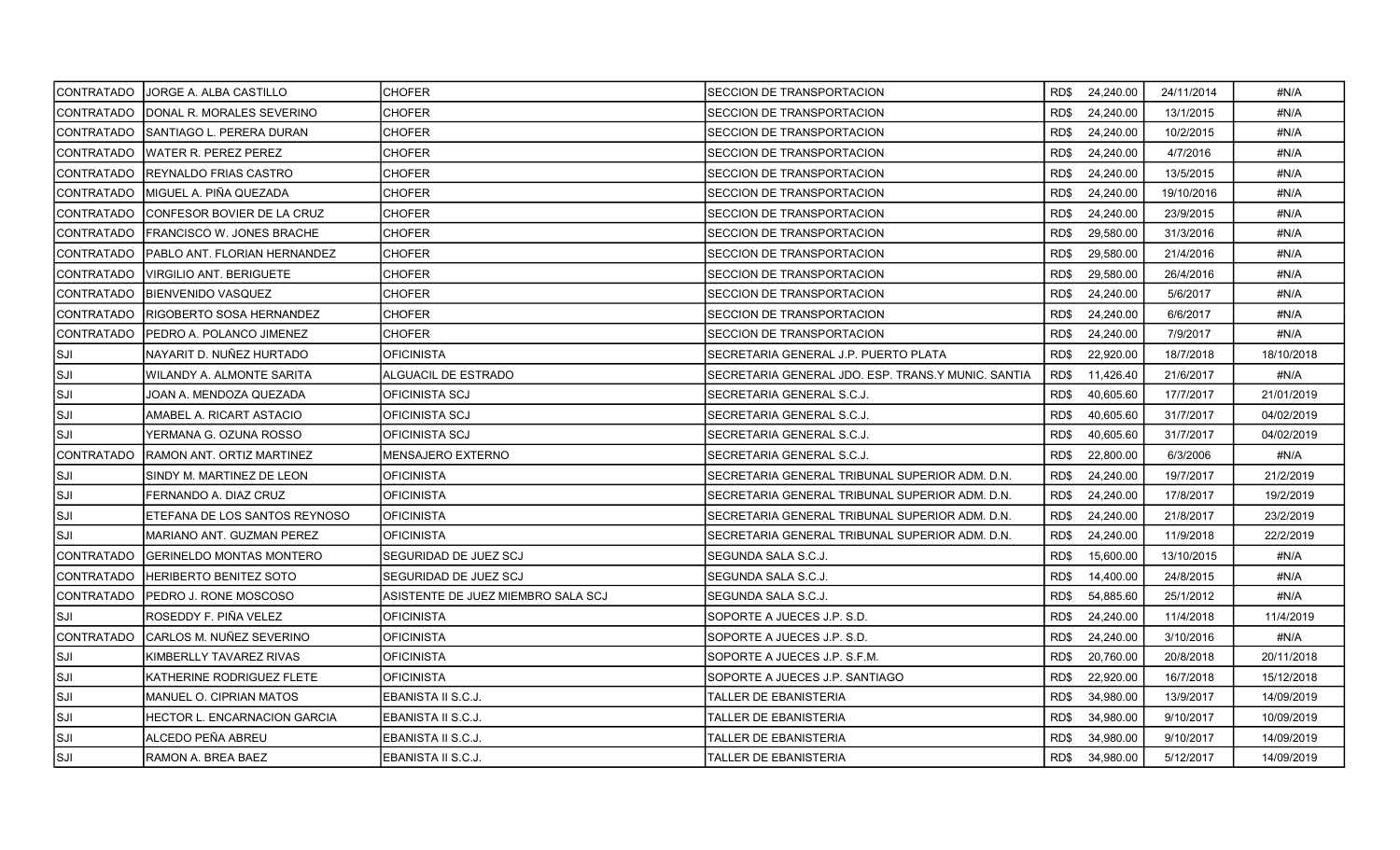| SJI]        | DARLING DE LEON MENDOZA            | EBANISTA II S.C.J.          | TALLER DE EBANISTERIA                           | RD\$ 34,980.00    | 16/4/2018  | 14/09/2019 |
|-------------|------------------------------------|-----------------------------|-------------------------------------------------|-------------------|------------|------------|
| CONTRATADO  | ISIXTO GARCIA                      | VIGILANTE                   | TALLER DE EBANISTERIA                           | RD\$<br>13,618.81 | 7/10/2004  | #N/A       |
| CONTRATADO  | RAMON DE LA C. SANTANA PEGUERO     | VIGILANTE                   | TALLER DE EBANISTERIA                           | 13,680.00<br>RD\$ | 15/11/2004 | #N/A       |
| CONTRATADO  | ANGEL DEL R. MERCEDES JAVIER       | VIGILANTE                   | TALLER DE EBANISTERIA                           | RD\$<br>12,780.00 | 4/9/2001   | #N/A       |
| ISJI        | PEDRO M. RODRIGUEZ SAVIÑON         | SEGURIDAD DE JUEZ SCJ       | TERCERA SALA S.C.J.                             | RD\$<br>14,000.00 | 15/5/2018  | #N/A       |
| CONTRATADO  | CRUCITO MONTERO VALDEZ             | SEGURIDAD DE JUEZ SCJ       | TERCERA SALA S.C.J.                             | RD\$<br>26,352.00 | 5/6/2012   | #N/A       |
| CONTRATADO  | ERASMO F. DEL CARMEN GREGORIO      | SEGURIDAD DE JUEZ SCJ       | TERCERA SALA S.C.J.                             | RD\$<br>27,550.00 | 2/9/2015   | #N/A       |
| ICONTRATADO | <b>SEGUNDO DEL ROSARIO SANCHEZ</b> | SEGURIDAD DE JUEZ SCJ       | TERCERA SALA S.C.J.                             | RD\$<br>14,400.00 | 24/8/2015  | #N/A       |
| CONTRATADO  | DANILO SERRANO GRULLART            | SEGURIDAD DE JUEZ SCJ       | TERCERA SALA S.C.J.                             | RD\$<br>12,584.40 | 17/1/2014  | #N/A       |
| CONTRATADO_ | ISERGIO A. ALVAREZ PEREZ           | SEGURIDAD DE JUEZ SCJ       | TERCERA SALA S.C.J.                             | RD\$<br>15,600.00 | 21/3/2014  | #N/A       |
| ISJI        | YOSAIRA E. SOLANO SANTANA          | OFICINISTA 1RA. INSTANCIA   | TRIBUNAL COL. C/P JDO. 1RA. INST. LA ALTAGRACIA | RD\$<br>15,720.00 | 6/8/2018   | 27/12/2018 |
| ISJI        | INGRID M. JIMENEZ                  | OFICINISTA 1RA. INSTANCIA   | TRIBUNAL COL. C/P JDO. 1RA. INST. LA ROMANA     | 15,720.00<br>RD\$ | 28/5/2018  | #N/A       |
| CONTRATADO  | GLADYS ALT. MARTINEZ RODRIGUEZ     | ABOGADO AYUDANTE 1RA. INST. | TRIBUNAL COL. C/P JDO. 1RA. INST. MONTE CRISTI  | RD\$<br>36,000.00 | 3/9/2014   | #N/A       |
| lsji        | <b>MAXIMO E. FLORIAN TERRERO</b>   | OFICINISTA J.O.             | TRIBUNAL DE TIERRAS J.O. BARAHONA               | RD\$<br>15,720.00 | 13/12/2017 | 20/11/2018 |
| SJI         | RAFAEL J. CASTILLO DE MORLA        | ABOGADO AYUDANTE 1RA. INST. | TRIBUNAL DE TIERRAS J.O. LA ALTAGRACIA          | RD\$<br>36,000.00 | 5/9/2018   | 30/12/2018 |
| ISJI        | EMELY F. SANCHEZ ALBURQUERQUE      | OFICINISTA J.O.             | TRIBUNAL DE TIERRAS J.O. LA ALTAGRACIA          | 15,720.00<br>RD\$ | 10/9/2018  | 30/12/2018 |
| SJI         | JENNIFER FORTUNA REYES             | OFICINISTA J.O.             | TRIBUNAL DE TIERRAS J.O. PUERTO PLATA           | RD\$<br>15,720.00 | 28/6/2017  | 31/12/2018 |
| lsji        | EMMA M. OLIVERO MERCEDES           | IOFICINISTA J.O.            | TRIBUNAL DE TIERRAS J.O. PUERTO PLATA           | RD\$<br>15,720.00 | 29/6/2017  | 31/12/2018 |
| SJI]        | VANESSA M. RICARDO CABRERA         | OFICINISTA J.O.             | TRIBUNAL DE TIERRAS J.O. PUERTO PLATA           | RD\$<br>15,720.00 | 18/9/2017  | 31/12/2018 |
| lsji        | KELVIN R. INFANTE LOPEZ            | OFICINISTA J.O.             | TRIBUNAL DE TIERRAS J.O. PUERTO PLATA           | RD\$<br>15,720.00 | 26/3/2018  | 31/12/2018 |
| CONTRATADO  | RAMONA BONILLA GIL                 | CONSERJE                    | TRIBUNAL DE TIERRAS J.O. PUERTO PLATA           | RD\$<br>12,444.00 | 12/12/2016 | #N/A       |
| ICONTRATADO | IMARIA C. ASENCIO ABREU            | OFICINISTA J.O.             | TRIBUNAL DE TIERRAS J.O. S.C.                   | RD\$<br>15,720.00 | 11/11/2014 | #N/A       |
| lsji        | EONOR HERRERA RAMIREZ              | OFICINISTA J.O.             | TRIBUNAL DE TIERRAS J.O. S.J.M.                 | RD\$<br>15,720.00 | 15/10/2007 | #N/A       |
| CONTRATADO  | IKATY J. CALDERON ARAUJO           | IOFICINISTA 1RA. INSTANCIA  | TRIBUNAL EJEC. DE LA PENA D.N.                  | RD\$<br>20,760.00 | 8/5/2017   | #N/A       |
| ICONTRATADO | <b>JOSE A. CERDA COPLIN</b>        | <b>VIGILANTE</b>            | TRIBUNAL N.N.A. ESPAILLAT                       | 12,444.00<br>RD\$ | 4/9/2001   | #N/A       |
| CONTRATADO  | AGUSTIN PEÑA DILONÉ                | CONSERJE                    | TRIBUNAL N.N.A. MONSEÑOR NOUEL                  | RD\$<br>12,444.00 | 2/1/2017   | #N/A       |
| CONTRATADO  | NERY LEBRON                        | VIGILANTE                   | TRIBUNAL N.N.A. MONTE CRISTI                    | RD\$<br>12,444.00 | 29/11/2006 | #N/A       |
| CONTRATADO  | SANDRO CABRAL                      | VIGILANTE                   | TRIBUNAL N.N.A. S.J.M.                          | RD\$<br>12,444.00 | 12/12/2001 | #N/A       |
| ISJI.       | LEIDY A. PAULINO ABREU             | OFICINISTA 1RA. INSTANCIA   | TRIBUNAL N.N.A. SANCHEZ RAMIREZ                 | RD\$<br>15,720.00 | 17/9/2018  | 17/7/2019  |
| CONTRATADO  | LEONOR SANTOS PEREZ                | CONSERJE                    | TRIBUNAL N.N.A. SANCHEZ RAMIREZ                 | 12,444.00<br>RD\$ | 4/7/2001   | #N/A       |
| CONTRATADO  | LORENZA M. ESPINAL                 | CONSERJE                    | TRIBUNAL N.N.A. VALVERDE                        | RD\$<br>12,444.00 | 2/7/2001   | #N/A       |
| ISJI.       | MARIEL L. GOICO MORALES            | <b>OFICINISTA TST</b>       | TRIBUNAL SUPERIOR DE TIERRAS DPTO. ESTE         | RD\$<br>17,640.00 | 4/6/2018   | 18/11/2018 |
| CONTRATADO  | JUAN ML. ALMONTE PAULINO           | <b>CHOFER</b>               | TRIBUNAL SUPERIOR DE TIERRAS DPTO. NORTE        | RD\$<br>24,240.00 | 10/2/2014  | #N/A       |
| SJI]        | JUNIOR A. CRUZ                     | <b>OFICINISTA</b>           | UNIDAD ASISTENCIA A JUECES C.S.S. A.F. SANTIAGO | RD\$ 15,720.00    | 5/6/2017   | #N/A       |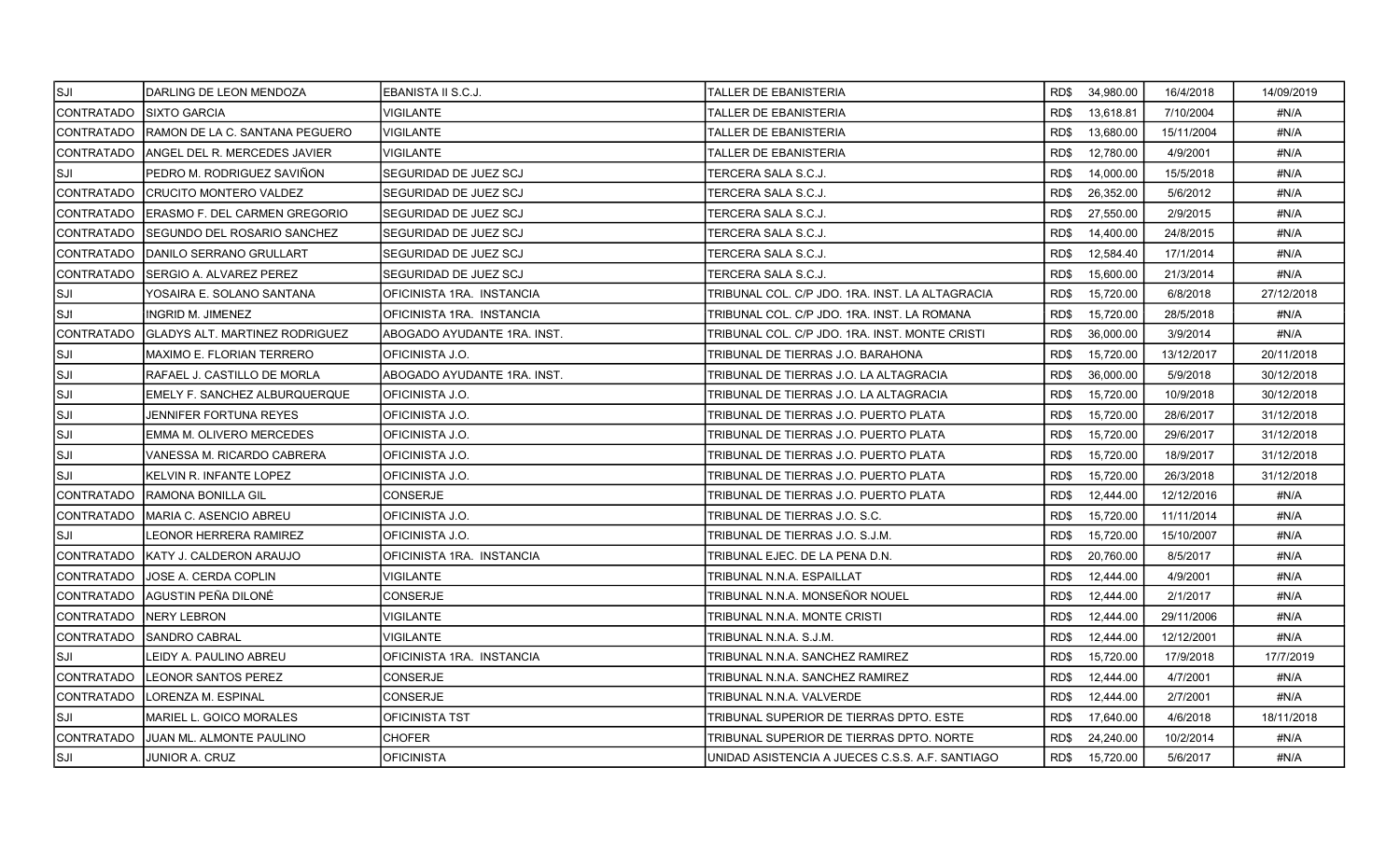| SJI]               | RUTH E. MARTINEZ MENDEZ            | IOFICINISTA ATENCION USUARIOS | UNIDAD ATENCION AL USUARIO J.P. S.D. OESTE  | RD\$ 22,920.00    | 4/1/2018  | 5/1/2019   |
|--------------------|------------------------------------|-------------------------------|---------------------------------------------|-------------------|-----------|------------|
| SJI                | <b>BREAILY L. MARTE BATISTA</b>    | <b>OFICINISTA</b>             | UNIDAD CITAC, NOTIF, Y COM, J.P. S.D.       | RD\$<br>24,240.00 | 8/5/2018  | #N/A       |
| SJI                | PAOLA I. RUIZ GARCIA               | <b>OFICINISTA</b>             | UNIDAD CITAC. NOTIF. Y COM. J.P. S.D.       | RD\$<br>24,240.00 | 5/7/2017  | 31/12/2018 |
| ISJI               | LAURA P. SANTANA UBIERA            | <b>OFICINISTA</b>             | UNIDAD CITAC. NOTIF. Y COM. J.P. S.D.       | 24,240.00<br>RD\$ | 8/5/2018  | 28/2/2019  |
| SJI]               | <b>MANUEL E. VICENTE RAMIREZ</b>   | ALGUACIL DE ESTRADO           | UNIDAD CITAC, NOTIF, Y COM, J.P. S.D.       | RD\$<br>13,455.00 | 29/6/2017 | #N/A       |
| SJI                | MARLENIS I. PEÑA                   | <b>OFICINISTA</b>             | UNIDAD CITAC, NOTIF, Y COM, J.P. S.D.       | RD\$<br>24,240.00 | 2/9/2017  | 28/2/2019  |
| SJI                | <b>GREICY M. BATISTA ALCANTARA</b> | <b>OFICINISTA</b>             | IUNIDAD CITAC. NOTIF. Y COM. J.P. S.D.      | 24,240.00<br>RD\$ | 2/9/2017  | 28/2/2019  |
| ISJI               | GUSTAVO DE J. PAULINO ACEVEDO      | <b>OFICINISTA</b>             | UNIDAD CITAC. NOTIF. Y COM. J.P. S.D.       | RD\$<br>24,240.00 | 2/9/2017  | 28/2/2019  |
| <b>SJI</b>         | PAULA A. GARCIA ARIAS              | <b>OFICINISTA</b>             | UNIDAD CITAC, NOTIF, Y COM, J.P. S.D.       | 24,240.00<br>RD\$ | 11/4/2018 | 11/4/2019  |
| SJI                | ASTRID C. CONTRERAS CRUZ           | <b>OFICINISTA</b>             | UNIDAD CITAC, NOTIF, Y COM, J.P. S.D.       | RD\$<br>24,240.00 | 13/8/2018 | 28/2/2019  |
| SJI                | ESTEFANY ALT. RAMIREZ ROJAS        | <b>OFICINISTA</b>             | UNIDAD CITAC. NOTIF. Y COM. J.P. S.D.       | RD\$<br>24,240.00 | 21/5/2018 | 11/4/2019  |
| <b>SJI</b>         | ROSANNA G. GARIB DE OGANDO         | <b>OFICINISTA</b>             | UNIDAD CITAC, NOTIF, Y COM, J.P. S.D.       | RD\$<br>24,240.00 | 20/4/2018 | 11/4/2019  |
| <b>SJI</b>         | IDEIRO R. FIGUEROA DIAZ            | <b>IOFICINISTA</b>            | IUNIDAD CITAC. NOTIF. Y COM. J.P. S.D.      | RD\$<br>24,240.00 | 7/5/2018  | 28/2/2019  |
| <b>SJI</b>         | PRISCILA A. OCUMAREZ REYES         | <b>OFICINISTA</b>             | UNIDAD CITAC. NOTIF. Y COM. J.P. S.D. OESTE | 20,760.00<br>RD\$ | 4/9/2017  | 5/11/2018  |
| ICONTRATADO        | <b>JOSE ANT. ABREU ORTEGA</b>      | ALGUACIL DE ESTRADO           | UNIDAD CITAC. NOTIF. Y COM. J.P. S.F.M.     | 14,760.00<br>RD\$ | 6/5/2015  | #N/A       |
| ISJI               | KHIARA H. HENRIQUEZ HERNANDEZ      | ABOGADO AYUDANTE              | UNIDAD DE ABOGADOS AYUDANTES TST            | 58,374.00<br>RD\$ | 26/2/2018 | 31/12/2018 |
| <b>ICONTRATADO</b> | YOHAMID F. RUIZ MATEO              | ABOGADO AYUDANTE              | UNIDAD DE ABOGADOS AYUDANTES TST            | 58,374.00<br>RD\$ | 18/5/2015 | #N/A       |
| CONTRATADO         | SANTO F. CARRASCO TERRERO          | ANALISTA JURIDICO             | UNIDAD DE APOYO REGISTRAL J.I.              | RD\$<br>54,885.60 | 23/4/2007 | #N/A       |
| <b>SJI</b>         | RUMAIRYS REYES FERNANDEZ           | <b>OFICINISTA</b>             | UNIDAD DE AUDIENCIAS J.P. BARAHONA          | RD\$<br>18,780.00 | 10/4/2018 | 1/11/2018  |
| ISJI               | YISSEL M. ALBA ALMONTE             | <b>OFICINISTA</b>             | UNIDAD DE AUDIENCIAS J.P. LA VEGA           | RD\$<br>20,760.00 | 19/2/2018 | #N/A       |
| SJI                | MICHELLE S. MONEGRO BURGOS         | <b>OFICINISTA</b>             | UNIDAD DE AUDIENCIAS J.P. S.D.              | RD\$<br>24,240.00 | 20/4/2017 | #N/A       |
| SJI                | MARIA Y. BATISTA RUIZ              | <b>OFICINISTA</b>             | UNIDAD DE AUDIENCIAS J.P. S.D.              | RD\$<br>24,240.00 | 29/5/2018 | 28/2/2019  |
| ISJI               | SHEYLLA L. GARCIA VELOZ            | <b>OFICINISTA</b>             | UNIDAD DE AUDIENCIAS J.P. S.D.              | RD\$<br>24,240.00 | 2/9/2017  | #N/A       |
| SJI                | DERNIS ELIZABETH MEJIA DIAZ        | <b>OFICINISTA</b>             | UNIDAD DE AUDIENCIAS J.P. S.D.              | RD\$<br>24,240.00 | 7/5/2018  | 1/11/2018  |
| SJI                | JHON E. LIRIANO REYES              | <b>OFICINISTA</b>             | UNIDAD DE AUDIENCIAS J.P. S.D.              | RD\$<br>24,240.00 | 14/5/2018 | 31/12/2018 |
| SJI                | YEIMY S. ABREU CONSUEGRA           | <b>OFICINISTA</b>             | UNIDAD DE AUDIENCIAS J.P. S.D.              | RD\$<br>24,240.00 | 28/5/2018 | 28/2/2019  |
| <b>SJI</b>         | BELKIS M. NUÑEZ FLORES             | <b>OFICINISTA</b>             | UNIDAD DE AUDIENCIAS J.P. S.D.              | 24,240.00<br>RD\$ | 6/8/2018  | 28/2/2019  |
| ISJI               | YORKE A. VILLALONA POLANCO         | <b>OFICINISTA</b>             | UNIDAD DE AUDIENCIAS J.P. S.D.              | RD\$<br>24,240.00 | 7/5/2018  | 28/2/2019  |
| SJI                | SEBASTIAN A. MIRANDA MATOS         | <b>IOFICINISTA</b>            | IUNIDAD DE AUDIENCIAS J.P. S.D. OESTE       | RD\$<br>20,760.00 | 4/9/2017  | 9/11/2018  |
| SJI                | ASTRID L. SEGURA CORNIEL           | <b>OFICINISTA</b>             | UNIDAD DE AUDIENCIAS J.P. S.D. OESTE        | 20,760.00<br>RD\$ | 4/1/2018  | #N/A       |
| SJI                | FRANKLIN A. FRIAS CUEVAS           | <b>OFICINISTA</b>             | UNIDAD DE AUDIENCIAS J.P. S.D. OESTE        | 20,760.00<br>RD\$ | 4/1/2018  | 5/1/2019   |
| ISJI               | HENRY A. SANCHEZ DE LA CRUZ        | <b>OFICINISTA</b>             | UNIDAD DE AUDIENCIAS J.P. S.D. OESTE        | 20,760.00<br>RD\$ | 4/1/2018  | 5/1/2019   |
| <b>SJI</b>         | SERGIO R. RODRIGUEZ DE JESUS       | <b>OFICINISTA</b>             | UNIDAD DE AUDIENCIAS J.P. S.D. OESTE        | 20,760.00<br>RD\$ | 28/9/2018 | 05/11/2018 |
| SJI                | ROBERT BERIGUETE CASTILLO          | VECTORIZADOR                  | UNIDAD DE CARTOGRAFIA DNMC                  | RD\$ 24,240.00    | 2/4/2018  | 11/1/2019  |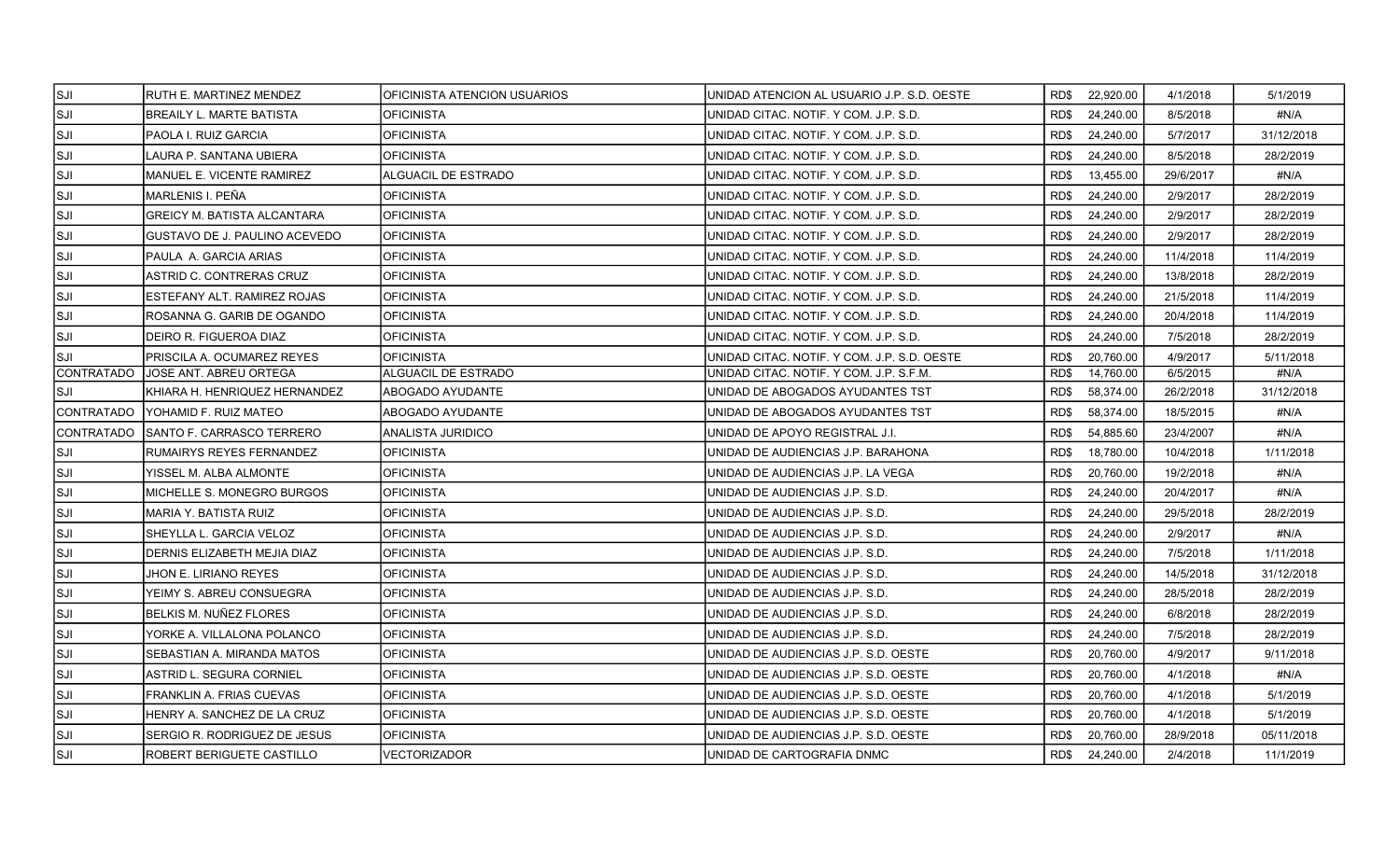| SJI]               | JOAQUIN HERASME PEÑA               | IENTRENADOR EQUIPO VOLLEYBALL SCJ | IUNIDAD DE DIFUSION CULTURAL Y DEPORTIVA            | RD\$ | 13,800.00 | 10/10/2014 | #N/A      |
|--------------------|------------------------------------|-----------------------------------|-----------------------------------------------------|------|-----------|------------|-----------|
| CONTRATADO         | ANDRES ANT. CAPELLAN MOYA          | INSTRUCTOR-CANTOR DEL CORO        | UNIDAD DE DIFUSION CULTURAL Y DEPORTIVA             | RD\$ | 9,000.00  | 4/10/2006  | #N/A      |
| ICONTRATADO        | <b>IELIOENAI ANT. MEDINA MEJIA</b> | DIRECTOR CORO DEL PODER JUDICIAL  | IUNIDAD DE DIFUSION CULTURAL Y DEPORTIVA            | RD\$ | 28.860.00 | 1/9/2001   | #N/A      |
| <b>CONTRATADO</b>  | <b>IPORFIRIO J. MATEO GUERRERO</b> | PIANISTA CORO DEL PODER JUDICIAL  | UNIDAD DE DIFUSION CULTURAL Y DEPORTIVA             | RD\$ | 8,400.00  | 2/12/2003  | #N/A      |
| CONTRATADO         | IPEDRO R. FERNANDEZ PEREZ          | AUX. DEL CORO                     | UNIDAD DE DIFUSION CULTURAL Y DEPORTIVA             | RD\$ | 7,200.00  | 5/3/2004   | #N/A      |
| <b>CONTRATADO</b>  | NELSON ALB. RINCON BELIS           | ENTRENADOR EQUIPO BALONCESTO SCJ  | UNIDAD DE DIFUSION CULTURAL Y DEPORTIVA             | RD\$ | 6,720.00  | 9/2/2015   | #N/A      |
| <b>SJI</b>         | PILAR P. MANZUETA DE LEON          | DIGITALIZADOR                     | UNIDAD DE DIGITALIZACION S.G.S.C.J.                 | RD\$ | 26,880.00 | 6/9/2018   | 6/9/2019  |
| CONTRATADO         | FERNANDO A. ALCANTARA              | IDIGITALIZADOR                    | UNIDAD DE DIGITALIZACION S.G.S.C.J.                 | RD\$ | 26,880.00 | 6/2/2017   | #N/A      |
| CONTRATADO         | JOSE O. BRITO                      | <b>MECANICO</b>                   | UNIDAD DE MANTENIMIENTO DE VEHICULOS                | RD\$ | 30.000.00 | 11/5/2007  | #N/A      |
| ISJI               | ISMAEL A. HIDALGO FERMIN           | INGENIERO SUPERVISOR              | UNIDAD DE OBRAS                                     | RD\$ | 70,000.00 | 2/7/2018   | 2/7/2019  |
| <b>SJI</b>         | LUIS A. BRITO POLANCO              | NGENIERO SUPERVISOR               | UNIDAD DE OBRAS                                     | RD\$ | 70,000.00 | 23/4/2018  | 23/4/2019 |
| <b>CONTRATADO</b>  | [FRANCISCO J. MEJIA HOLGUIN]       | ARQUITECTO I                      | UNIDAD DE OBRAS                                     | RD\$ | 60,984.00 | 9/8/2017   | #N/A      |
| <b>CONTRATADO</b>  | <b>JESUS FCO. ARIAS JONHSON</b>    | <b>ELECTRICISTA SUPERVISOR</b>    | UNIDAD DE OBRAS                                     | RD\$ | 70,000.00 | 22/6/2015  | #N/A      |
| ISJI               | NICOLE C. CRUZ ABREU               | OFICINISTA SCJ                    | UNIDAD DE REGISTRO Y TRAMITE S.G.S.C.J.             | RD\$ | 40,605.60 | 21/9/2018  | 21/9/2019 |
| <b>SJI</b>         | ALEXANDRA AGUERO AGUERO            | OFICINISTA SCJ                    | UNIDAD DE REGISTRO Y TRAMITE S.G.S.C.J.             | RD\$ | 40,605.60 | 6/9/2018   | 6/9/2019  |
| SJI                | MASSIEL A. ALMANZAR CRUZ           | OFICINISTA SCJ                    | UNIDAD DE REGISTRO Y TRAMITE S.G.S.C.J.             | RD\$ | 40,605.60 | 6/9/2018   | 6/9/2019  |
| SJI                | ANGELA M. PEGUERO HERRERA          | OFICINISTA SCJ                    | UNIDAD DE REGISTRO Y TRAMITE S.G.S.C.J.             | RD\$ | 40,605.60 | 20/9/2018  | 20/9/2019 |
| ISJI               | LISSETTE J. GARRIDO BELTRE         | TECNICO REVISOR II                | UNIDAD DE REVISION, DNMC                            | RD\$ | 58,370.40 | 23/7/2018  | 23/1/2019 |
| SJI                | KARLENNY A. JIMENEZ COLON          | TECNICO REVISOR II                | UNIDAD DE REVISION, DNMC                            | RD\$ | 58,370.40 | 23/7/2018  | 23/1/2019 |
| SJI                | JUAN L. MEJIA ACOSTA               | TECNICO REVISOR II                | UNIDAD DE REVISION, DNMC                            | RD\$ | 58,370.40 | 23/7/2018  | 23/1/2019 |
| SJI]               | DENNY P. GARCIA SANTANA            | TECNICO REVISOR II                | UNIDAD DE REVISION, DNMC                            | RD\$ | 58,370.40 | 23/7/2018  | 23/1/2019 |
| ISJI               | WILLY QUEZADA QUEZADA              | TECNICO REVISOR II                | UNIDAD DE REVISION, DNMC                            | RD\$ | 58,370.40 | 31/7/2018  | 31/1/2019 |
| SJI                | KATHERINE S. HERRAND RAMIREZ       | TECNICO REVISOR II                | UNIDAD DE REVISION, DNMC                            | RD\$ | 58,370.40 | 23/7/2018  | 31/1/2019 |
| ISJI               | EURY D. CORPORAN ISABEL            | TECNICO REVISOR II                | UNIDAD DE REVISION, DNMC                            | RD\$ | 58,370.40 | 23/7/2018  | 23/1/2019 |
| <b>CONTRATADO</b>  | AMAURYS F. MOJICA CABRERA          | AUXILIAR ADMINISTRATIVO           | UNIDAD DE REVISION, DNMC                            | RD\$ | 24,240.00 | 3/8/2015   | #N/A      |
| <b>CONTRATADO</b>  | MARIA E. PADILLA BELEN             | TECNICO REVISOR II                | UNIDAD DE REVISION, DNMC                            | RD\$ | 58,370.40 | 25/5/2015  | #N/A      |
| <b>SJI</b>         | <b>GENESIS V. DUVERGE MENDEZ</b>   | OFICINISTA DE SERVICIO CIVIL      | UNIDAD DE SERVICIO CIVIL C.S.C. N.N.A. S.C.         | RD\$ | 18,780.00 | 26/6/2018  | 21/2/2019 |
| <b>ICONTRATADO</b> | ANTONIO FRIAS CASTRO               | <b>CAMARERO III</b>               | UNIDAD DE SERVICIOS ADMINISTRATIVOS Y LOGISTICOS 、  | RD\$ | 28,860.00 | 13/8/2007  | #N/A      |
| <b>ICONTRATADO</b> | <b>IBRUNILDA PAYANO ADAMES</b>     | <b>CONSERJE</b>                   | IUNIDAD DE SERVICIOS ADMINISTRATIVOS Y LOGISTICOS J | RD\$ | 14,160.00 | 2/11/2015  | #N/A      |
| <b>CONTRATADO</b>  | LEANDRO CONCEPCION DE LA ROSA      | PARQUEADOR                        | UNIDAD DE SERVICIOS ADMINISTRATIVOS Y LOGISTICOS J  | RD\$ | 16,440.00 | 22/12/2008 | #N/A      |
| CONTRATADO         | <b>LEONARDO RODRIGUEZ LORA</b>     | CHOFER                            | UNIDAD DE SERVICIOS ADMINISTRATIVOS Y LOGISTICOS J  | RD\$ | 24,240.00 | 13/8/2007  | #N/A      |
| CONTRATADO         | <b>RAFAEL MORILLO</b>              | <b>CHOFER</b>                     | UNIDAD DE SERVICIOS ADMINISTRATIVOS Y LOGISTICOS J  | RD\$ | 24,240.00 | 22/12/2008 | #N/A      |
| <b>CONTRATADO</b>  | <b>IMARTINA FLORES</b>             | <b>CAMARERO III</b>               | UNIDAD DE SERVICIOS ADMINISTRATIVOS Y LOGISTICOS J  | RD\$ | 28,860.00 | 27/4/2015  | #N/A      |
|                    | CONTRATADO GARY COLLINS MORROBEL   | <b>CHOFER</b>                     | UNIDAD DE SERVICIOS ADMINISTRATIVOS Y LOGISTICOS J  | RD\$ | 24,240.00 | 24/10/2016 | #N/A      |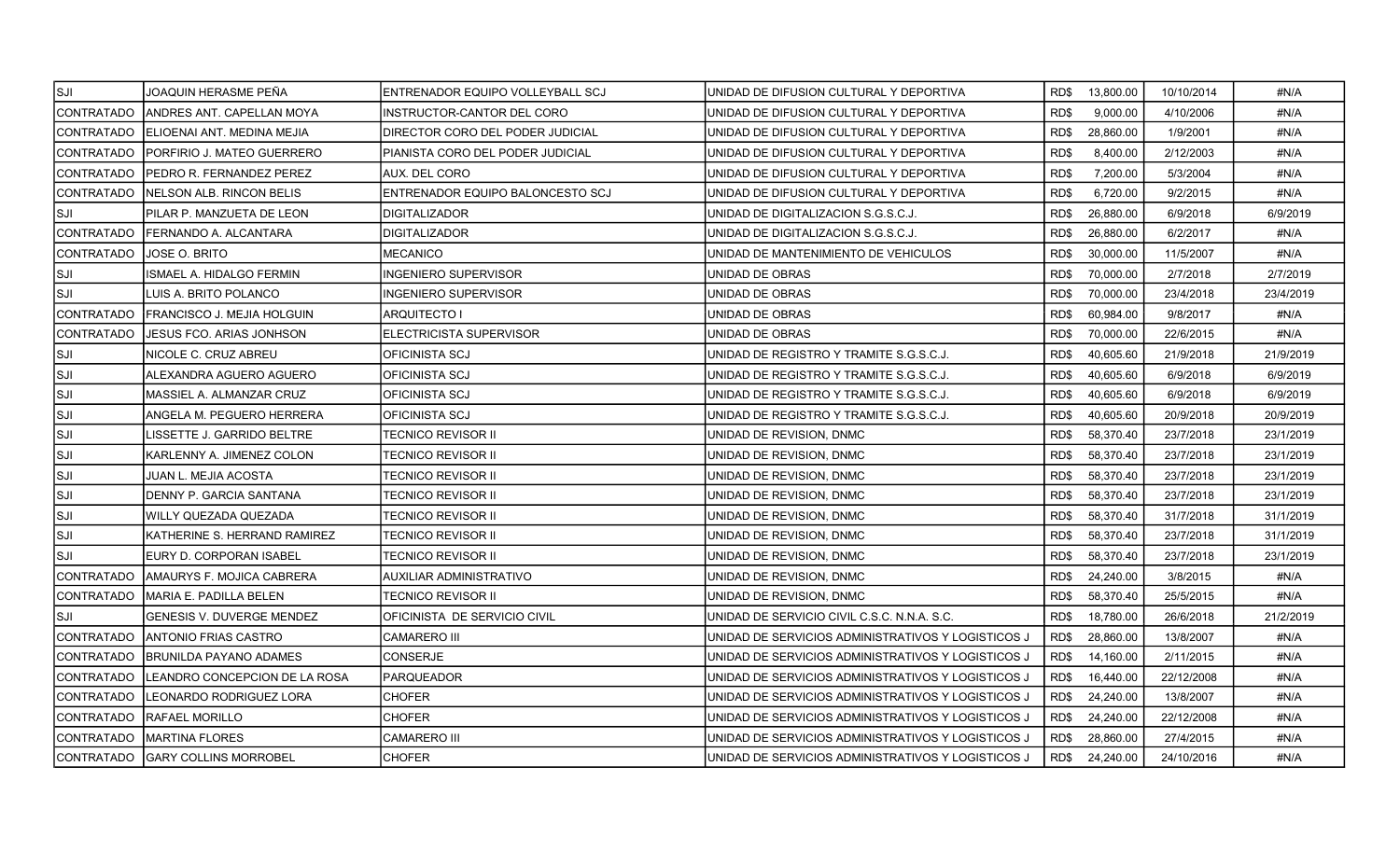| <b>SJI</b>                | FELIX ML. ANTIGUA GERMAN       | SUPERVISOR (A) DE MANTENIMIENTO    | IUNIDAD DE SERVICIOS Y MANTENIMIENTO          | RD\$ 30,000.00    | 4/10/2017  | #N/A       |
|---------------------------|--------------------------------|------------------------------------|-----------------------------------------------|-------------------|------------|------------|
| SJI                       | <b>BERTIS V. CRUZ MOTA</b>     | <b>PINTOR</b>                      | UNIDAD DE SERVICIOS Y MANTENIMIENTO           | 21,480.00<br>RD\$ | 18/9/2017  | 19/09/2019 |
| lsji                      | VICTOR M. GOMEZ LOPEZ          | PINTOR                             | UNIDAD DE SERVICIOS Y MANTENIMIENTO           | RD\$<br>21,480.00 | 18/9/2017  | 19/09/2019 |
| ISJI                      | RAMON ALB. DALMASI MOREL       | <b>PINTOR</b>                      | UNIDAD DE SERVICIOS Y MANTENIMIENTO           | 21,480.00<br>RD\$ | 26/2/2018  | 19/09/2019 |
| <b>SJI</b>                | SAUL A. PERDOMO MENDEZ         | <b>PINTOR</b>                      | UNIDAD DE SERVICIOS Y MANTENIMIENTO           | 21,480.00<br>RD\$ | 28/2/2018  | 19/09/2019 |
| SJI]                      | LORENS GONZALEZ CONTRERAS      | <b>PINTOR</b>                      | UNIDAD DE SERVICIOS Y MANTENIMIENTO           | 21,480.00<br>RD\$ | 26/2/2018  | 19/9/2019  |
| CONTRATADO                | <b>ISIDRO CASTILLO VASQUEZ</b> | ELECTRICISTA I                     | UNIDAD DE SERVICIOS Y MANTENIMIENTO           | RD\$<br>23,280.00 | 5/10/2005  | #N/A       |
| ICONTRATADO               | JOSE A. FRIAS LOPEZ            | SUPERVISOR (A) DE MANTENIMIENTO    | UNIDAD DE SERVICIOS Y MANTENIMIENTO           | RD\$<br>54,648.00 | 31/10/2005 | #N/A       |
| CONTRATADO                | INELSON G. GEORGE SIMON        | <b>PINTOR</b>                      | UNIDAD DE SERVICIOS Y MANTENIMIENTO           | 21,480.00<br>RD\$ | 8/2/2006   | #N/A       |
| CONTRATADO                | RAFAEL A. LOPEZ NUÑEZ          | SUPERVISOR (A) DE MANTENIMIENTO    | UNIDAD DE SERVICIOS Y MANTENIMIENTO           | RD\$<br>54,648.00 | 12/10/2012 | #N/A       |
| CONTRATADO                | <b>ANEUDY GOMEZ DOLORES</b>    | MECANICO DE PLANTAS ELECTRICAS     | UNIDAD DE SERVICIOS Y MANTENIMIENTO           | 29,580.00<br>RD\$ | 2/6/2014   | #N/A       |
| CONTRATADO                | <b>ROBERTO ALMONTE</b>         | <b>PLOMERO</b>                     | UNIDAD DE SERVICIOS Y MANTENIMIENTO           | RD\$<br>21,480.00 | 6/4/2016   | #N/A       |
| CONTRATADO                | SILVESTRE ANT. NOVAS SIERRA    | ELECTRICISTA II                    | UNIDAD DE SERVICIOS Y MANTENIMIENTO           | 23,280.00<br>RD\$ | 17/11/2015 | #N/A       |
| CONTRATADO                | NIGLISSA PORTES TAPIA          | SECRETARIA (O) DE DEPARTAMENTO     | UNIDAD DE SERVICIOS Y MANTENIMIENTO           | 37,920.00<br>RD\$ | 18/11/2016 | #N/A       |
| SJI]                      | MARINILDA T. CASTILLO RAMIREZ  | <b>OFICINISTA</b>                  | UNIDAD SERV. 1RA. INST. J.P. S.D.             | RD\$<br>24,240.00 | 23/4/2018  | 11/4/2019  |
| ISJI                      | <b>MASSIEL MOTA LIBERATA</b>   | <b>OFICINISTA</b>                  | UNIDAD SERV. 1RA. INST. J.P. S.D.             | RD\$<br>24,240.00 | 7/5/2018   | 11/4/2019  |
| lsji                      | ESMERALDA N. PERALTA CAPELLAN  | IOFICINISTA                        | UNIDAD SERV. 1RA. INST. J.P. SANTIAGO         | RD\$<br>22,920.00 | 2/4/2018   | 17/12/2018 |
| lsji                      | MARIENI HEREDIA PANIAGUA       | <b>OFICINISTA</b>                  | UNIDAD SERV. A CORTE J.P. S.D.                | 24,240.00<br>RD\$ | 17/5/2018  | 31/12/2018 |
| lsji                      | ESTHEFANNY DEL C. GERMOSEN GIL | <b>OFICINISTA</b>                  | UNIDAD SERV. A CORTE J.P. SANTIAGO            | RD\$<br>22,920.00 | 14/8/2018  | 15/12/2018 |
| lsji                      | SONIA Y. RODRIGUEZ DE LA ROSA  | <b>OFICINISTA</b>                  | UNIDAD SERV. A EJEC. DE LA PENA J.P. S.D.     | RD\$<br>24,240.00 | 4/5/2018   | 11/4/2019  |
| $\overline{\mathsf{SJI}}$ | LEDY M. NOLASCO MENDEZ         | OFICINISTA DE EJECUCION DE LA PENA | UNIDAD SERV. A EJEC. DE LA PENA J.P. S.D.     | 24,240.00<br>RD\$ | 23/5/2018  | #N/A       |
| lsji                      | EDUARDO J. SOSA ROSARIO        | <b>OFICINISTA</b>                  | UNIDAD SERV. A EJEC. DE LA PENA J.P. S.D.     | RD\$<br>24,240.00 | 11/4/2018  | 11/4/2019  |
| ISJI                      | IRIS M. ACOSTA NUÑEZ           | <b>OFICINISTA</b>                  | UNIDAD SERV. A EJEC. DE LA PENA J.P. SANTIAGO | RD\$<br>22,920.00 | 8/8/2018   | 15/12/2018 |
| lsji                      | LUIS A. PEREZ FABIAN           | <b>OFICINISTA</b>                  | UNIDAD SERV. A LA INSTRUCCION J.P. S.D.       | 24,240.00<br>RD\$ | 6/6/2017   | 31/12/2018 |
| SJI                       | CESAR A. REYES MEJIA           | <b>OFICINISTA</b>                  | UNIDAD SERV. A LA INSTRUCCION J.P. S.D.       | RD\$<br>24,240.00 | 15/5/2017  | 11/4/2019  |
| SJI]                      | MIRIAM CASTRO CONTRERAS        | <b>OFICINISTA</b>                  | UNIDAD SERV. A LA INSTRUCCION J.P. S.D.       | 24,240.00<br>RD\$ | 26/7/2017  | 31/12/2018 |
| SJI                       | JORGE L. RAMIREZ RAMIREZ       | <b>OFICINISTA</b>                  | UNIDAD SERV. A LA INSTRUCCION J.P. S.D.       | RD\$<br>24,240.00 | 10/10/2017 | 28/2/2019  |
| SJI]                      | ALEXANDER RIVERA BOBADILLA     | <b>OFICINISTA</b>                  | UNIDAD SERV. A LA INSTRUCCION J.P. S.D.       | RD\$<br>24,240.00 | 4/12/2017  | 28/2/2019  |
| SJI                       | JOHAN S. NOVAS COLON           | <b>OFICINISTA</b>                  | UNIDAD SERV. A LA INSTRUCCION J.P. S.D.       | 24,240.00<br>RD\$ | 11/4/2018  | 11/4/2019  |
| lsji                      | KATHERINE Y. MATOS CARRASCO    | <b>OFICINISTA</b>                  | UNIDAD SERV. A LA INSTRUCCION J.P. S.D.       | RD\$<br>24,240.00 | 11/4/2018  | 11/4/2019  |
| ISJI                      | CATERIN R. MEDINA TRINIDAD     | OFICINISTA                         | UNIDAD SERV. A LA INSTRUCCION J.P. S.D.       | 24,240.00<br>RD\$ | 11/4/2018  | 11/4/2019  |
| ISJI                      | YOCANDY MERAN FIGUEREO         | <b>OFICINISTA</b>                  | UNIDAD SERV. A LA INSTRUCCION J.P. S.D.       | RD\$<br>24,240.00 | 6/8/2018   | 28/2/2019  |
| lsji                      | CELIANNY R. DIAZ MATOS         | <b>OFICINISTA</b>                  | UNIDAD SERV. A LA INSTRUCCION J.P. S.D.       | RD\$<br>24,240.00 | 17/8/2018  | 28/2/2019  |
| SJI]                      | NICAURYS M. MIESES             | <b>OFICINISTA</b>                  | UNIDAD SERV. A LA INSTRUCCION J.P. S.D.       | RD\$ 24,240.00    | 7/5/2018   | #N/A       |